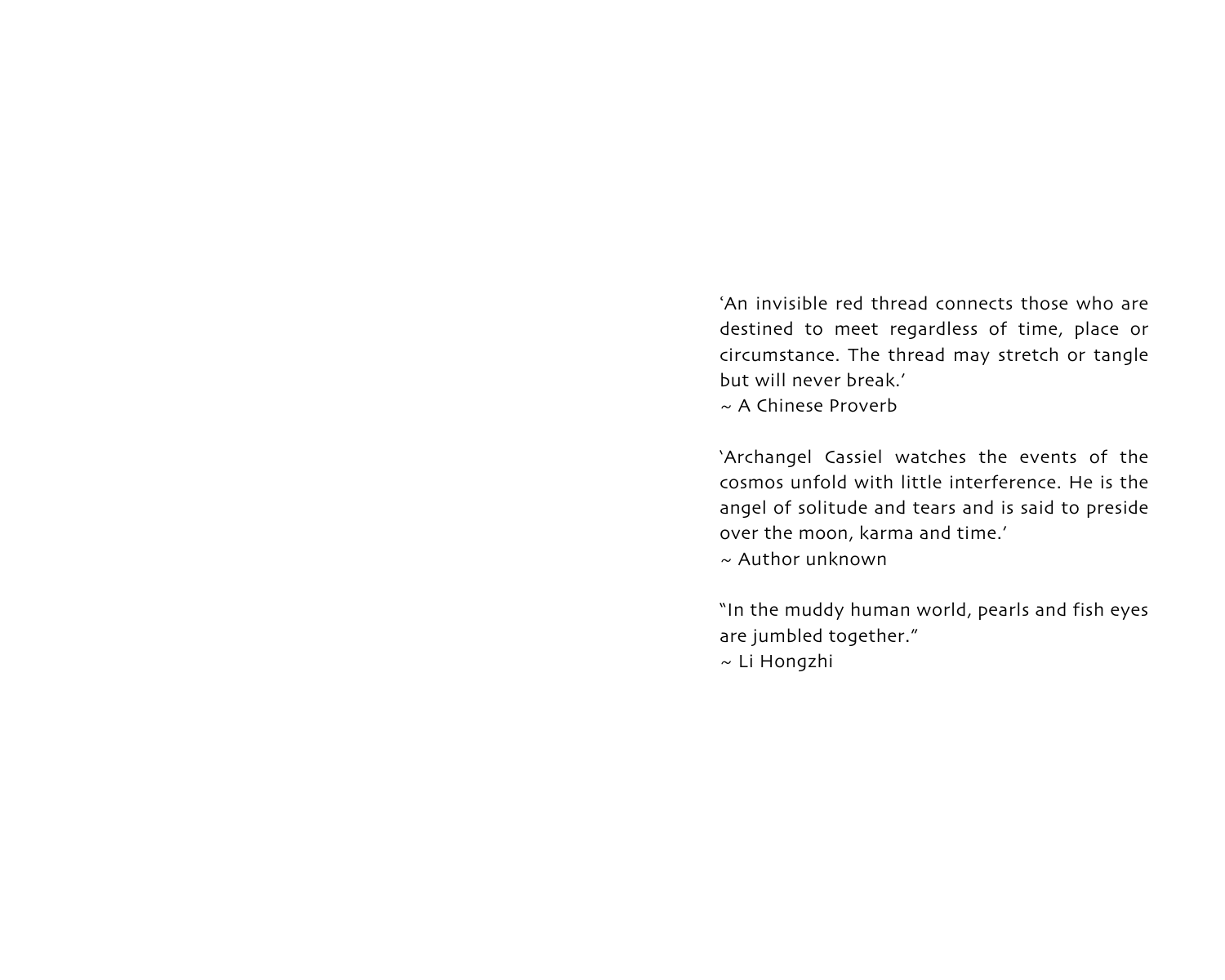### M A S H A S A V I T Z FISH EYES FOR PEARLS

I plot my escape from the crib.

This earliest memory is colored pewter, pussy willow bud fuzz and powdery blue.

I hear the breeze suck in the window shade that feigns dusk, then exhaling, reveals in outline, the unmistakable incandescent glow of summer afternoon.

I don't want to nap any more I want to go to the park.

But, everyone is asleep this Saturday.

The wooden chair that my mother has painted glossy turquoise at the end of my crib should suffice, my accomplice, accessory, and liberation participation invitation.

I straddle one foot over the bar, leveraging my body across the top bar. Oooeeee!, Painful between my little legs as I hoist myself-

over

the

edge.

One foot onto the chair, now just a hop-slide down onto solid floor from here.

Eyeing my younger sister, still asleep in her crib across the room that we share, I glide out the door, a stealth provocateur.

Now to wake up my father who promises to take me to the park after naps.

I'm free!

Sort of.

 $\begin{pmatrix} 1 & 1 \\ 0 & 1 \end{pmatrix}$ 

All of the belongings of an elderly woman in my first Boston apartment, who has just died, are heaped onto the Commonwealth Avenue curbside; a lifetime scattered on pavement.

Rushing to catch the trolley, or T, to my morning painting class, I pause and pay homage to this life I never encountered. Her possessions, the compilation of a life lived, considered, grieved, cherished, reconciled and savored, are now strewn for the picking. So I do.

Rummaging through her things, I discover a formal wedding party photo with a somber groom in a WW ll uniform that will become a large painting with a disturbing sense of military, matrimony and memory, depicted in rose and steel grays. I slip the black and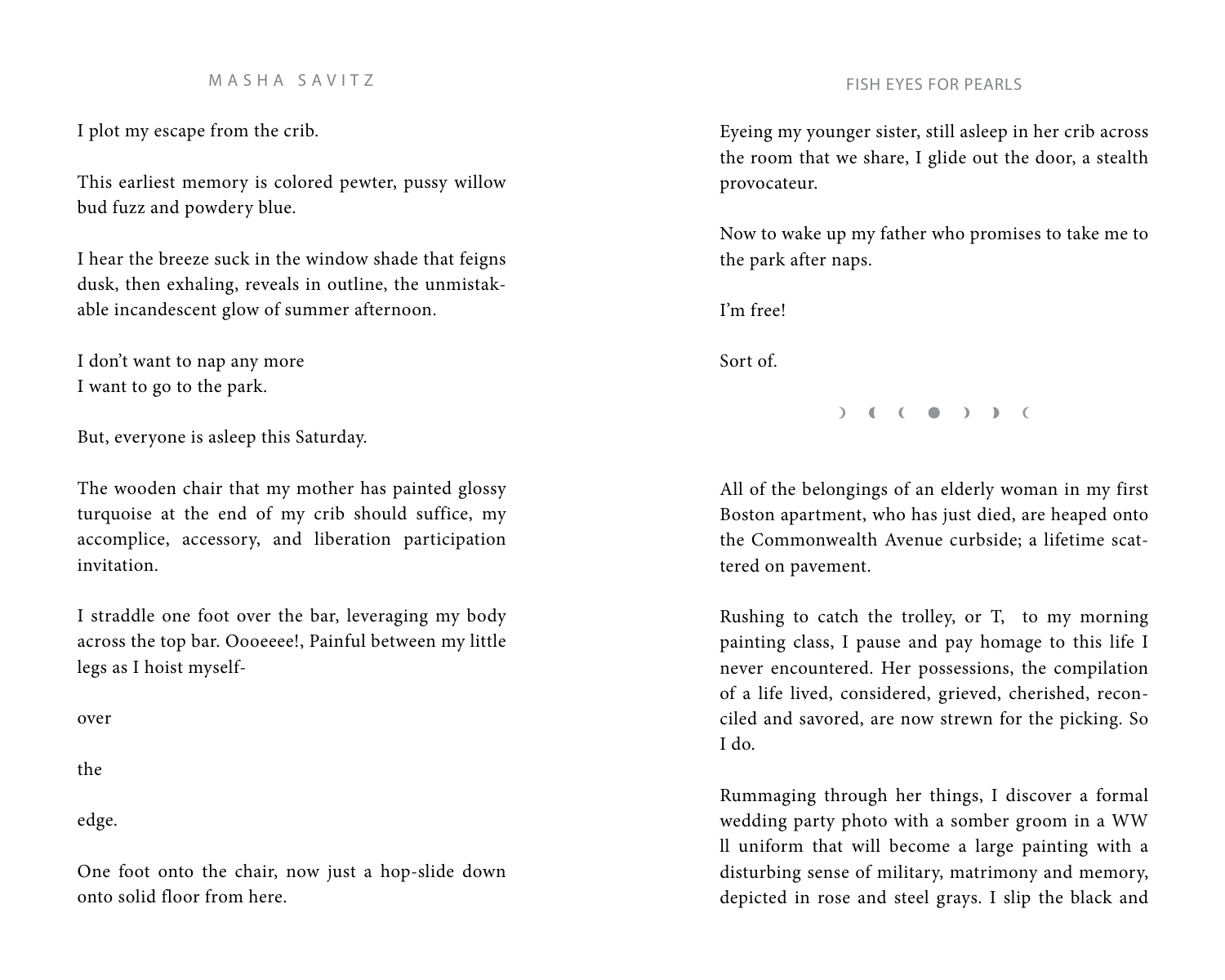white mat photo into to my bag.

I also salvage a small, carnation pink, leather address book- its lines unmarked. This little book, pages yellowing and brittle, the frayed binding now secured with packing tape, is filled with the significant names of my life, and each time used, recalls the women I never met and the single pink thread that stitches the stories of my life to her hers, and now, to all the others.

 $\begin{pmatrix} 1 & 1 \\ 0 & 1 \end{pmatrix}$ 

My jubilee birthday quickly approaching, I recall and compile these stories, the contents of my life.

As such, I am lead on a mission to gather and liberate ghosts with an ever growing awareness that we are all connected. I navigate the thorny and humbling landscape of relationships, society, and the unseen realms, all processed through varied creative undertakings, on canvas, with words, and as viewed through a camera lens, turning life into art, and art into a life.

These stories are spun like a web, honoring a chronology of impressions, designs and pattern in circular and spiraling fashion, to the rhythm of a meteorite shower.

I flicker in and out of the space like a swimmer in but-

terfly stroke, in and out of being caterpillar and butterfly, in and out of time and space, like these stories.

Some moments I am drawn into another realm, where past memories of love and sorrow, lessons and yearnings, with golden dust-like strands, forge the place where this book lives and is being written.

Perhaps, it's the same place where the phrase 'fisheyes and pearls' is coined, in an ancient book of internal alchemy. It prompts me to ask, in this world veiled in illusion, how do we discern the precious from the common or worthless? And, then, how might we transform the ordinary into something extraordinary?

.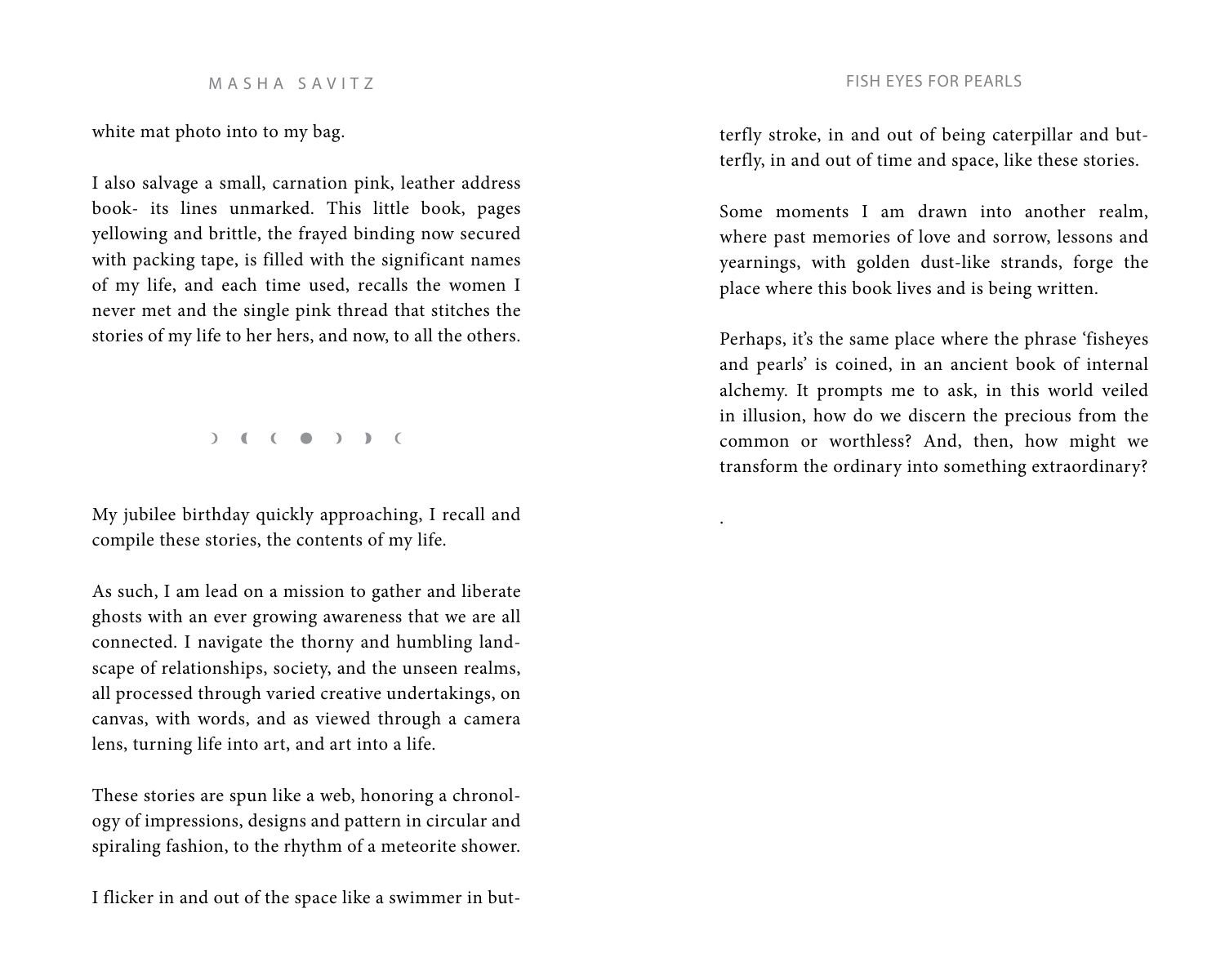# CHAPTER ONE

# **six degrees**

here are different cafés for different moods<br>and tasks depending on the time of light.<br>This is especially important during New<br>England winters when pure sunlight is at a<br>premium and little should be squandered in<br>a dark at here are different cafés for different moods and tasks depending on the time of light. This is especially important during New England winters when pure sunlight is at a premium and little should be squandered in defense against the melancholia that comes with the first autumnal frost that lingers until a window can be safely cracked open on occasional April nights.

I had well observed at what time of year the sun would stream into the large south side windows in the airy Carberries Cafe on Prospect Street, or filter in down the stairs of the European French Patisserie in Harvard Square. The window tables at the Trident Cafe on Newbury Street maximize indirect light offer ideal people watching, concurrently.

Similarly, there are copious cafe options to choose from in Berkeley.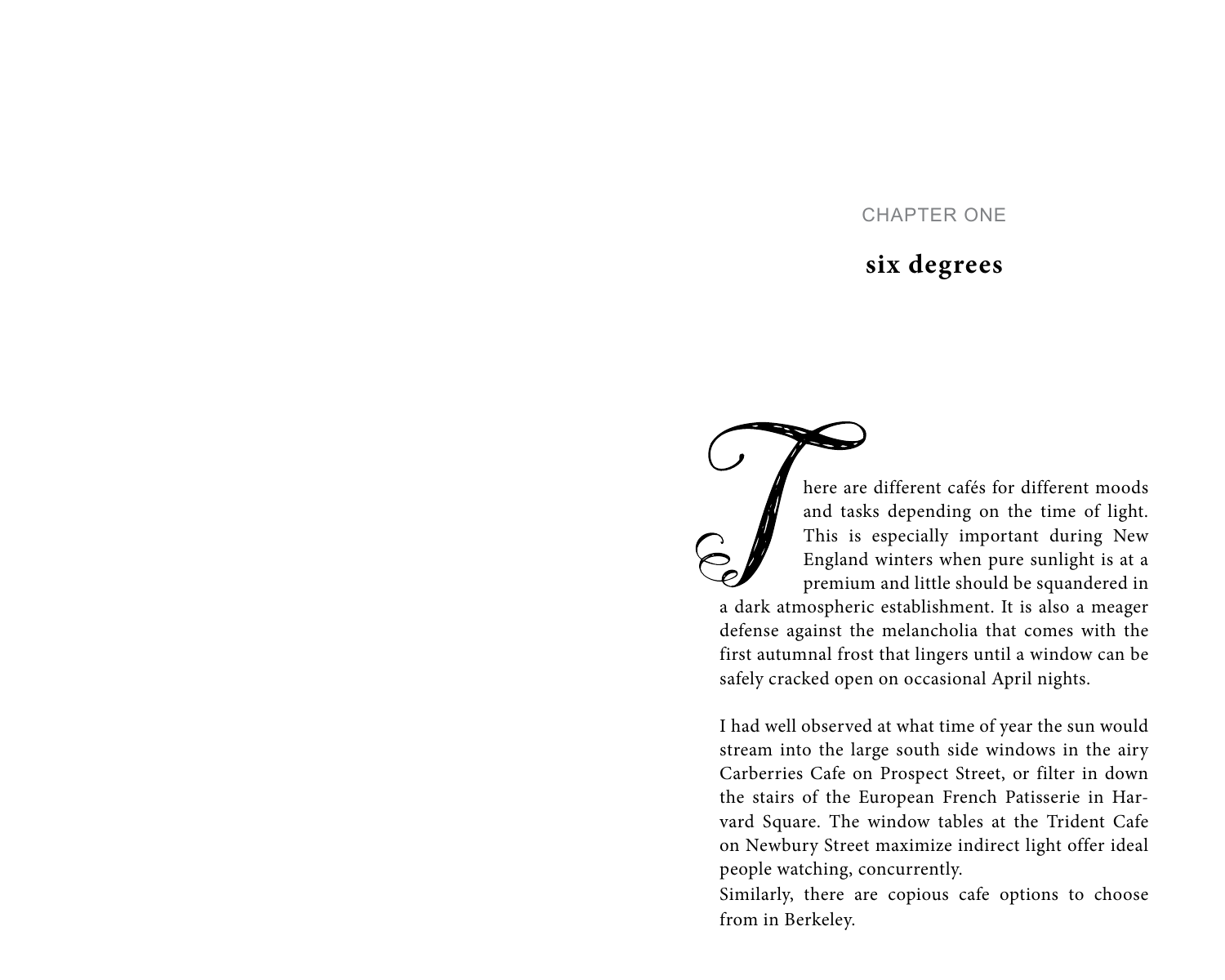Soon, however, there will be one cafe that will become home base, the center of all social life, and in some cases antisocial life, theatrical stage, school, production company, soirée, editing bay, salon, existential prison, a microcosmic mirror.

But not yet.

Even the perfume I wear is a cafe-

*Cafe Rose*

*Top notes: saffron, black pepper and may rose.*

*Middle notes: turkish rose, Bulgarian rose and coffee.* 

*Base notes: Incense, amber, sandalwood and patchouli.*

 $\begin{pmatrix} 1 & 1 \\ 0 & 1 \end{pmatrix}$ 

Having not painted since the Berkeley move, I don't know how to re-enter my work.

Start at the beginning, I deduce, return to my first painting crush, my first artist love with whom I feel akin- French post impressionist painter-Pierre Bonnard.

At Moe's Book on Telegraph I scan the Bonnard collection downstairs, pouring over the pages as I had done in art school.

The borrowed library book, always propped up against the foot of my easel, open to a color print that never came close to capturing the luminosity of the original, now splattered with turpentine drips in Bonnard hues. One of his still-lives could beckon me, with its shimmering color, from across a museum. And it has.

I pen poems.

Flesh rainbow, an arching back across canvas like an opalescent bridge, connecting corporal form with the inner-envisioned world of ideas and spirit. Patterns and jutting edges, ambiguous red and vulva pink angle, pushing up through the corner, tightly arranged like sitar strings, A series of verticals, vibrating with color. A bent knee, a foot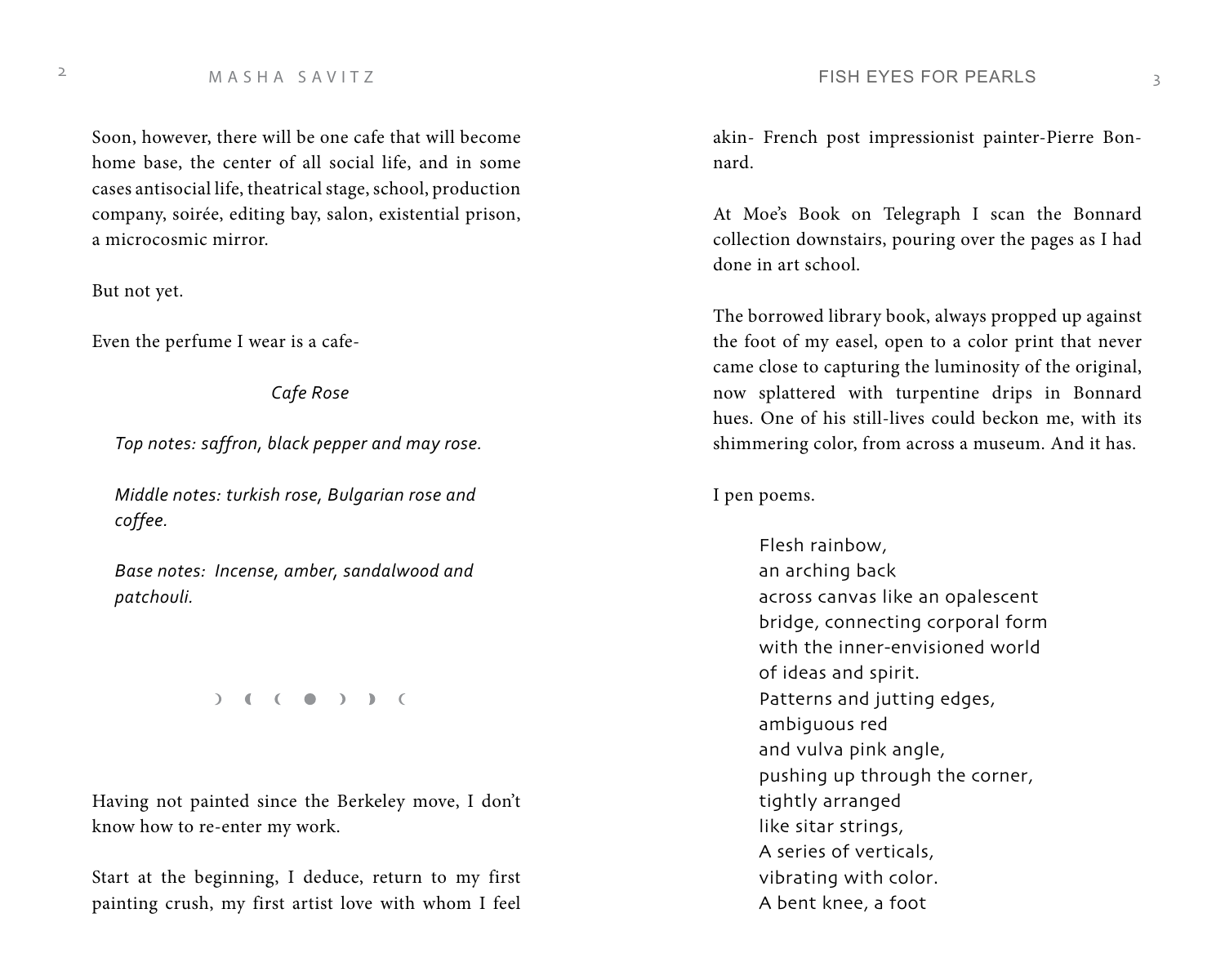extended in a marine like haze where the contours of a Woman emerges From this deep Prussian blue.

leaning figure balanced on two violet legs, vanishes to a point where female figure poses beside a porcelain tub – brown in the shape of dog against white.

Images, hues like abalone shell reveal the shimmering interiors of intimacies, a life.

This is the life I admire and desire, identifying with Bonnard's aesthetics evident by his choice of subject matter- Marthe, his lover, in the bath, dressing at an open window, or sitting amidst a bowl of ripe fruit.

His love of the intimate lives in me too and I yearn for the relationship they seem to share, bonded by these

moments, forever captured in radiant pigment. A realization, would soon however, challenge my perception, change my course. It would pass so quietly, yet would shake foundations.

 $\begin{pmatrix} 1 & 1 \\ 0 & 1 \end{pmatrix}$ 

As I bend and twist at the edge of my bed, buckling my suede ankle boots, the worn post card of a Bonnard print hanging across the room above the light switch by the door, catches my eye.

A revolution ensues.

Everything has to be reconfigured. My usual cafe will not do - too many distractions.

At La Batou Evre, with it's salmon pink linens and classical music wafting, a cafe where I am anonymous, a story will be conceived, gestate and birthed.

 $)$  (  $($   $)$  )  $)$   $($ 

Sculpting with words, at the La Batou Evre, I craft a story.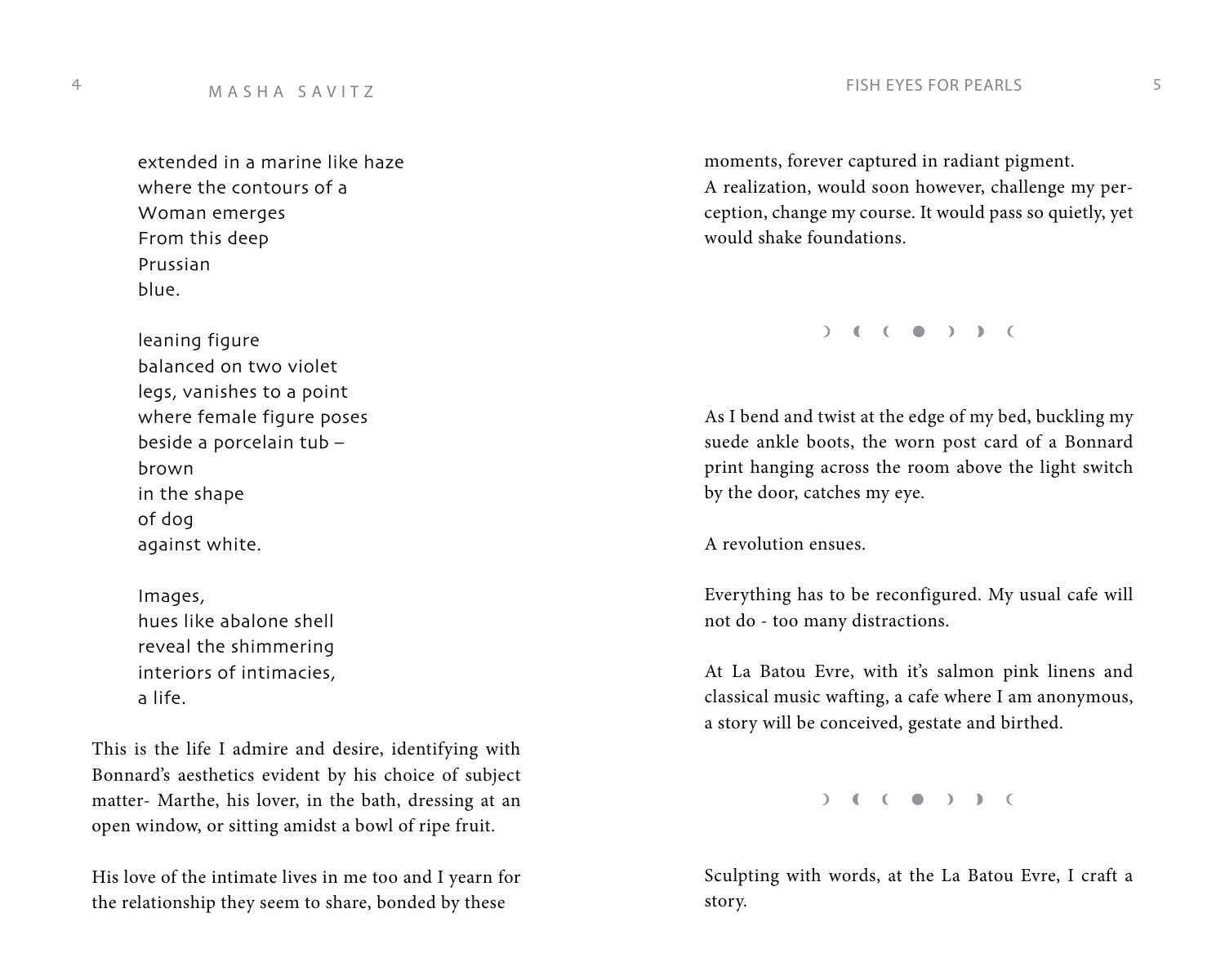### Marthe and Pierre

Marthe, the model and later wife of the French painter, Pierre Bonnard, was a sensitive woman. Easily offended by the vulgarity and harshness of Parisians and most people in general, she withdrew from social life. As a defense against this predisposition, she created a beautiful world in which only she and her husband lived. In fact it was such a place of refinement and simple profound charm that Pierre surrendered willingly to her insistence that he remain home with her. He was happily seduced into her magical universe, content to render and record its moments and subtle movements.

Occasionally he would sneak out to the café, the dog as a pretext, hoping to meet Matisse or some other friends. The other painters were not altogether understanding of his allegiance to Marthe and the severe restrictions on his freedom. Many gossiped that she was 'unbalanced.' To an artist, balance and beauty are synonymous and certainly, Pierre, a Libra, knew balance, and Marthe knew beauty – she lived in it and he lived for it. Their life together was like a brilliant gem, created and held in a masterfully designed ring, set upon a finger, perfectly contained unto itself. Their home, the center of their life and backdrop to all events, was a cathedral of light. The dining

room table was an altar, complete with goblets, wine and sacrificial flowers. The bath was Marthe's sanctuary. With steam rising like incense, she submerged herself in warm baptismal waters, and meditation. This is where she found solace.

Pierre's painting was his favored form of prayer- an extension of his own soul- stirrings and yearnings. So, like a devout parishioner, he portrayed her in devotion, ritually robing, anointing herself with fragrant oil, or setting the fruit offering on the table by the open window.

He not only succeeded in capturing the quality of light around them, but as he created, Pierre had the wondrous ability to add to it. He was known to mutter as he worked- 'It's still color, it is not yet light.'

In fact, there was so much luminosity in this place that even angels were attracted to linger. And they did.

It happened at this time that I too was living in the world of spirits. It was late summer, when the air is heavy with the scent of tuberose, honeysuckle and jasmine and the garden is saturated with lustrous color, boasting fucias, violets, oranges, buttery yellow, purbleberry and red.

Together they had morning coffee, only the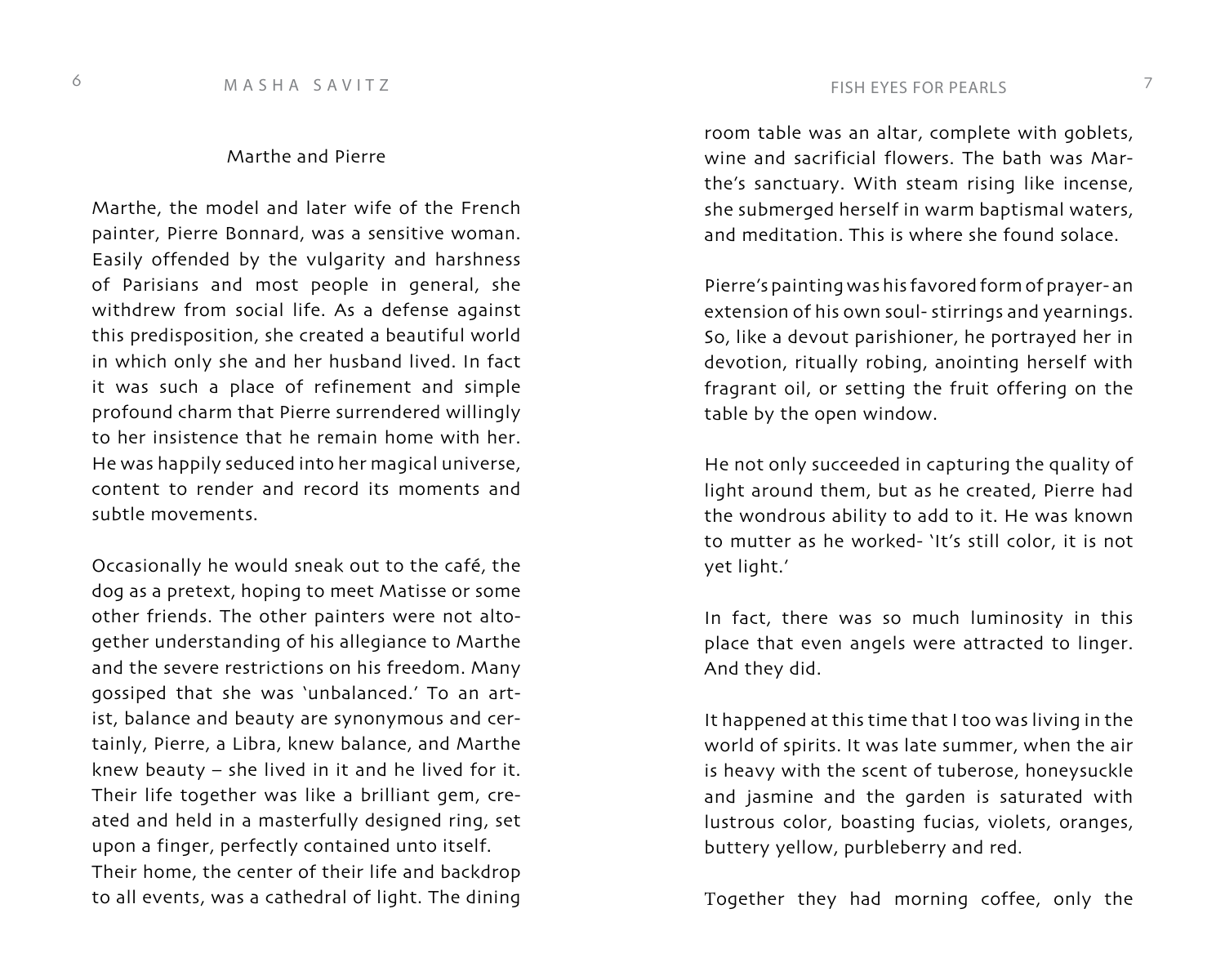sound of birds could be heard.

Marthe would perform the daily bathing rites, a ceremony that could take hours, as Pierre followed with easel and pallet to worship by her side. He set up his new canvas which he had prepared the night before.

This new painting seemed to compose itself with remarkable ease. Each color mixed, resonated, shimmered and glowed like fiery embers as each stroke was gently laid against the other, seemingly effortless, yet executed with exacting intention.

In spontaneous celebration of the day's triumphant accomplishment, Pierre took his wife passionately in his arms and danced her to the feather bed in the next room. Tenderly, they made love in a rare moment of demonstrative affection and openness between them.

The intensity of light was so great that late summer afternoon that I was somehow drawn down into their lives. There, for a brief moment, a beautiful few weeks, I was their union, their celestial collaboration, delicate tendrils of DNA creation. Their child.

But, like the cut wild flowers on the nightstand, it wasn't to last. It was revealed to me, shortly thereafter, that this was not my time to incarnate into human form- I was called back to the other side.

I was deeply sad to leave Marthe. Although I had to abandon her corporeal body, I remained hovering near by as long as I could.

Is it possible that the lost pregnancy only aggravated Marthe's already sensitive nature, propelling her to retreat further into herself and into the rituals which comforted, soothed and sustained her?

Perhaps too, Pierre's seclusion was in part feeling responsible for her sorrow, or his own unexpressed grief and loss which kept him devoted. Perhaps he needed to connect to her and her pain in order to feel his.

Sadly however, portraying his companion in those intimate scenes and exposed manner, was the only way he knew to express his own vulnerability. Maybe it was really himself floating in the bathtub, expressionless, submerged in amber speckled indigo paint.

Pierre accepted that this was closeness. A canvas always between them, keeping him emotionally exiled from the woman he yearned to know and, in some intrinsic way, from himself.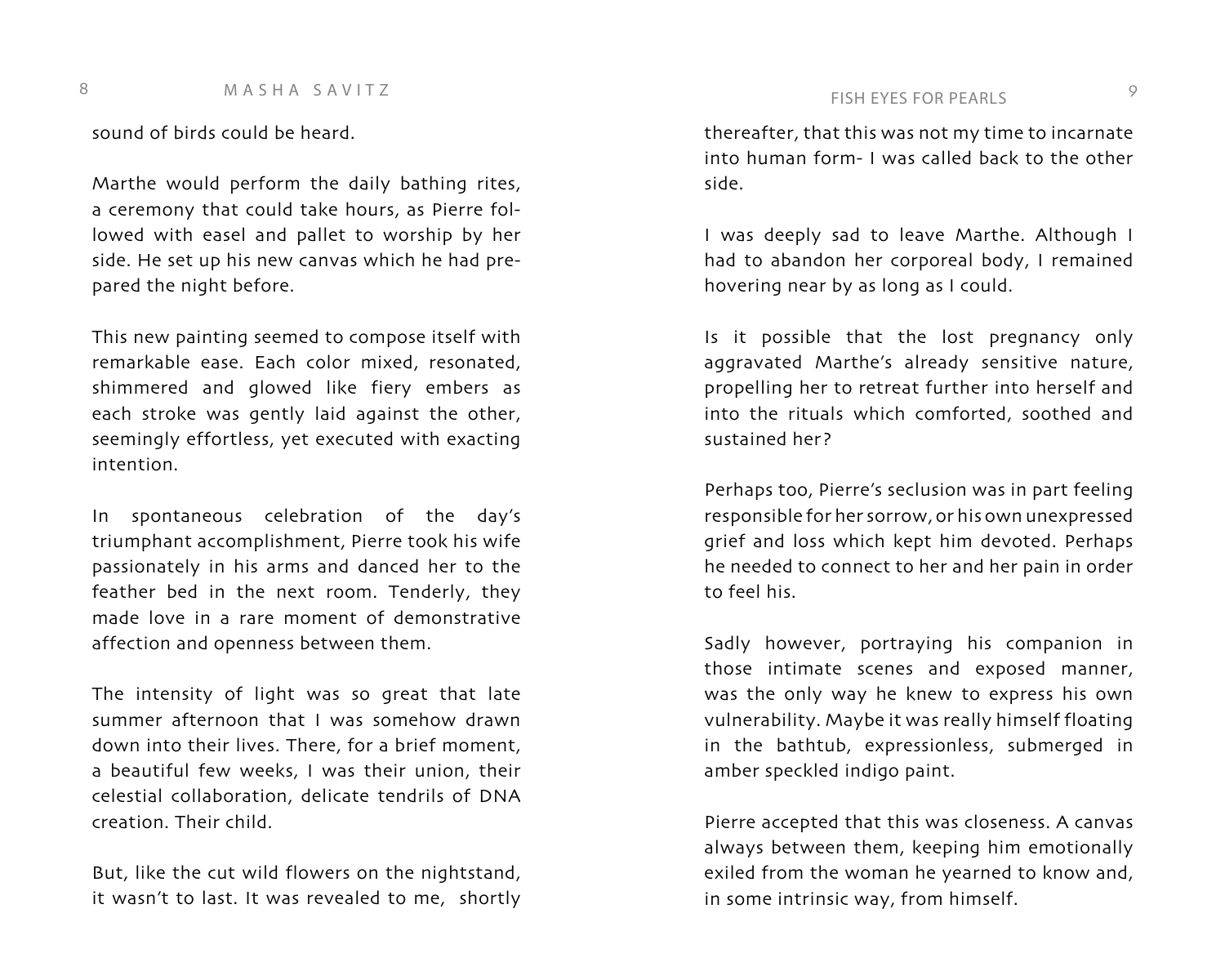### 10 M A S H A S A V I T Z CONTEXT CONTEXT TO THE RESERVES FOR PEARLS TO THE M A S H A S A V I T Z

So, despite all of Marthe's efforts to avoid loneliness and isolation, she remained painfully alone, her partner never able to enter her world, only able to describe it in radiant detail.

That which we most want is what we push away, and that which we are most determined to keep at bay, we invite in.

They never spoke about the miscarriage, but I believe they both sensed my presence. I recognized myself in Pierre's work as if he had depicted my very essence. Sometimes I appear as a vibrant violet surrounding Marthe like an aura. Other times I am the golden green ochre atmosphere in Pierre's self portraits. I was delighted to be recorded in their lives.

Decades later, I was offered the opportunity to take earthly form. Yet, so strong were my impressions and memory of Pierre and Marthe that I awoke driven to construct a life of poetic duality, cherishing the simple pleasures, while finding the sacred in the mundane, the holy in the profane, and elevate it all.

The curious revelation, sitting at the edge of my Berkeley bed, buckleing my boots, was the sudden response to my direct view of a Bonnard's print above the light switch- it was never Pierre's aesthetic or sensual sensibilities that I had shared. But, rather those of Marthe! It was Marthe all along.

How had I not see this before!

I would still however, need to learn something it seemed they had not- to merge while maintaining self, supple, yet solid, able to oscillate in and out of forms, expressing in multiple modes. To sing, harmonizing with the choir, or solo center stage in a scarlet chiffon gown with a symphony, or acapella, or dressed in a black tailed suit, the conductor - blending the extremes of piccolo, flute and oboe to bass clarinet, bassoon and tuba in a glorious monsoon of sound.

 $\begin{pmatrix} 1 & 1 \\ 0 & 1 \end{pmatrix}$ 

After college I take extra work as an artist's model. Being both artist and model, I am highly attentive to what would yield suitable compositions from every angle, how impeccably still I must sit to compensate for the students' inexperience. So, I become like marble for the burgeoning talent.

At the Boston art school, I slip out of the silk robe and take my place on the gray model stand. While in a long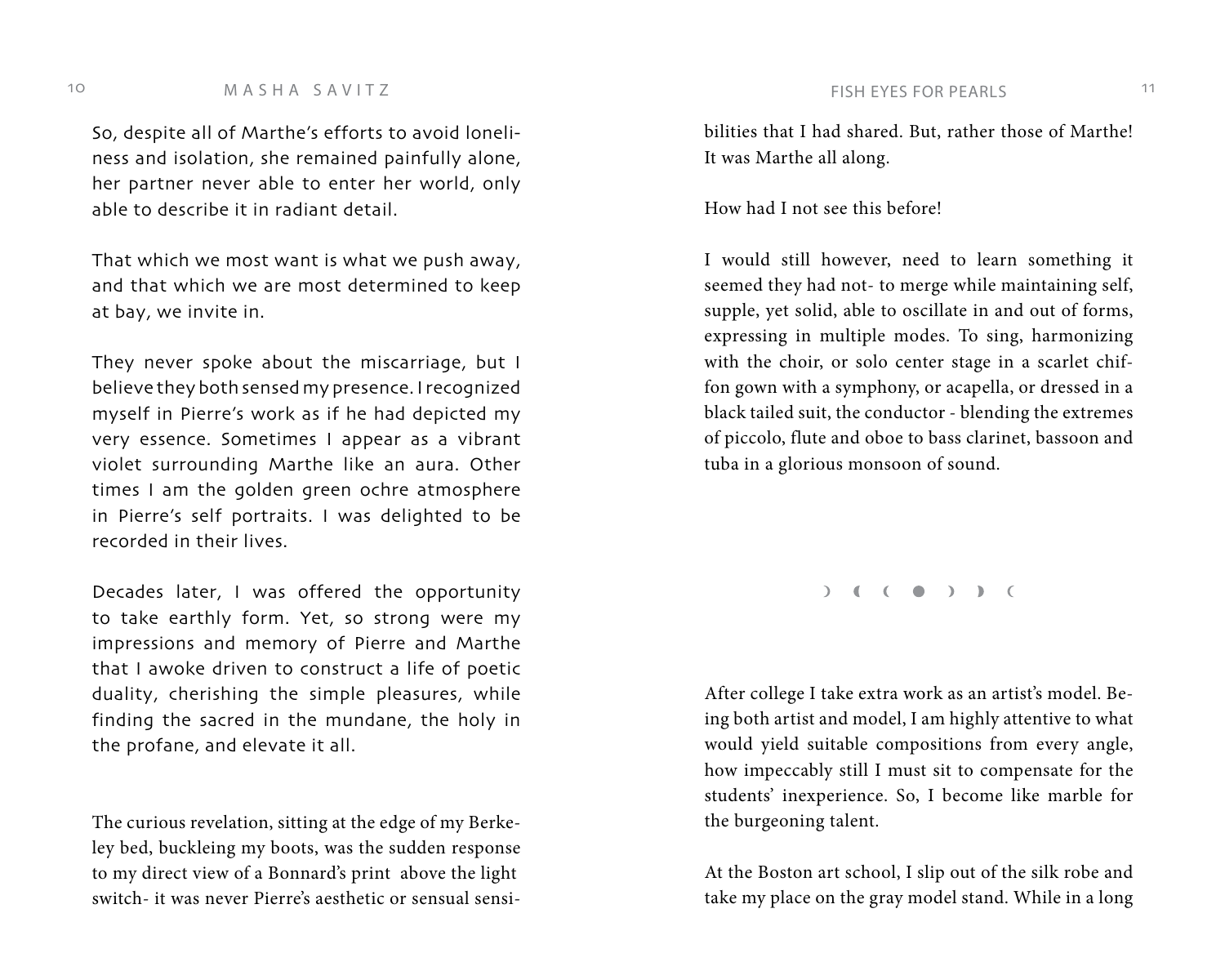# M A S H A S A V I T Z CONTEXAS TO REALLY THE RESPORT PEARLS THE M A S H A S A V I T Z

pose, I amuse myself with the thought that the more empty I am, the more affective I am. Ideas, emotions, ambitions, irrelevant and cumbersome. Less is more. I am potent in non-action, non-thought, not doing. Still-ness. Still-life.

This will be my modus operandi, proving efficacious in many arenas.

Soon I will receive a copy of the Tao de Ching, as I attempt to scale the scaly relationship between artist and model, Pierre and Marthe, man and woman. Because scales are smooth or rough depending on the direction the surface is stroked.

Marthe and others, will each become salmon pink threads woven into this tapestry. Principal of yielding yin.

 $\begin{pmatrix} 1 & 1 \\ 0 & 1 \end{pmatrix}$ 

As I write about the Bonnard's, the picture of their relationship fans out before me. I cringe with embarrassment as if I have eavesdropped on a private moment, a door slightly ajar.

Maybe these insights are real, or, perhaps, just the machinations of imagination.

### And would it matter?

Such is the dynamic between fact and fiction. The metaphor, the story, is the essential, like Jacob's ladder. Make believe. Believe and make. The intersection of art and life.

Some artists live at these coordinates, others just shop on the corner.

Henry lives at the intersection.

I watch my first Henry Jaglom film, *Someone To Love,* at the Nickelodeon. One of my friends works here, so I feast on art house films. This film lingers in my mind long after I leave the theater, along with the name 'Jaglom.'

I will come across his name years later and will actually meet and get to know this creative maverick, witnessing the intricate personal and professional relationship between he and Tanna, another male and female creative duet.

Interviewing Henry is like being in one of his movies. Even the cafe and table we are sitting at will appear in his films. Lines blur.

> Interview with Henry Jaglom and Tanna Frederick The filmmaker and his Muse

Epoch Times News Paper By Masha Savitz. LOS ANGELES—The subjects of creativity and show biz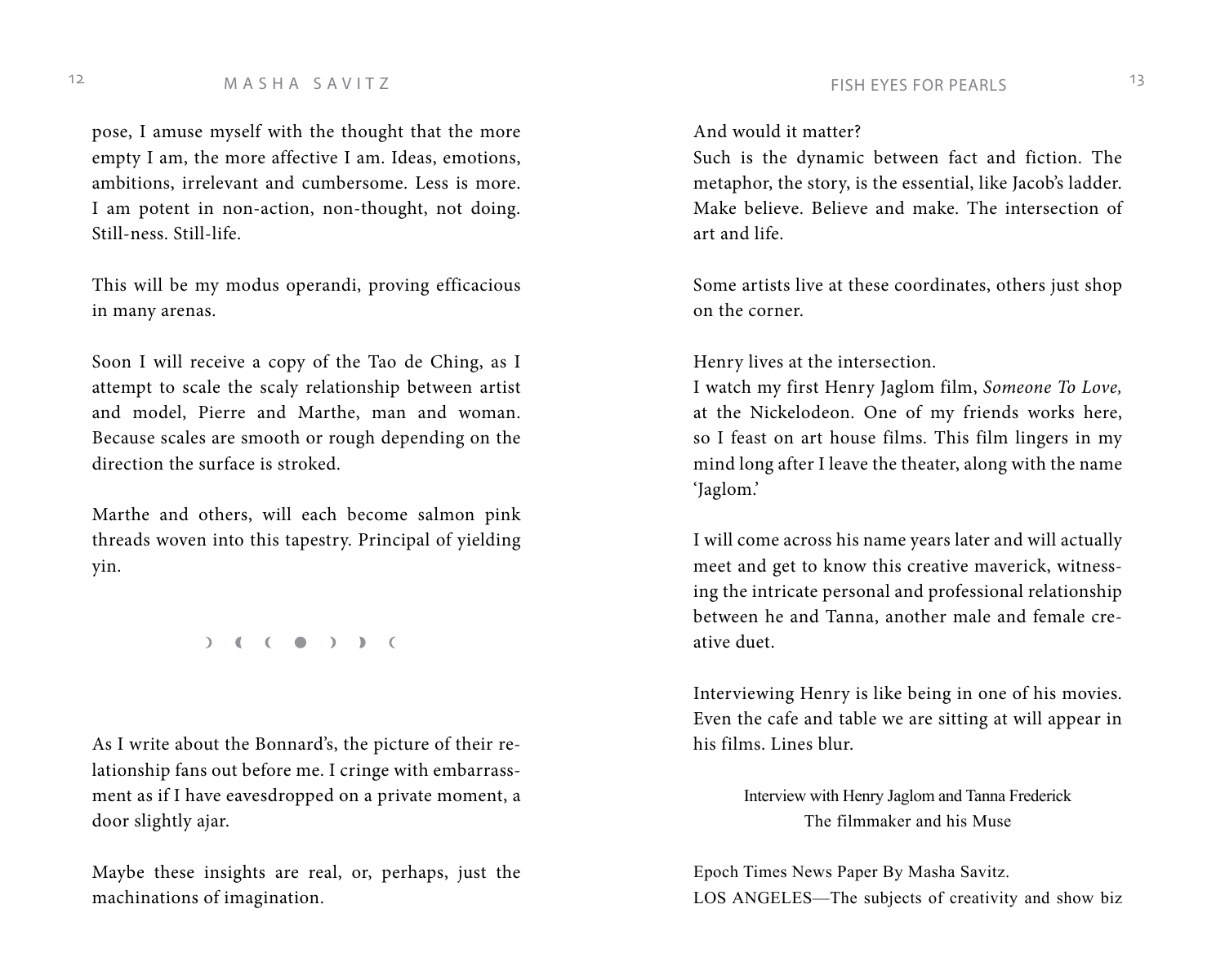### 14 M A S H A S A V I T Z FISH EYES FOR PEARLS 15

are certainly matters about which Henry Jaglom can claim expertise, as he has worked as an actor, writer, editor and director. And after decades in the business the pioneering indie filmmaker has known and worked with legends, including Orson Wells, Jack Nicholson, Greta Scacchi, Dennis Hopper, and Vanessa Redgrave.

I met Tanna and Henry at their usual haunt in Santa Monica, California, joined by Ron Vignone, the film's awardwinning editor, who also plays Gio in Queen of the Lot.

We discussed the genesis of expression, with Talmudic intonation, and the paradoxical nature of some actors who feel most themselves or authentic when playing another character, and whether this is, therefore, their true authentic nature (very Talmudic).

Tanna, revealing a tender vulnerability, explained that she identified with her character Maggie, who says, 'It's not the Hollywood hype that scares me, it's being in the kitchen and eating dinner that scares me. It's the little things.'

The moments of her life that she recalls most vividly are the ones in which she is performing, reflects Tanna. The times she spent by herself she describes as feeling naked.

'The people I know feel more authentic on stage or in a role. They give themselves permission to express themselves through another medium… They know that character better than they know themselves,' explains Tanna, addressing the matter of actors always being 'on.'

'I feel like I'm floating in a strange void when I have no character to latch on to. I feel very uncomfortable with who I am.' Says the woman who, movie website New York Movie Guru lauds as a 'sexy, charismatic, and immensely talented actress.'

Nonetheless, Tanna wonders if she might not suffer from 'a defective personality trait.'

Redirecting the subject, she describes Henry as 'a puppy trying to stay warm, like puppies through a store window. His films are like a whole bunch of people trying to stay warm emotionally, through words.'

Henry, touched by the analogy, acknowledged that films were a way to create a home in a world where he didn't quite feel he belonged.

'Home is what my movies were to me—finding home in my mind, imagination, and dreams.'

'I'm allowed fiction now. It doesn't all have to be autobiographical because I satisfied the other thing, (not having a sense of home) I have this in real life. I don't need to create a home,' Henry says of personal journaling and of his films as he points to Tanna across the table.

'I wanted endless traces of myself—it was the only way I could understand life.' Recounts Henry of his need to write in order to feel or ensure his existence. 'I only stopped keeping a journal when I met you,' he says to Tanna, 'I feel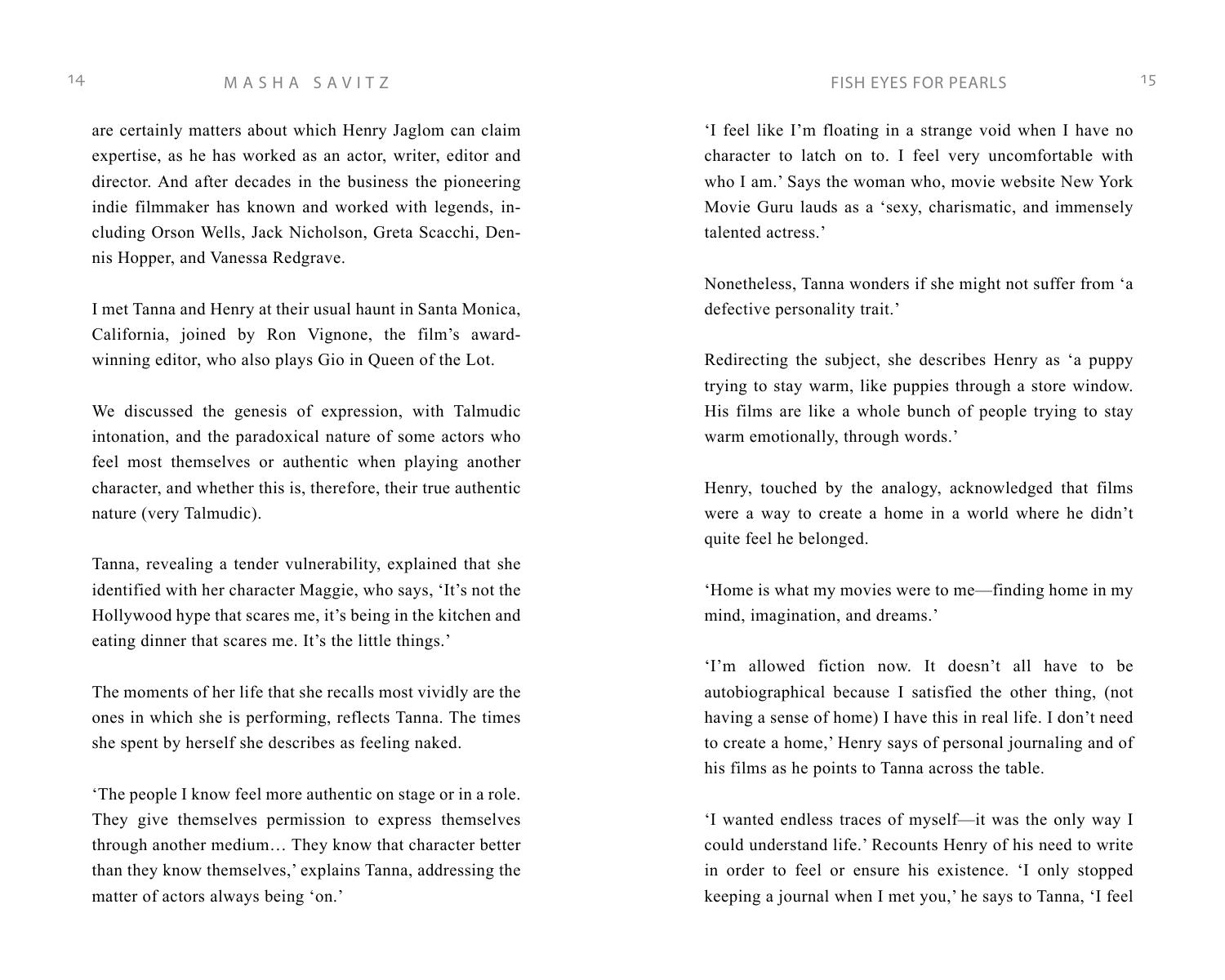seen—I feel seen and known.'

'Now I'm looking outward,' asserts Henry, adding that his most recent projects reflect 'what I have learned and seen around me. I have a great vehicle to express it—Tanna.'

When I inquired about what contributed to his evolution into the comic realm, he surmised, 'A reflection of my being happy.'

Henry and Tanna. Pierre and Marthe.

My life informs my art, which informs my life in an ongoing conversation, leading me to examine my own biological parents and 'this' life.

 $\begin{pmatrix} 1 & 1 \\ 1 & 1 \end{pmatrix}$ 

Renee and Herman.

Artist and Rabbi.

With the same heat sensitive lens that I viewed the Bonnards, I turn my gaze upon my blood parents. What is it to be the product of a rabbi and an artist?

Like Herman Hesse's, Narcissus and Goldmund, my parents are the next puzzle pieces to understanding myself.

I peek, peer into the obvious and come close to the

mysteries. Sometimes I peer into the mysteries and come close to the obvious.

 $\begin{pmatrix} 1 & 1 & 1 \\ 0 & 0 & 1 \end{pmatrix}$ 

I scrawl in the bathtub:

In this life, I must synthesize the fragmented existence of oppositions - love and freedom

Reconciling desire and disappointment, creating, not just a painting, but a life- colorful, sublime, complex, balancing and transmuting tensions from the chaos, from the yearning- into light.'

'It's still color, says Pierre, 'it is not yet light.'

As the water pours a steady stream from the faucet, I soak and float in the amniotic waters of my claw foot bath- sea salts and oils in musky, woodsy and floral fragrances by my side, remembering and reinventing my life.

 $( )$  (  $( )$  )  $)$  (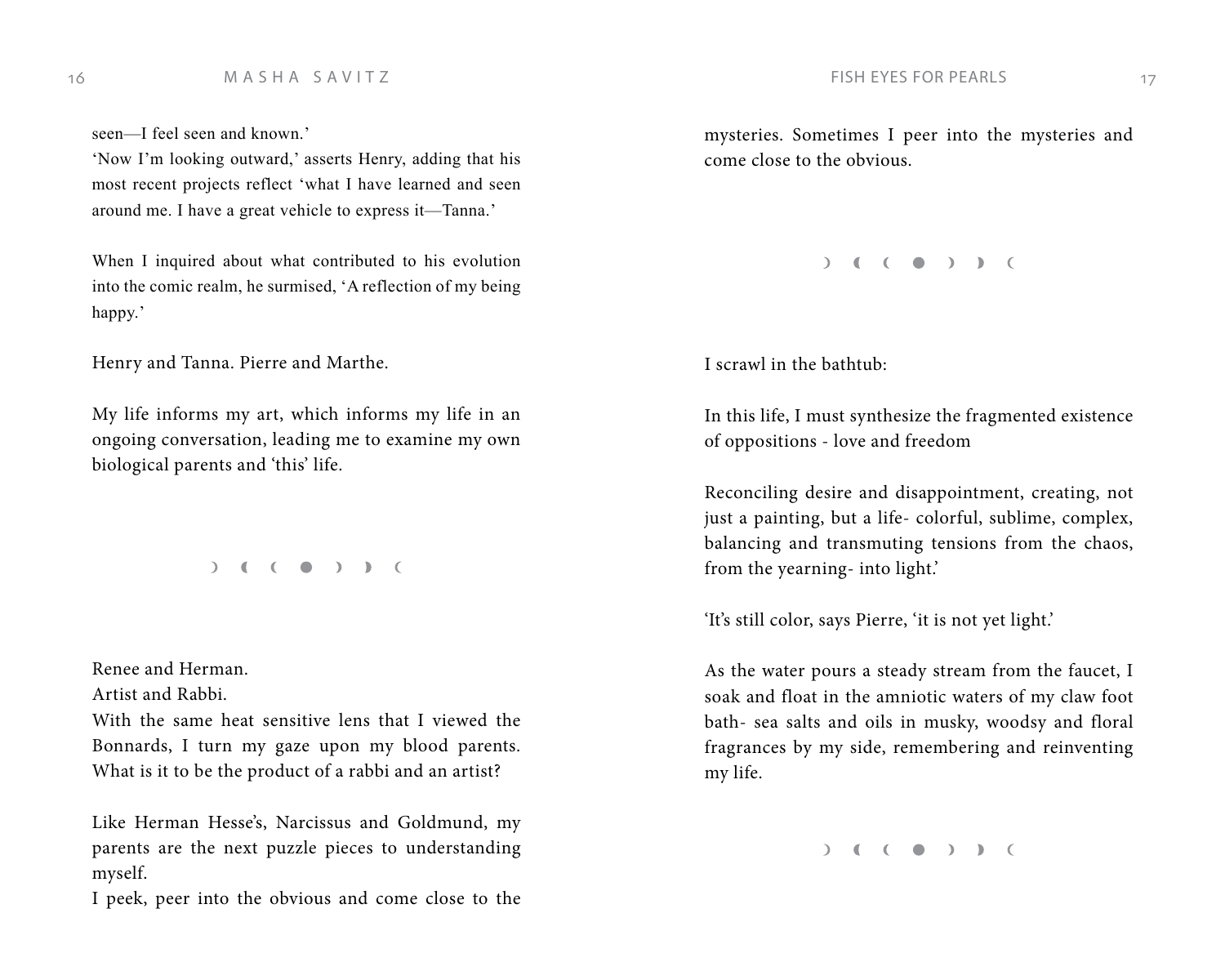# 18 M A S H A S A V I T Z  $^{19}$

I had left all of my paintings, the series of Urns, Genesis Women, and many more, in the Boston studiofreedom always exacts a price.

It is a big warehouse, once a recording studio, at the end of the Red line that I rent with art school crony, Molly, a statuesque red head who wears turquoise and olive to offset her hair, but only once my ex has moved out.

'I wouldn't get a studio if I was you,' he warns, 'you can't afford this.'

His way of keeping my feet bound, china cup small.

I knock down walls and rebuild, my way of defying immobilized teacup feet, with the guidance of Tania who works at New Words Bookstore in Central Square and is handy with power tools.

I parlay a green velvet couch from the antique store on the ground floor and Molly contributes a mini-fridge and hot plate from our college dorm days.

The gloaming gray skyline from the huge wall of studio windows washes me in despair- intense longing, utter loneliness, yet a certain comfort, a strange joy mingles with this emptiness.

Maybe this is Hope, or just the compensatory satisfaction that comes with truthful freedom.

Minstrel, mystery, mysteria, Wisteria- climbing woody vines Purple and white flowers Wistful. Winsome. Loose some.

The Portuguese have a word for this 'saudade,' sadhappy.

Always wistful. In a perpetual state of longing for something in the future that reminds me of something in my past- or someone else's.

We throw memorable parties at the loft studio. I still have photos somewhere. My champagne colored dress, champagne, and the green couch, smiles. Yet this smile, unlike so many other photo smiles, is real, because I know my life with W is done.

Molly has won a Fulbright to study in Ireland. I will set out to get full of bright, and sit in an Irish bar draped in plush curtains pretending to be in the Celtic isle itself.

 $( )$  (  $( )$  ) ) (

Some days I have the studio all to myself.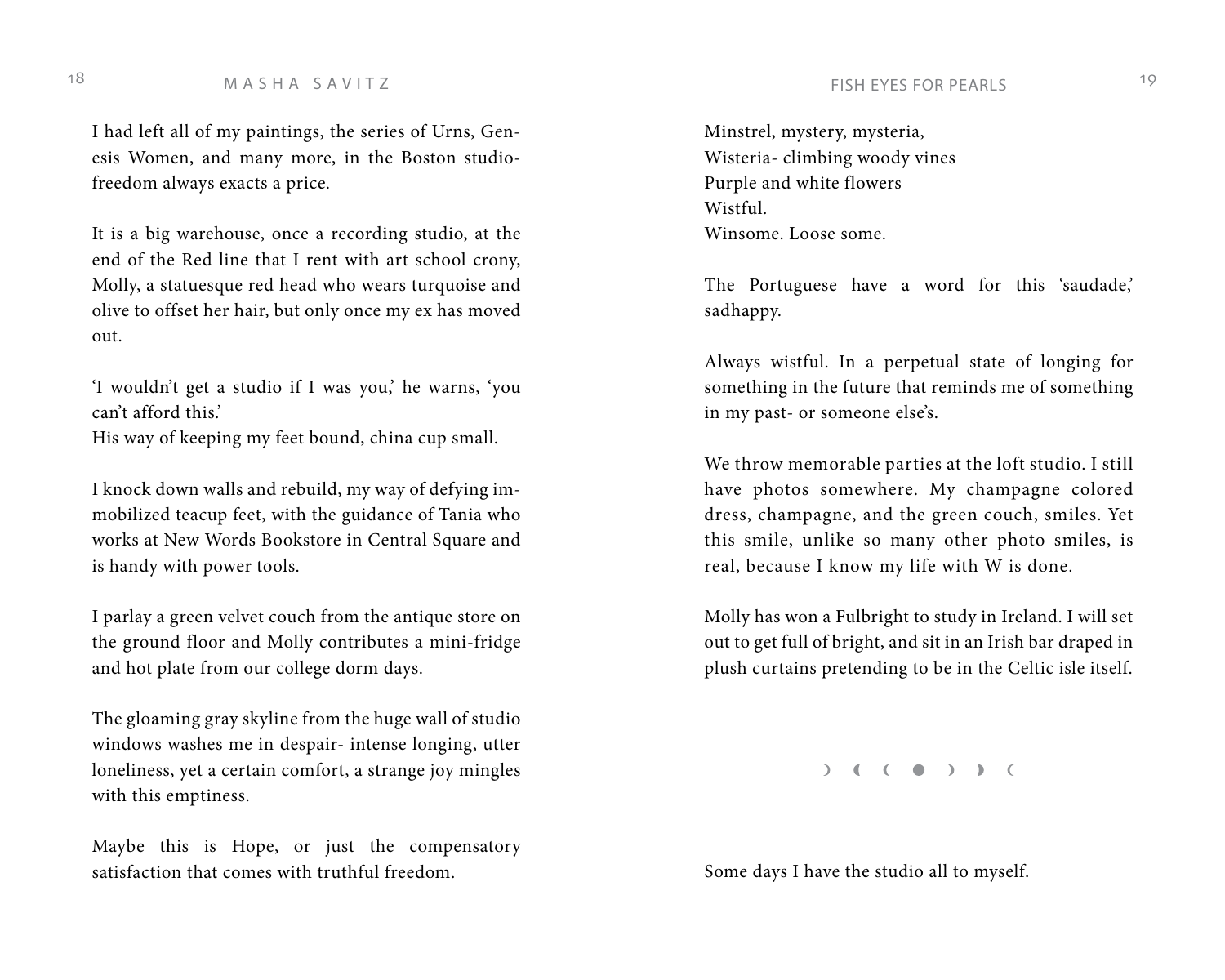I blast the music, sing along, loud:

*Companion to our demons, they will dance, and we will play*

*With chairs, candles, and cloth making darkness in the day.*

The picture needs to be unified. I mix paint with mostly terps that I dab on the top of the canvas, streaks rain down in translucent color

*It will be easy to look in or out upstream or down without a thought and if I shed a tear I won't cage it.*

I stand back. Evaluate.

*I won't fear love and if I feel a rage I won't deny it. I won't fear love.'* 

*Sarah Mclachlan's* song is known to leave me on the studio floor in a state.

Music makes significant contributions to regulating emotions, pacing for maximum potency and delivery.

Sometimes I dance around the easel with brushes in hand, praying that I might paint like this singer who composes with sounds of bells and birds, breaking glass and genres, anything for texture and emotion, bold, tender, fertile.

*'And how we'd wished to live in the sensual world You don't need words--just one kiss, then another.' ~* ~ *Kate Bush* 

I might stand intently in front of the large beveled edge mirror balancing against the studio wall. Face contorting, eyes squinting to simplify forms by distinguishing shadow from light. I study myself, shifting weight and twisting torso. My gaze sharpens, forms swell creating shapes via their contradiction of beautiful negative shape.

This day, I cross the room and collapse into the stained ochre armchair with faded floral print, positioned in full view of the self-portraits. These images are rendered in a myriad of gestures- nude, in black bra and trousers, antique slips, or donning a dragon print robe loosely draped over shoulders exposing a pale breast.

Particular about what I wear even at age three, I insist on white lace tights- North Eastern freezing temperatures don't dissuade. I'm a warrior for my aesthetic, undeterred by pleading parents, seasons or fashion.

When I am four, a pair of ruffled baby bloomers embellished with lace on the backside, feels painfully tight at the elastic. I try to deny this metamorphosis, but it appears that I am growing, growing right out of them.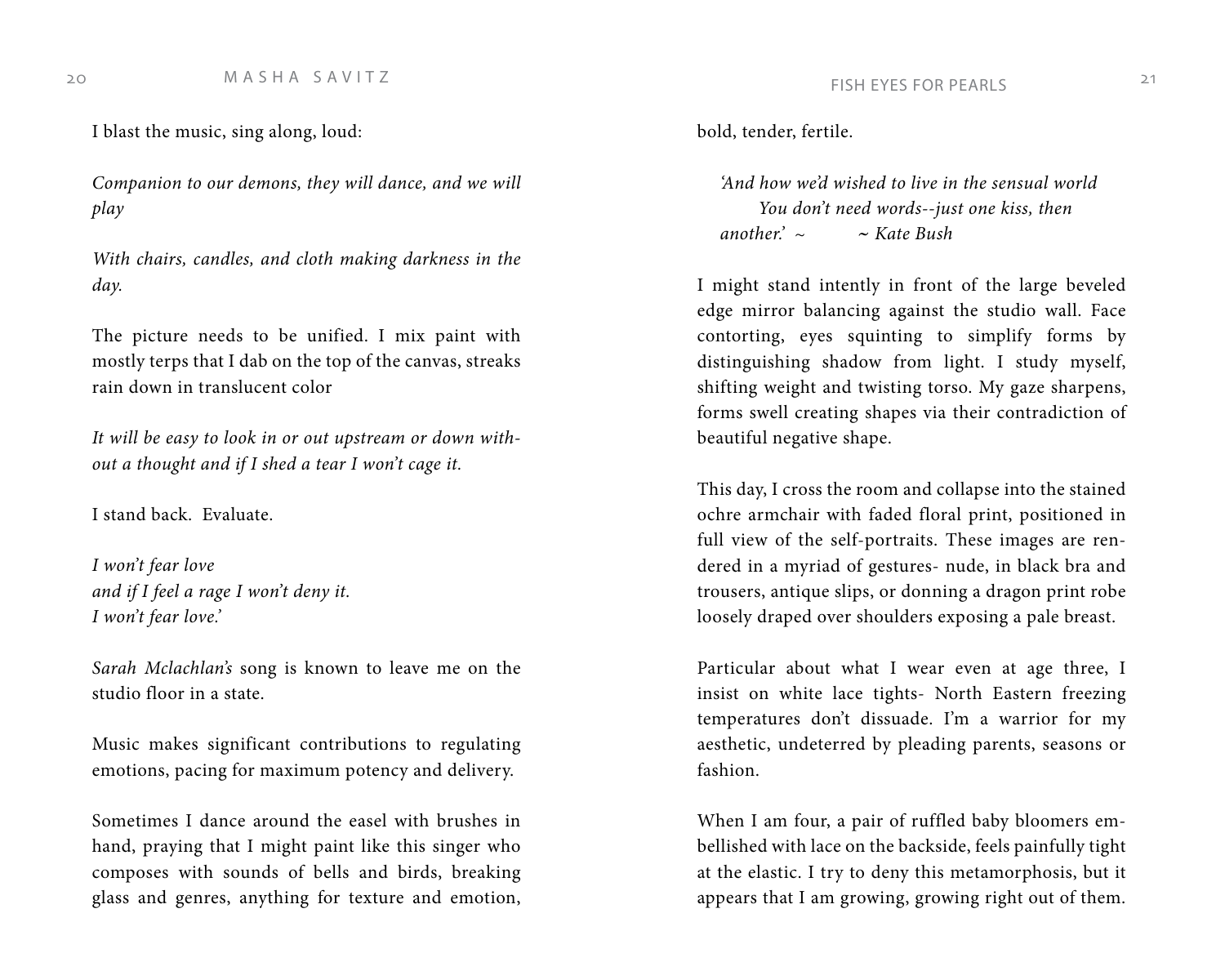22 M A S H A S A V I T Z CONTROL 23

Horrible. I am crushed by this inevitability. I wish so

hard to halt the mushrooming, so that this favored garment will still fit, but I can't arrest such a persistent process.

I lose the battle to this force, but I will later discover that grown-ups also have many options for lacy silky under things. This will serve as a fine reason to grow up, along with getting to stay up as late as I want, wearing white go-go boots and irony.

And sometimes my childhood wishes *do* come true. When I look out into the world, my seven year old perception sees Marlene Davis, a curvy mom of four in my suburban NJ town in my periphery, shepherding her small flock.

'Nope', I think, 'I never want to grow up to be this.'

I learn that some wishes made with a child's purity and fervor can indeed come true. I never grow up to be 'that.' I don't have children or a house, a mate, or even a carrot peeler. I do have an easel, gold leaf sheets and Kings Blue oil paint. Sometimes I wish my wish was not quite as efficacious and thorough. *Some* of 'that' might have been nice.

 $( )$  (  $( )$  )  $)$  (

My work fills the studio wall. There are pencil sketches, ink drawings, some composed on the pages of a discarded encyclopedia, volume 'J', found on the curb in a blue recycle bin. Among the obsessive collection are energetic acrylic finger paintings made on the studio floor as well as large oil paintings on canvas, a symphony of layered pallet knife strokes arranged like jeweled mosaics.

Hypnotized, I stare at the deluge of self portraits, that resemble myself in varying degrees. Thoughts wander. I fidget with a kneaded eraser while contemplating coffee, sunken deep in the worn cushions and wooden arms of this found and cherished chair.

The faces on the wall stare back at me. One peeks behind an easel, another figure strikes a confident pose, others take humble squatting positions.

So many occasions I have removed clothes and stood naked hoping to uncover something, a truth, my essence.

Surveying my body in detail, witnessing and recording like a topographer, endeavoring discovery.

I wait like a true disciple, believing that a cryptic message like a biblical verse would be revealed, the meaning of my existence, my purpose, a sagacious aspect not yet seen.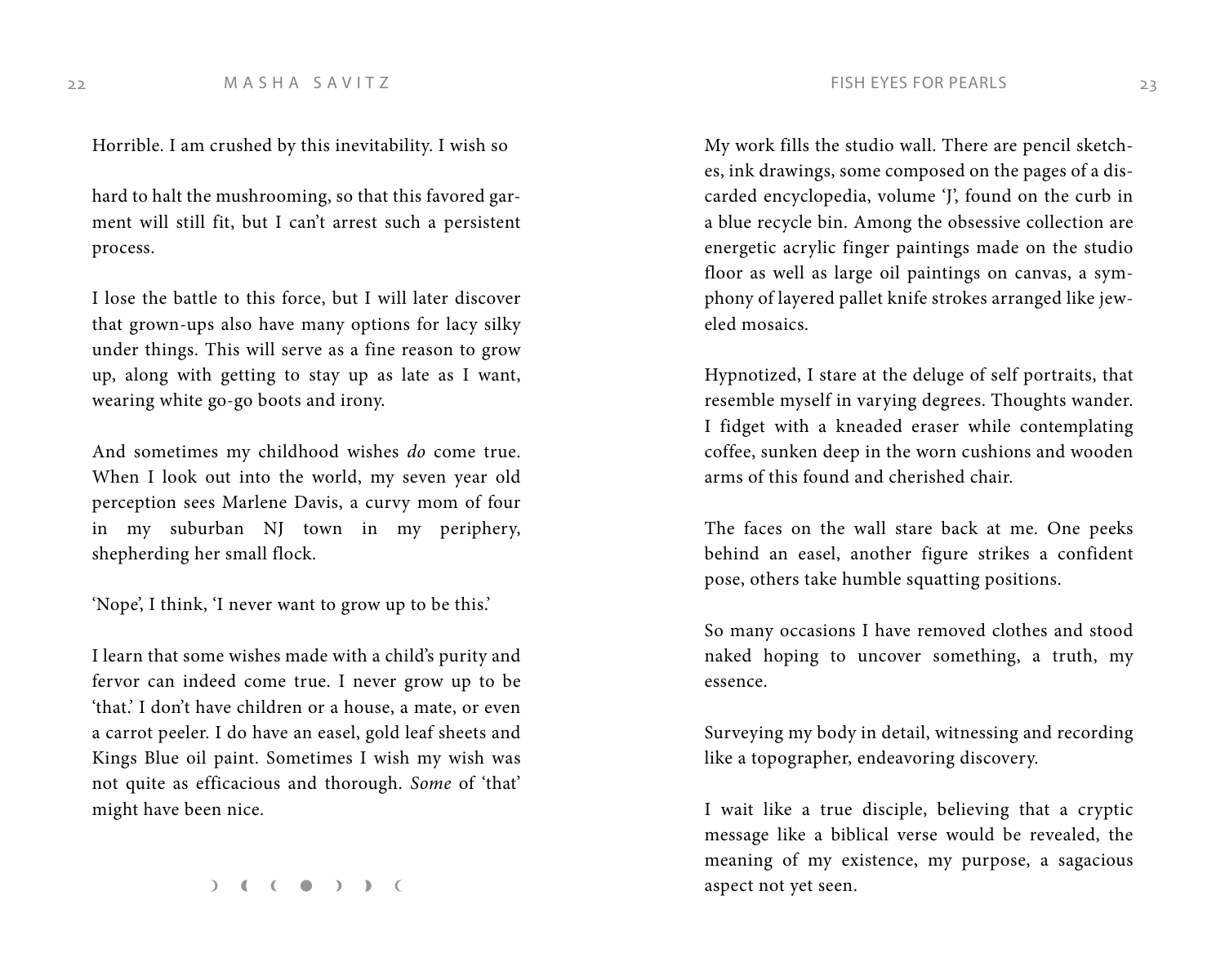# 24 M A S H A S A V I T Z CONTEXAS TRISH EYES FOR PEARLS 25

Cleaving to my reflection, as if peering into a placid lake, ready to dive and merge with the refection, submerge, then emerge as one, like an infant who experiences herself in a mirror for the first time, I am enticed, intrigued, engaged but ultimately disappointed by the impenetrable unyielding surface- the canvas itself. I am an artist struggling with the limitations and contradictions of creating depth on a flat plain, an illusion of space.

I lay down paint and scratch into the textured work, digging in with the thin wooden end of my brush.

How deep can I go, determined to invoke revelation? I am model and painter, Pierre and Marthe, victim and voyeur, captive and captivated, driven to express my own subjective existence through a preoccupation with 'objective', calculating observation.

The petulance of youth!

 $\begin{pmatrix} 1 & 1 \\ 0 & 1 \end{pmatrix}$ 

It has been my intention all along to go back and retrieve my paintings from the studio once settled in the Bay Area. However, the building was sold six months later and I lost all of my work.

The phase of life called 'letting go' is lasting longer

than anticipated.

'One day this will all reverse.' I think, easing the grief of my tenacious Cancerian self. But I am very wrong, it would never reverse. The relationship of creating or having, is entirely contingent on my ability or willingness to let go- emptiness and nothingness, of which I seem to have in spades. Blades.

My second year in art school, I meet on the trolley car, one of the more talented students who has just graduated. I am eager to hear her great adventures beyond the school walls, her experiences out in the world as a painter.

'I don't paint much, I'm working as an undercover shopper at Sacs Fifth Ave.' She reports.

I nod smiling, "That's cool". That is *not* cool

Note to self: 'Don't do this.'

I am determined that following graduation, I will not fall into this trap. I must continue to paint and construct my own structure.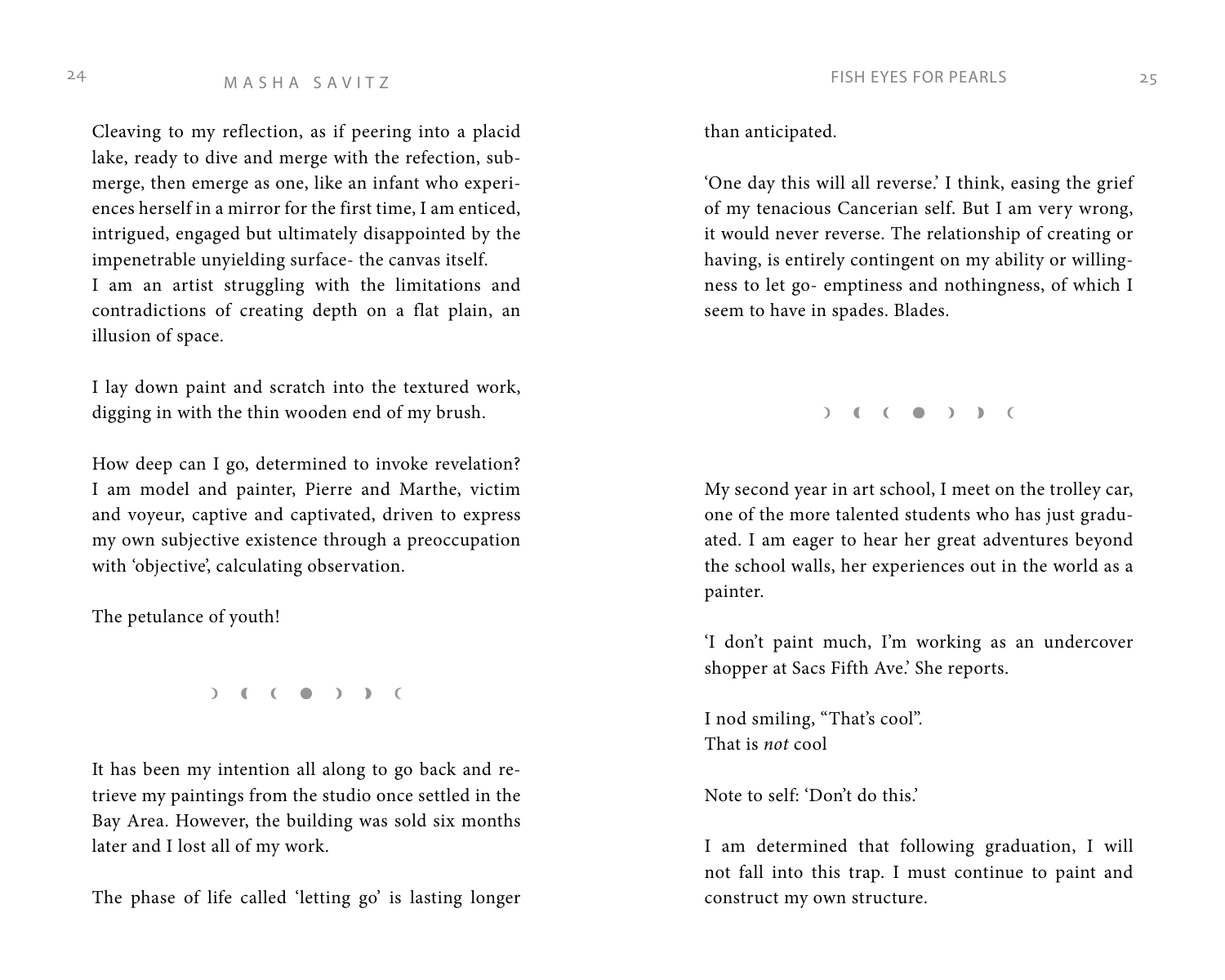Upon getting my degree, I move into a painting studio in East Boston, requiring of myself twenty to forty painting hours per week, calculating this to equal a part time job. I keep a log, hire a model, schedule drawing nights where other artists come to sketch.

I never need to log hours after this. I successfully internalize this rhythm that becomes as natural and consistent as bathing. I approach all creative endeavors as a job, guarding and respecting this time as a work commitment, it serves me well through painting, writing, and filmmaking and living an artful existence.

You see, I'm only half talented. Talented enough to not give up, not talented enough for it ever to be easy. So, self discipline is a most crucial attribute.

 $( ) ( ) ( ) ( )$ 

Aglaope, called, Agi, a girl with the name of a Siren, who perhaps bares the same fate and function as the beings who lure sailors to their death with their irresistible voices, is one of my hired models. She is a Taurus with long brown hair and soft round features, and her obsession with small animals makes me wonder why she identifies with vulnerability.

After Agi rejects the blonde sales clerk at the bookstore cafe with blue eyes and pointy features, he takes his own life by jumping off a building, only after buying her a most extraordinary exotic flower arrangement. She becomes my roommate.

Franz Kafka in 1917, the same year Bonnard meets Renee, writes, 'Now the Sirens have a still more fatal weapon than their song, namely their silence. And though admittedly such a thing never happened, it is still conceivable that someone might possibly have escaped from their singing; but from their silence certainly never.' Agi is rather silent about many things.

 $\begin{pmatrix} 1 & 1 \\ 0 & 1 \end{pmatrix}$ 

Looking at loft space in downtown Boston, I am introduced to a couple, filmmakers with their baby girl Anushka, full of grace, in tow, asleep in her stroller.

In this abandon warehouse space I find a Super 8mm camera left behind on a door knob in its worn black leather case. I take it home and keep it for years without having an inkling of what to do with it.

Anushka will grow up to be a character in my first screenplay, "Weight of Light".

After bringing the camera to each new home and city, I finally pass it on to a young film student who shares an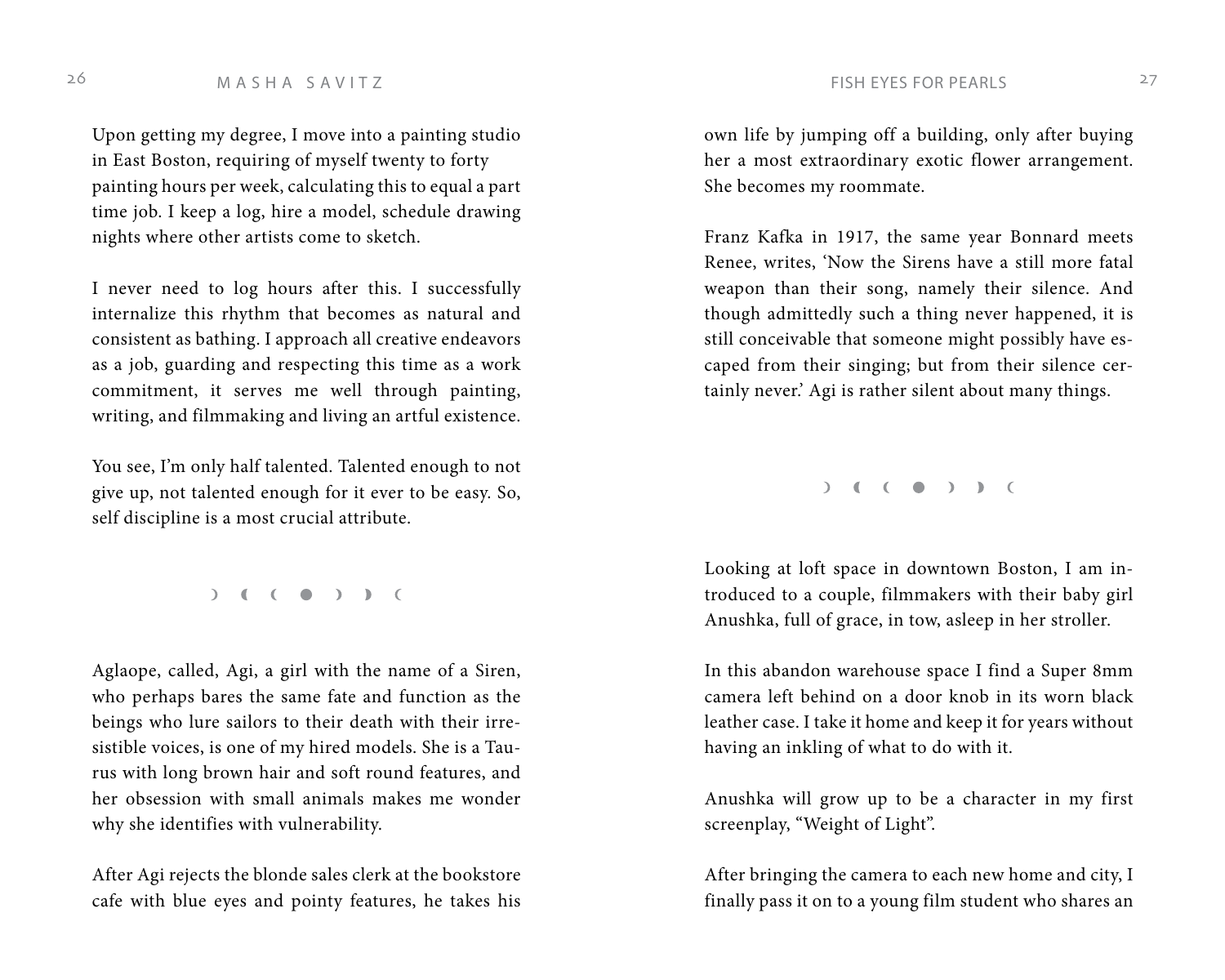# 28 M A S H A S A V I T Z C 29

office in the same building as me in Venice. I too will become a filmmaker, but not until I give the camera away. Such is the principal of loss and gain.

Irony from certain angles is lyrical, and from others, just cruel.

 $)$  ( (  $\bullet$  ) ) (

Cambridge, where I often imagine E.E. Cummings walking down cobblestone streets in chilly moon lit nights, is where my neighbor Liza, married to a beautiful Frenchman, Stephan, who plays the accordion, lives in the adjacent building. The interior of their home is painted red and resounds with laughter, table banging and singing at dinner parties where red wine amply flows.

Liza wears Femme du Boi and speaks perfect French.

I buy myself a bottle too, but am never good at French.

*je t'aime mon chéri je t'aime je t'aime*

Stephan will gift me a pen and ink drawing of symbols of the sea, like elegant ancient calligraphy from a Lumarian court in the Indian and Pacific ocean, an aquatic language of his own making, a cherished piece of art.

Our apartments are connected by fire escapes in the rear of the building. I don't consider it as a fire escape, but rather a fetching balcony.

I badly want a porch to perch and write, but really what I need is an escape.

### *Femm du Boi*

*Top notes : orlynge blossom, Turkish rose, honey and beeswax* 

*Heart notes: violet, plum, peach, cardamom and cinnamon* 

*Base notes: clove, vanilla and musk.*

The languid bottle is the color of dried rose petals.

The fragrance will be recreated years later by designer Serge Lutens, now called Feminite du Bois that I sample in a Beverly Hills department store while delivering a DVD to an actor for possible narration in my documentary.

Not allowed upstairs at the Hollywood talent agency, and still needing to add a note, I seek out a place to jot one. I descend a floor to find at the end of a long hallway, a barbershop with a small floral print couch in the reception area. With permission, I sit a moment. An animated and attractive hairstylist comes by and strikes up a conversation. Soon I am hearing about his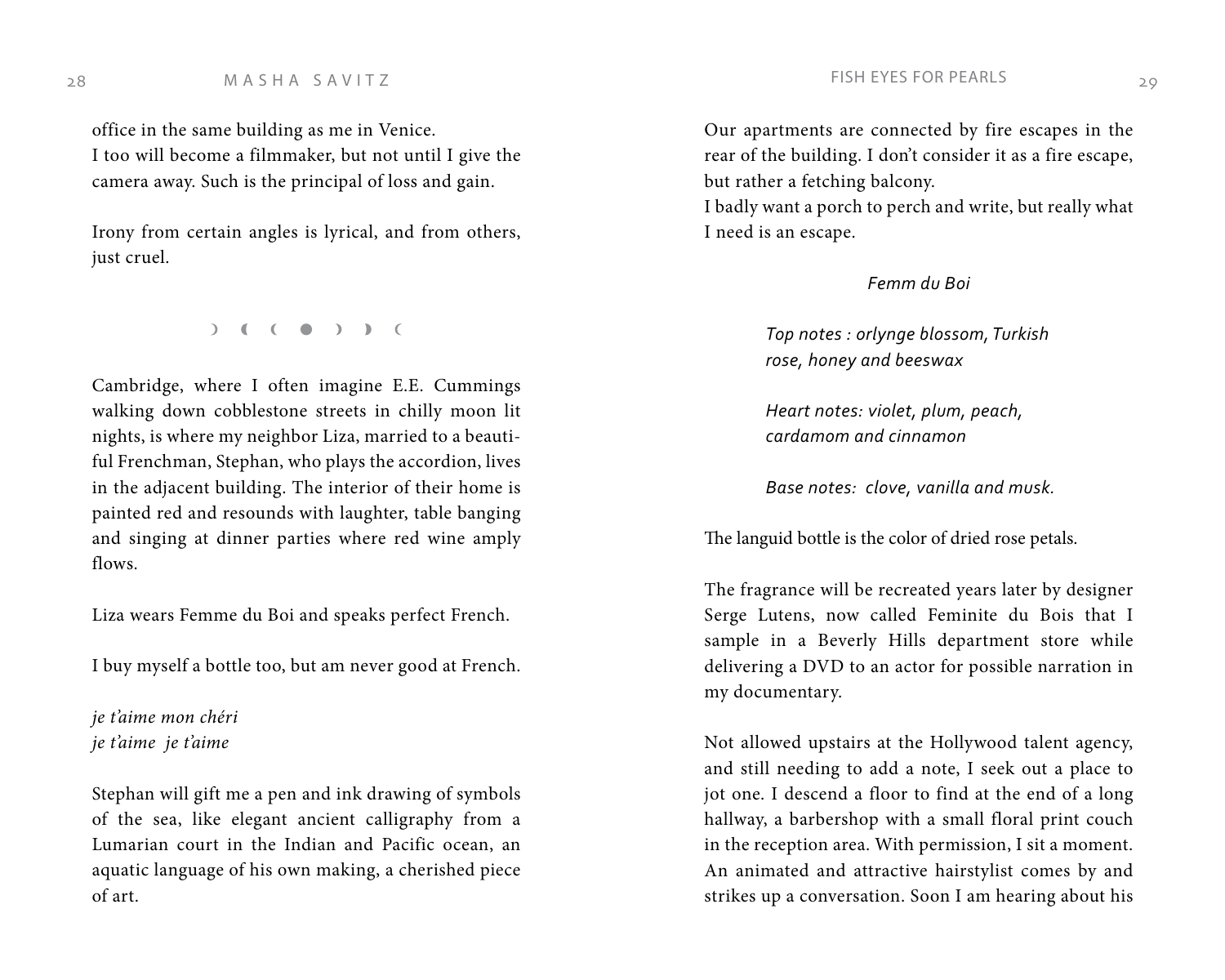own long time documentary project, a film about the famous Hollywood hairdresser, Jay Sebring. Sebring was a revolutionary of men's styling for clients like Jim Morrison, Steve McQueen, Dennis Hopper and Elvis Presley. Sebring, along with his dear friend Sharon Tate, was murdered by Manson and followers, on a bloody August night.

The hairstylist I am talking to wants to redeem his uncle's name from the media frenzy that celebrated Manson while vilifying his kin.

The actor will pass on this project, but my voice will end up working well for narration after all. And all it was! - a difficult and frustrating day of recording the voice over with plains flying overhead, boardwalk ruckus, barking dogs, and thumping neighbors above my tourist attraction Venice boardwalk apartment. We huddle in my bedroom against the back wall reading off Red Reign's narration lines, heart wrenching and dire:

*'In 2002, a witness, an armed police guard, working for the public security system, participated in illegal arrests and torture of Falun Gong practitioners. He gave this first-hand account about a female practitioner. He said, 'She had wounds and scars covering her entire body after a week of severe torment and forced food intake. Then, while left fully conscious, given no anesthetics, whatsoever, they cut her chest with a scalpel. Blood gushed out. She shouted out in pain, saying, 'Falun Gong* 

*is great.' Then she said, 'You killed me; one individual. You won't kill us all.' At that moment, the doctor hesitated...but he continued to do the veins. The heart was carved out, first, then the kidneys. When her cardiac veins were cut by the scissors, she started twitching. It was extremely horrible. It sounded like something was being ripped apart. Her mouth and her eyes were wide open. I don't want to continue.'*

I didn't want to continue. It was a difficult day, an emotional day. Finn's strength and firmness proved valuable and yet challenging to my raw senses.

Finn and I, nonetheless will be pleasantly surprised at the results when we upload the audio files later that day at the cafe.

I start trusting that this project is directing me more than I am directing it, trusting my process in art and of life, trusting that I will understand why I am just three degrees separation from Charles Manson.

I ponder on Sharon Tate's husband, French born Roman Polansky.

Roman Polanski is a filmmaker form Paris, home of my metaphoric ancestors, and a Polish Jew, place of my biological ancestry. He is a child during a genocide, the Holocaust, where many Jews, Gypsies and vulnerable perish.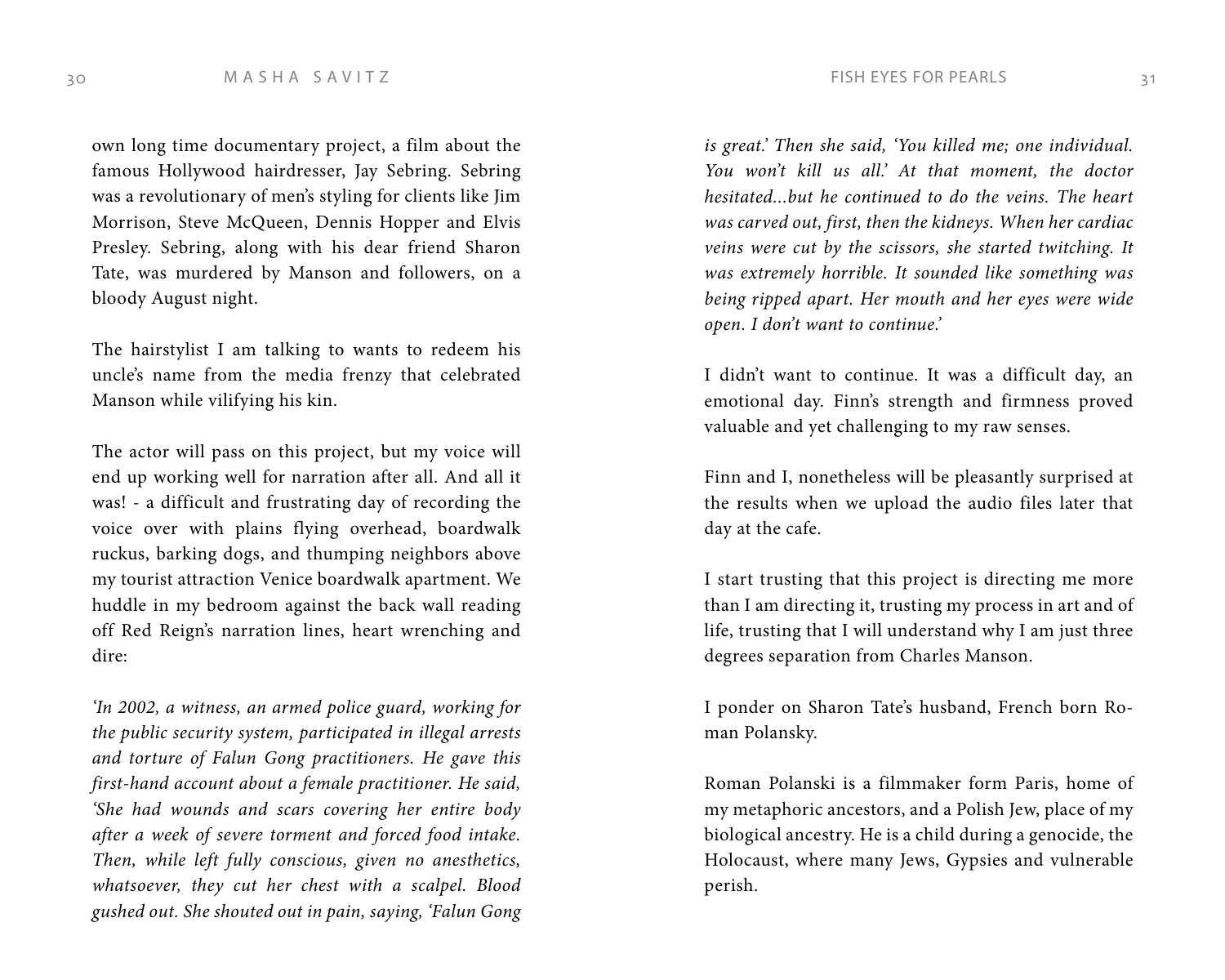And one day, a Jew and a Gypsy, Finn, and myself, will make a movie about a genocide, championing the vulnerable.

So ghosts remain as they do for Polanski.

Some will become the living/walking dead, yet others use the whole of their lives to redeem the dead and the ghosts they carry, remembering, honoring, transforming them through art and action.

 $)$  (  $($   $)$  ) )  $($ 

Living in Los Angeles seems to truncate the idea of 'six degrees of separation' first introduced by Frigyes Karinthy, down to a mere three, or often just one degree.

How am I connected to Hungarian Frigyes Karinthy? Connected by profession (we are both writers), by astrological or blood type, (both Cancers) geography, geology? By mission or vision, passion, fashion, religion, decisions?

Invisible threads.

*'An invisible red thread connects those who are destined to meet regardless of time, place or circumstance. The thread may stretch or tangle but will never break.' Says a Chinese Proverb*

M A S H A S A V I T Z 33

### $)$  (  $($   $)$  )  $)$  (

Turning, or returning, to my own biological lineage, affirming the unexplored facets of my spiritual nature, I begin the quest to reconcile other infamous chasms or what Carl Jung might call archetypes, in a process he calls alchemy.

Weaving my threads:

Pierre and Marthe, Herman and Renee, Narcissus and Goldman.

With those yet to come:

Rodin, Rose and Camille, Lilith and Eve.

Rational and intuitive, Love and freedom, Ich und du. I and Thou, Fisheyes and Pearls.

 $\begin{pmatrix} 1 & 1 \\ 0 & 1 \end{pmatrix}$ 

Four portraits from my blood line~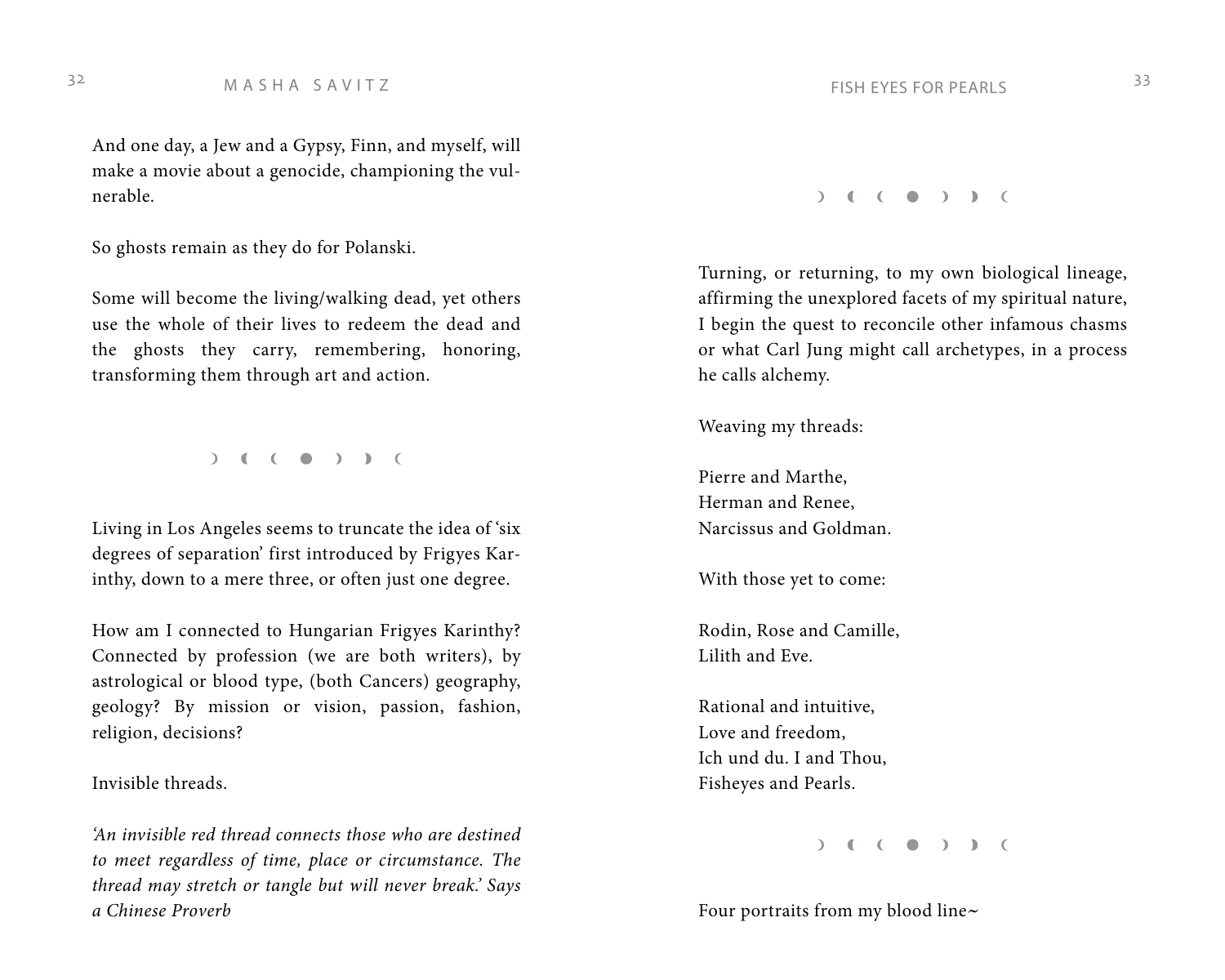Gert:

My grandmother Gertrude, or *Gitle* in her native tongue, meaning good, and grandfather Sam, were both very much from the 'old country'; I knew would never survive without each other. And it was so.

Every evening they sat at the formica kitchen table together, while she expertly peeled and sliced apples that they would share in exquisite rapport. She would pass him a slice between her thumb and the knife's blade, an apron across her round sack of potatoes body, their custom every evening.

They lived on the green line- not far from the Boston University campus, so I made brief appearances after class and she would wonder why I dressed like a gypsy and ate like a rabbit.

'I don't understand, when I grew up all I ate was some greens that grew by the house,' she tells me, suspicious of my then macrobiotic diet. "But that *is* macrobiotic!" I explain.

When Mr. Kaye gives my painting class a portrait assignment, I take a sketchbook and pastels and ask *Bubbe*, grandmother, to sit for me. I portray her round smooth face with warm tones, purples around the creased eyes, wearing a white blouse flecked with primary colors.

Professor K, who wears a button down blue coat,

notoriously blunt and critical, hates it and grades it a C- , too warm, too glowy he grumbles. He clearly doesn't know her.

The portrait gets framed and hangs in their apartment all the same.

Gert has a bad heart and will need surgery. She, who grew up without a mother or shoes as a poor farm girl in Poland, is terrified and strongly opposes the operation.

She gets her way and dies only hours before the next day's scheduled surgery. When I see her at the hospital that last night, she has a pleading expression on her face, a ventilator taped to her face.

I never see her again.

### Sam:

Zaide, grandfather in Yiddish, always wearing a dark overcoat regardless of season, is sparse with words- except to tell a joke or to convey some bit of anecdotal wisdom He answers the phone exuberantly, then quickly passes it on to my grandmother, Bubbe.

A dedicated assistant in the synagogue across the street, he is there faithfully everyday, handing out prayer books to all who enter. His father and his son are both rabbis. But his is a place of humble service in between them, supporting his older brothers in their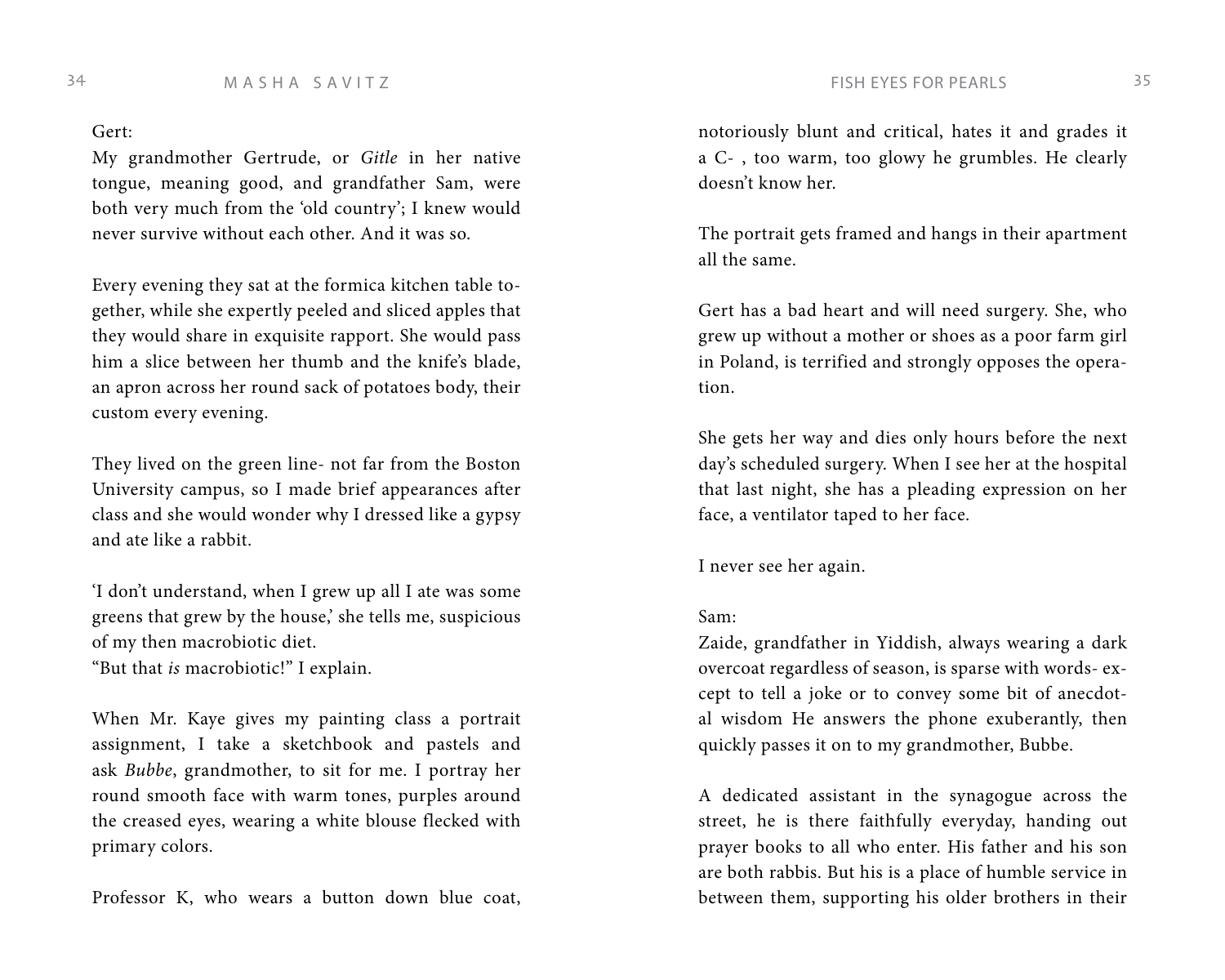esteemed professions.

When my chatty grandmother dies early that winter, the taciturn man begins to talk. A lot. He doesn't stop. Not until that summer, when he dies of stomach cancer, six months hence.

While he is in the hospital, I am asked to go and sketch his portrait, too. Having absorbed the reprimanding from my teacher, Mr. K, of my grandmother's portrait, I am careful to portray my grandfather with great accuracy, unsentimental.

When I am done, he asks to see it.

I hold up the rendering from my chair at the foot of his bed.

He shudders, gasps and jolts to one side, stunned by gray Lucian Freud skin tones drawn over a gaunt structure, horrified by the mirroring image before him.

Embarrassed by my skills, which now seem only haughty and insolent, I petrify from guilt and shame.

Maybe Mr. K would have graded me favorably, but I have failed.

'Its Okay." My grandfather retracts having digested the reality. Then, in his love and wisdom responds, "Sometimes you just have to tell it like it is.'

He dies shortly thereafter, late July, my father's birthday.

He has given me this gift -permission to tell the truth even when it's painful.

I never forget the sting of his reaction. Perhaps it will later inform my choices while making RED REIGN, the gruesome truth will be told with great care for the viewer, but the truth will be told nonetheless.

 $)$  (  $($   $)$  )  $)$   $($ 

The press release will read, *'Red Reign examines the shocking evidence of forced organ harvesting of China's prisoners of conscience, the practitioners of Falun Gong. Filmmaker Masha Savitz zeroes in on the efforts of Nobel Prize nominee David Matas, who wrote the book 'Bloody Harvest: The Killing of Falun Gong.' David Kilgour, a former member of the Canadian Parliament, alleged that Falun Gong prisoners were being killed in order to harvest their organs for the lucrative government-run organ transplant business.'*

 $( )$  (  $( )$  )  $)$  (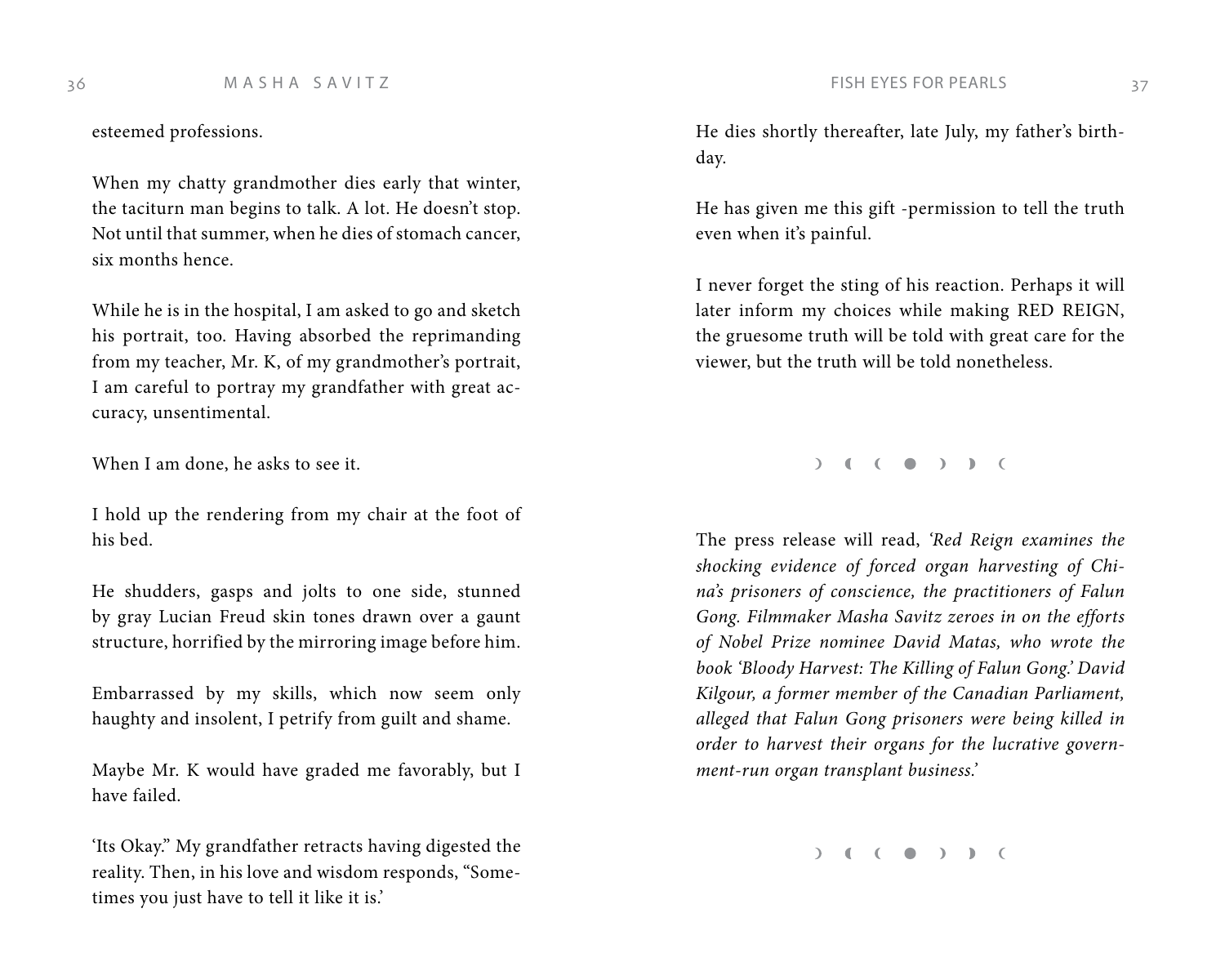Syd:

My maternal grandparents lived in a Payne's Gray ranch house on Oxford Street in New York. I am in art school when my grandmother Sadie, who prefers to be called Syd, falls into a coma from an aneurism.

She likes me to choose outfits for her when I am ten years old and visiting her in Florida, matching blouses with slacks and accessories.

I most enjoy raiding her storage closets for vintage coats and dresses which I love to wear. She is amused that a teenager finds her old discarded clothes so appealing- a floral print dress with rhinestones around the neckline and scattered around the body of the frock, a fur lined mocha colored jacket, purple stripy sandals, a black cocktail dress with sheer draping around the shoulders and neck line. I have a photo of myself wearing it, together with a yellowing photo of her from the 60's in the same dress. She is posing in front of a portrait of herself over the piano.

My peers often ask to borrow my wardrobe for costumes for school plays and other themed events. 'But these are my regular clothes!' I wince at this request.

It's early spring and I am terrified for the funeral. What if I don't cry, something nearly impossible for me to do since my brother became fatally ill when I was twelve years old. If I don't cry the family will know that I am cold after all, cold and detached, a position I am apointeded in my adolescence.

If I don't cry, maybe they're right about me. Maybe I *am* cold and unfeeling. This would certainly confirm it. I am panicked.

The night before the funeral I stay with my grandfather in their home on the golf course in Westchester so that he will not be alone.

That morning is cool and rainy.

Grandpa Lou offers me Grandma's galoshes.

'No thanks Grandpa, I'm Okay' I decline.

'You should really wear the galoshes.' He holds them up to display.

'No, really, I am fine.'

He snickers and walks away.

The service takes place. Tears fall. Relief.

We are driving to the cemetery. I ride with my dad in the front seat. My mother is with her siblings in the limousine. The sun breaks through the rain clouds with a spectacular display. I had always seen my moth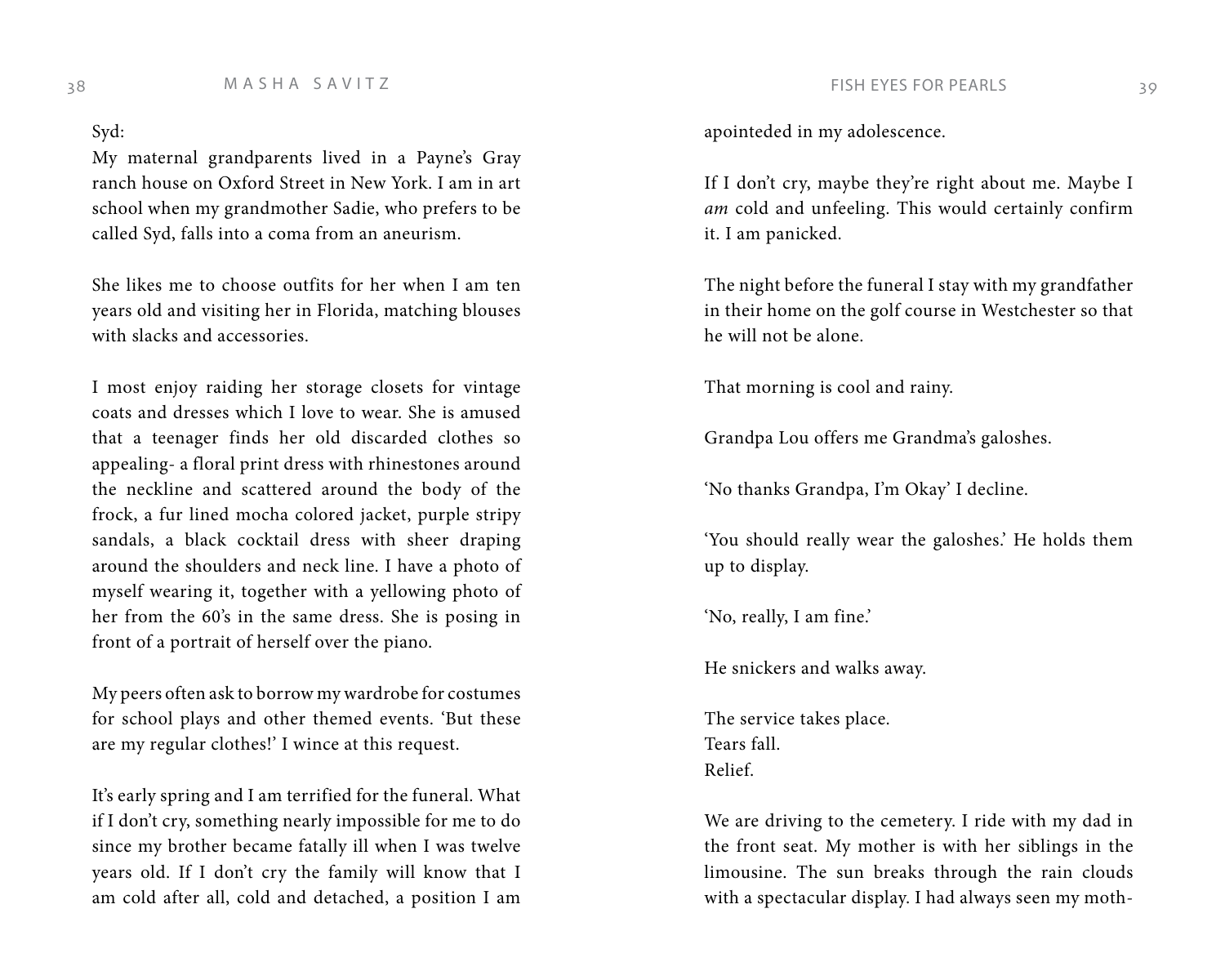er as emotional, at times, uncomfortable by her emotive nature. She is known to cry at commercials. Now my father is telling me that I'm just like her. WHAT? He tells me that when they began to date she never showed emotion. It wasn't until years later, that she became emotional.

We get to the cemetery. I gather with the large extended family around the gravesite. As the burial ceremony concludes, everyone disperses heading to their cars. I feel myself inch closer to the grave. I don't want to leave her. A surge of irrational grief overtakes me.

'I can't leave her here by herself.'

### I am sobbing.

'I can't leave her here, I don't want to leave her.' As if from slightly above, I see myself, hands cupping my face, amazed at this extreme and rather out-ofcontrol dramatic behavior, and think, 'How wonderful!'

Each of my parents swiftly clutches one of my arms and leads me out of the cemetery.

My grandfather, Lou, remarks to my oldest cousin, leaning into her ear, 'I told her she should have worn Grandma's galoshes.'

### Lou:

My grandfather on my mother's side is Lou. The old-

est of fourteen children, though only twelve survive to adulthood, is proud and forthright, sometimes cruel in his comments. 'You gained weight, your ass looks big.' He is strict and if you leave your shoes in the wrong place you will hear about it. Everyone will.

When he dies, my father eulogizes him demonstrating the mastery of his rabbi craft- my father tells the truth about Lou, the man who was always antagonistic towards him, but in a way that leaves everyone appreciating his cantankerous nature, smiling with wry affection, 'Oh that was Grandpa alright.' There is a great opportunity for healing as the conflicted and difficult feelings are transmuted by the shared experience of those in attendance. Ah, the power of language, words, intention.

I am on my way home from college for winter break. I stop to visit grandpa where I spend a rare few hours alone with him. He asks me when I am going to give up painting, did I have a date in mind, a plan for abandoning ship, renouncing life as an artist?

In the kitchen he tells me that when he was a young man in Europe, he was offered a scholarship to study art. He goes down to the basement to retrieve an elegant pen and ink drawing of a figure, portrait that he made as a young man.

'Art school? You want to be an artist like those men in white flouncy shirts with long billowy sleeves who sit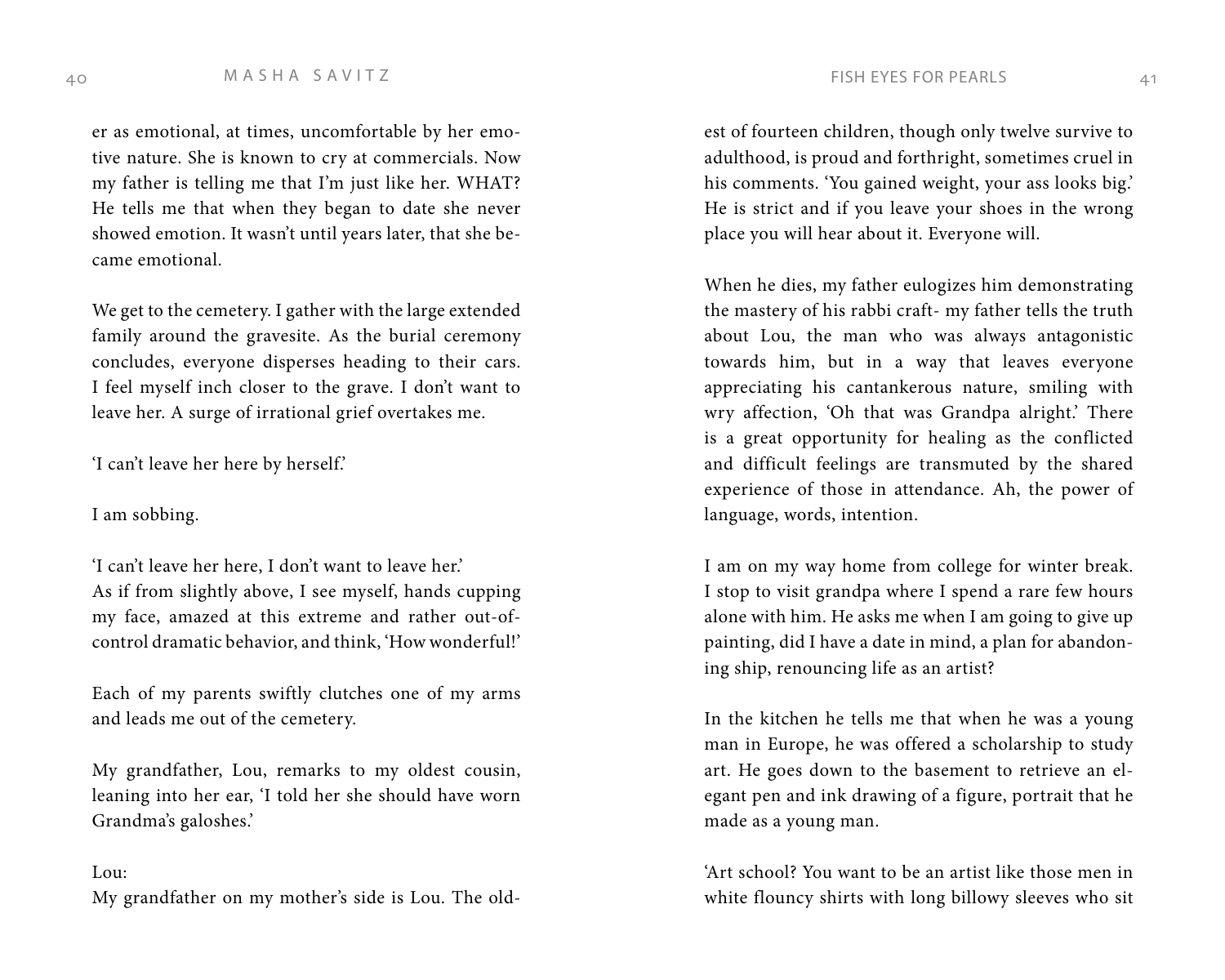at the cafe all day?' his father, my great grandfather, had harangued him.

Lou becomes a business owner of a pharmacy with the Americanized family name on the awning, and passes on the same limitations to my mother, who comes home to tell him one day that she wants to be an artist. 'An artist? Absolutely not - you can be an art teacher.' He tells her.

She gets her degree in art education, something she would never use.

This all begins to explain a lot.

I had always been encouraged to follow my creative nature, encouraged to apply to art school, so I am completely dismayed when on Thanksgiving of my junior year, time to declare a major, the conversation goes like this:

'Have you made a decision about a major?' My parents ask eagerly at the holiday table.

'Painting.' I answer.

'That's not a decision', my mother quips sharply.

As the conversation with grandfather continues, I recognize the line of artistic leanings and the parental thwarting, which has now come to me like an ancestral karmic relay. It is my chance to take the baton, pass it, or break the cycle and use it to conduct a symphony, or as a magic wand.

After hours of Lou trying to convince me to give up painting that winter night, it is time for me to leave. We are standing at his front door, in a last attempt he asks, 'So when are you going to give up painting?'

'I am too talented to give up painting, Grandpa.'

He throws back his head, letting out the heartiest laugh of delight.

 $\begin{pmatrix} 1 & 1 \\ 0 & 1 \end{pmatrix}$ 

There is a bridge that Pierre and Marthe could not build, but that I must. Then traverse, or become.

It won't be for many years until I realize that I will also have to reconcile the shattered life of sculptor Camille Claudel, Rodin's lover, and all other women artists like her, like us, a story once too frightening to approach, now my mission.

How to begin?

### $\begin{pmatrix} 1 & 1 \\ 0 & 1 \end{pmatrix}$

Like most of the human species, in a tug-o-war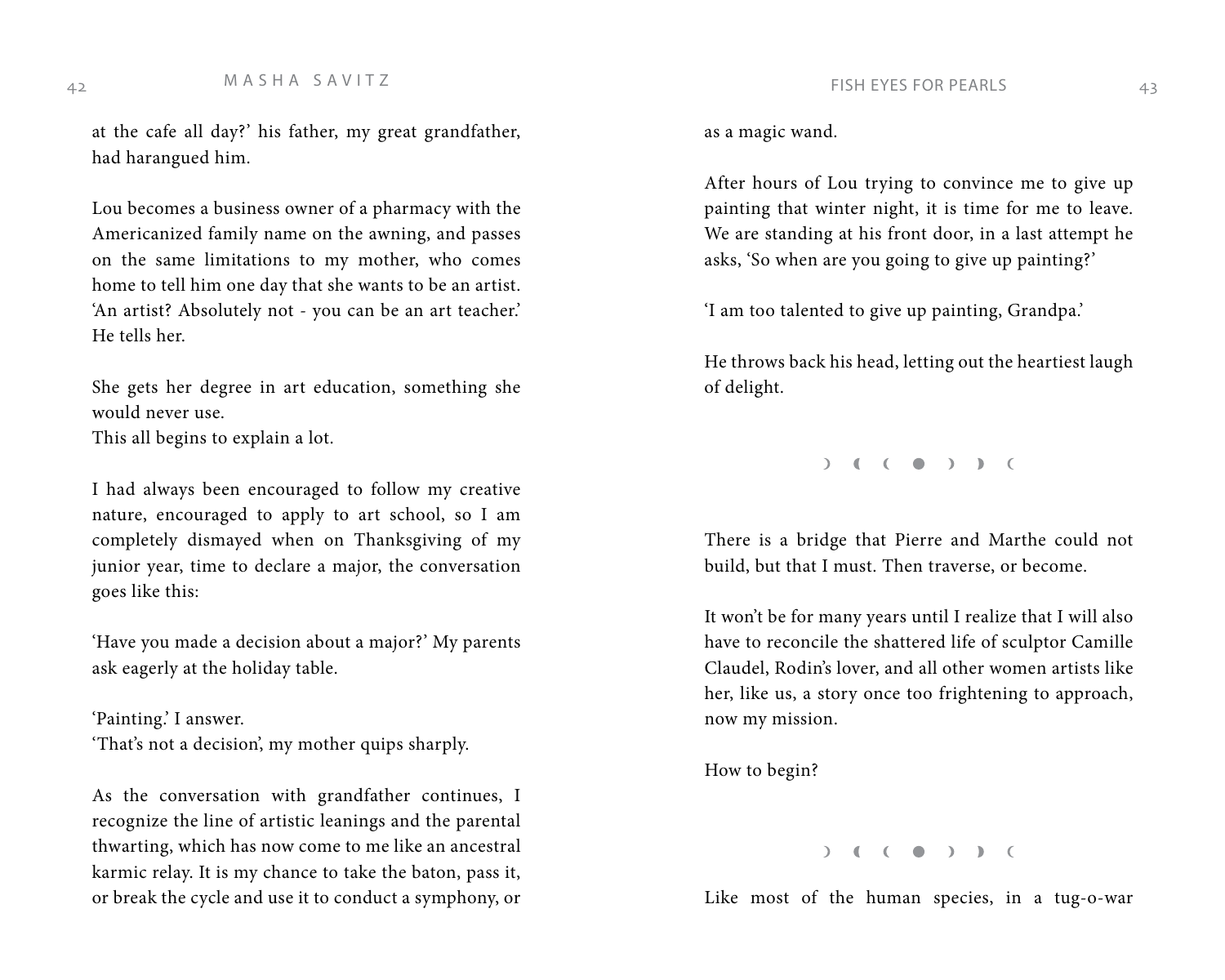# 44 M A S H A S A V I T Z  $\begin{array}{c} 4 \end{array}$  T FISH EYES FOR PEARLS 45

between opposing selves, my Leonean dramatic ascendant and a Cancer Moon, shy and receding, checks and balances, limits and expansion, aspects of opposites, like South node in Sagittarius, my wild untamed self, and a North Node in Gemini, calling me to refine and communicate. So, I will fall in love with a refined and wild Sag communicator. I protect my fierce need for both an independent and creative life, while taming a desire for love and intimacy.

Once I understand the gap between Pierre the artist, and Marthe the wife and model, I reflect on the ways that I am them.

It is years later, while writing at the cafe on a rainy January afternoon, that I will smile with the sublime realization that I AM EVERYONE.

After writing the story about Marthe and Pierre, I never make another self-portrait.

Painting created the bridge from a non verbal reality. I owe my life and deepest joys to painting. But, it is through the written word that I communicate specific ideas. It is verbal language that yields insights into the nature of my existence, offering access into worlds, both my own and ones I will create.

Through writing I can explore and share my emotional and spiritual inheritance.

Although, I had occasionally wondered if I should

become a rabbi, the notion always left as quickly as it came. But, this time it persists.

I know that this five year graduate program will require gymnast like hoop jumping.

Should I jump the many hoops academically, religiously, socially?

I am thinking about this on the way home from dinner at a friend's house when I come across a card lying on the ground in the street. The card has just one word written upon it .'Jump.' I do.

I am off to the seminary.

I have been an artist, like my mother, embracing form and color, Aphrodite of prismatic expression. And now I will travel my father's path as clergy. Service, in neutral austere colors and cerebral inquiry like the two different paths of Herman Hesse's, *Narcissus and Goldman*. One a holy man, scholarly Narcissus of father sky, and the other, Goldman, pursuing the experience of mother earth's sensual offerings.

On Finn's recommendation, I read *Narcissus and Goldman*, which will elucidate the polarities within me. I reflect both of the characters in this story of two men who meet at a cloister in medieval Europe. They develop a profound friendship, but their different temperaments take them on different life courses, though they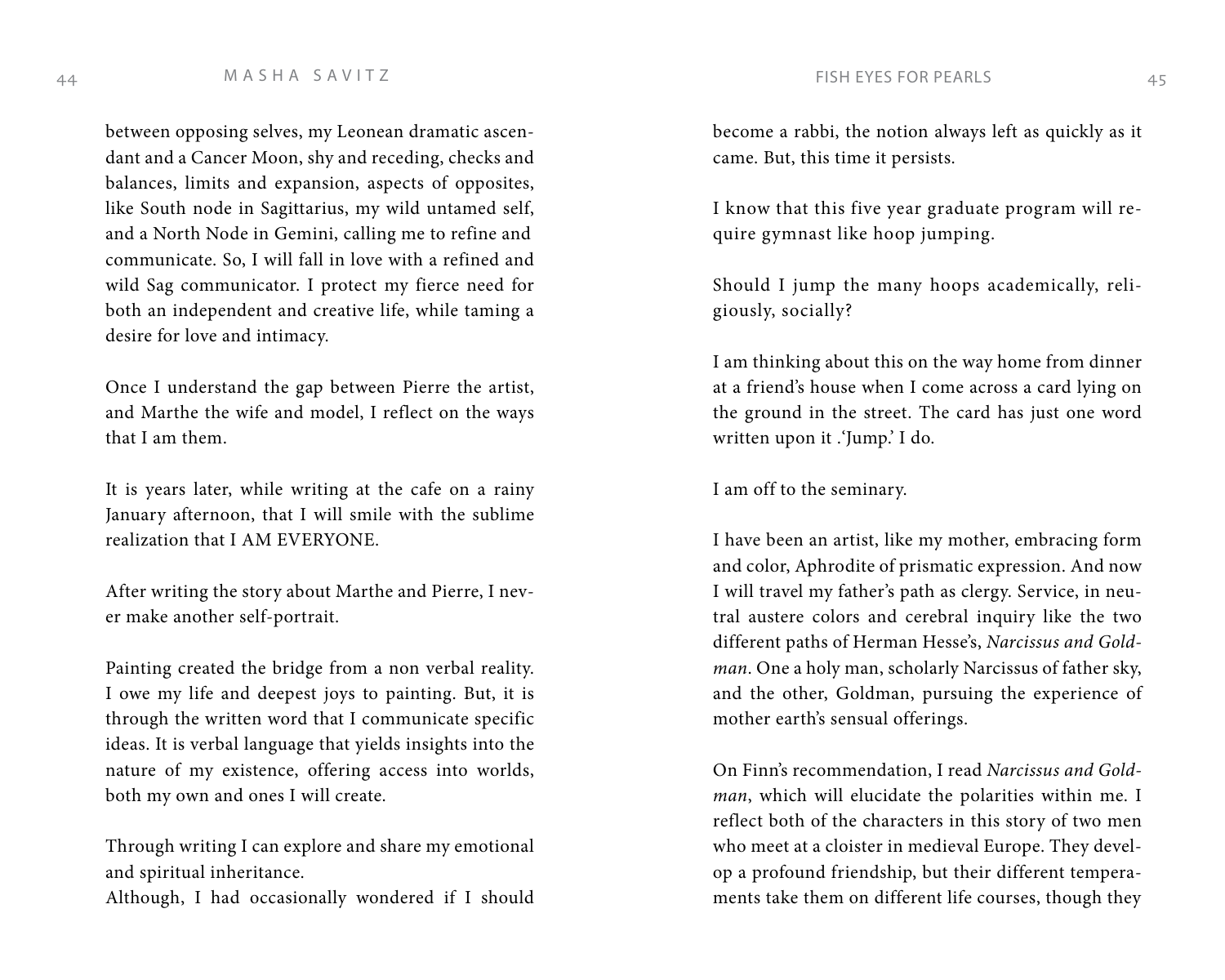are always united by their commitment to experiencing their true nature fully.

And it will lead me to alchemy.

*"Art was a union of the father and mother worlds, of mind and blood. It might start in utter sensuality and lead to total abstraction; then again it might originate in pure concept and end in bleeding flesh. Any work of art that was truly sublime, not just a good juggler's trick; that was filled with the eternal secret, like the master's Madonna; every obviously genuine work of art had this dangerous, smiling double face, was male-female, a merging of instinct and pure spirituality."* ~ *Hesse*

This story articulates my past and portends my future, as does many of the recommendations from this friend. My close connection with Finn will prevail as pivotal.

Because after duality would come consummation.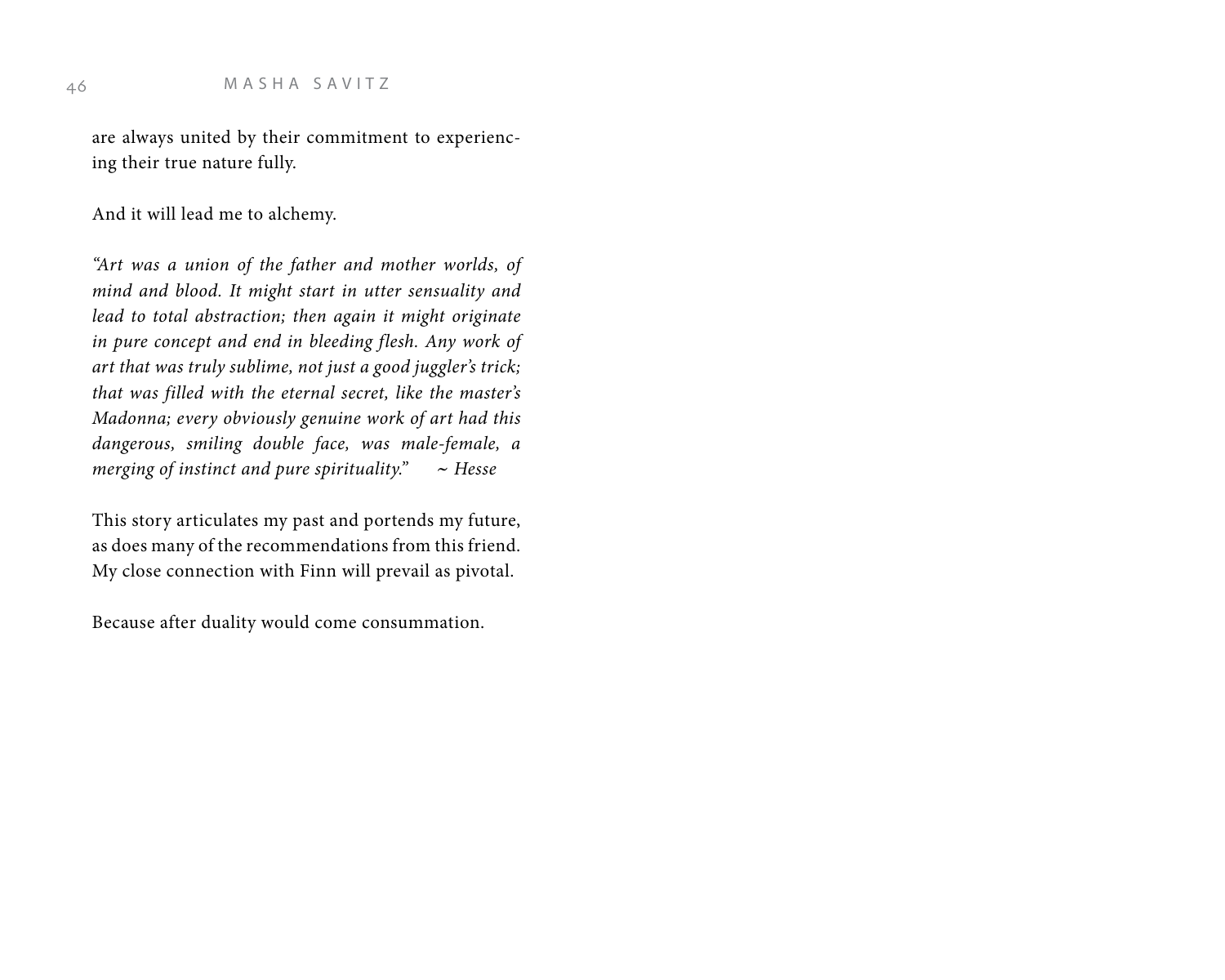# CHAPTER TWO

# **art war love porn**

 $\int_{0}^{1}$ erhaps it is the mounting pressure of Saturn in the eighth house, ruling birth death power sex, taking the form of an impotent marriage, fueling and catapulting me across the patchwork of states to the shores of the other ocean. The ringed planet completing its return around my natal chart. The opportunity for reinvention, as my friend Pamela constantly educates me on the choreography of the planets and their dance in our lives.

In those days, either protesting my circumstance, attempting retaliation or redemption, I paint what some would later call, to my horror, malady and regret, 'porn.'

My ex-soldier husband, W, suffering from Post-Traumatic Stress Disorder, a term I don't yet know, and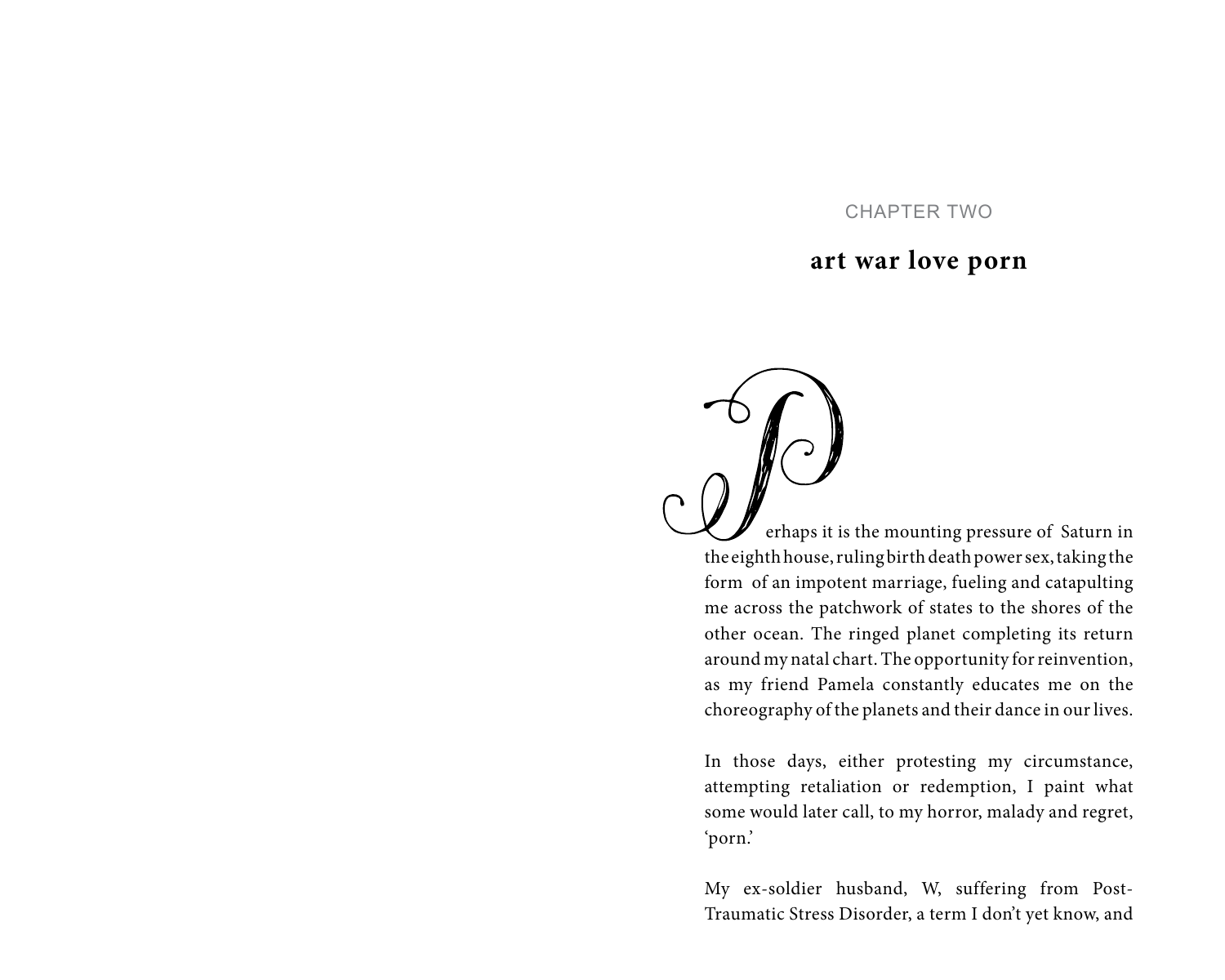a litany of other textbook dysfunctions, all well earned, refrains from any display of affection towards me, and it seems, it was only me.

He hands me a copy of 'To Know A Woman', by Amos Oz, one of the few books I read is an unsettling account of an Israeli espionage agent who retires following his wife's accidental death.'

Was this intended as a warning, a call for help, foreshadowing?

I was naïve then, a trait that drew him towards me.

The thought that he works for the Mossad always remains in the back of my mind.

 $\begin{pmatrix} 1 & 1 \\ 0 & 1 \end{pmatrix}$ 

We were opposites attracting. But the color wheel and color theory teaches me a truth about this 'opposites attract' dynamic.

Opposite colors, that is, complimentary colors, together can be bold, pop, all contrast. Varoom! But, when mixed together however, they will eventually create flat gray.

Orange mixed with blue will neutralize the orange

detracting from its vibrancy. And so it goes with all complimentary colors.

It seems to me the ideal romantic match is one in which the combination creates a third color.

The primaries, when combined, create a secondary. A mate should share similar interests and qualities, but also have a set very different.

Yellow and blue make green, red and yellow, orange, and red and blue produce purple.

An ideal couple will each vibrate at its own frequency, yet create something together–a family, a business, a dynasty, a farm, a home, garden, foundation, a movie.

Or all of the above.

Like Tanna and Henry, from collaborations further colors can be formed. Blue-Violet, Red-Violet, Red-Orange, Yellow-Orange, Yellow-Green, Blue-Green.

Pairing with another that is too similar will not ignite dynamism or foster growth, even in the re-creation of self. Then again, a field full of daisy's is resplendent. Monochromatic and homogenous has its place, but not so much with creators.

 $\begin{pmatrix} 1 & 1 \\ 0 & 1 \end{pmatrix}$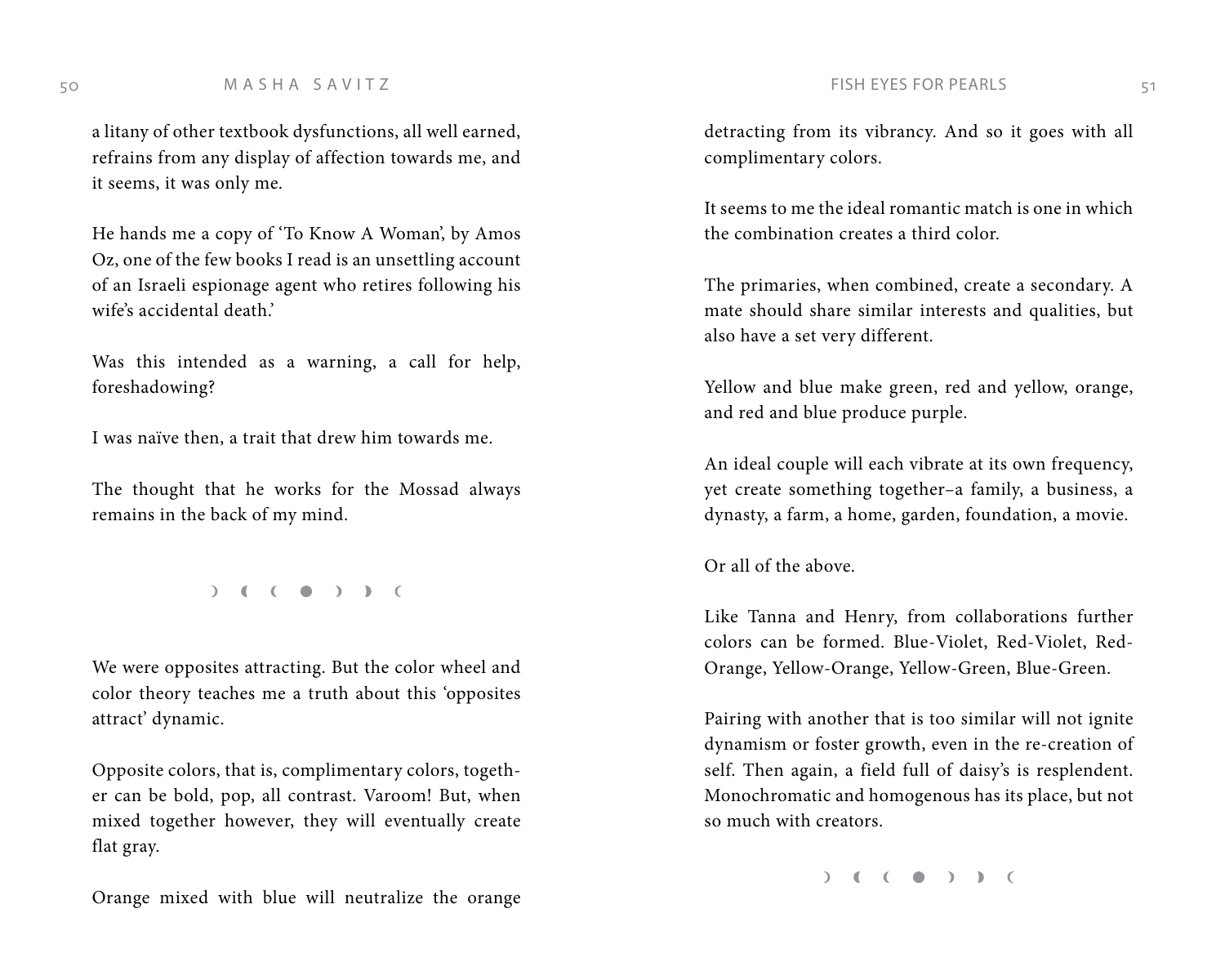52 M A S H A S A V I T Z STATES FOR PEARLS 53

He didn't speak as a child, W tells me, he refused. No medical reason, just sheer will.

What makes an infant decide to withhold communication while other babies live to please and bond, imitating their parents' sounds and gestures with coos, gurgles and giggles?

He withholds love, communication, connection.

He has twenty-five years to perfect this modus operandi. I don't have a chance.

W uses the silence tactic with me as well, punishing me for days at a time without explanation. This experience teaches me that to enter the mind of a mad person, in hopes of understanding them, is to tread on madness oneself.

I imagine the weeks before he is born, ingesting the bitter waters of his mother's womb, cortisol flooding her frail system. The young woman, a survivor of the Holocaust, miscarries five other children that cannot remain in the amniotic fluid of terror. But he is different, fierce and strong, and would grow and thrive on code red distress.

W is born with penetrating teal eyes and with a bad taste in his mouth, a bitterness that becomes part of his constitution and orientation. He will grow addicted to the adrenalin release, to the flavor of chaos, only exacerbated as a soldier.

He refuses speech for his first five years. His father, Joseph, a linguist mastering many languages, translates books. So, in spite, W rejects language.

His mother, Riza, is controlling and needy. So W refuses to need her, or anyone else and is irate when she needs him.

Riza has neglected to care for him, spending all her time at the hospital bed of his father, her dying husband, who slowly deteriorates from war wounds.

After Josephs's death, Riza attempts suicide. Social services will intervene when a teacher finds young W stealing an apple from another child- he has no lunch.

I first meet W on a farm in Israel where his foster mother lives. She, a spirited petite dark haired woman, with a collection of pine cones and other natural treasures that she turns into decorative crafts, animals and such, cheerfully displayed on a table in her modest house. She had lost a son in an accident, but gained a foster son in W.

'I want him to ask me to marry him.' I tell my sister before I even know his name.

This falls into the category of lessons called- be careful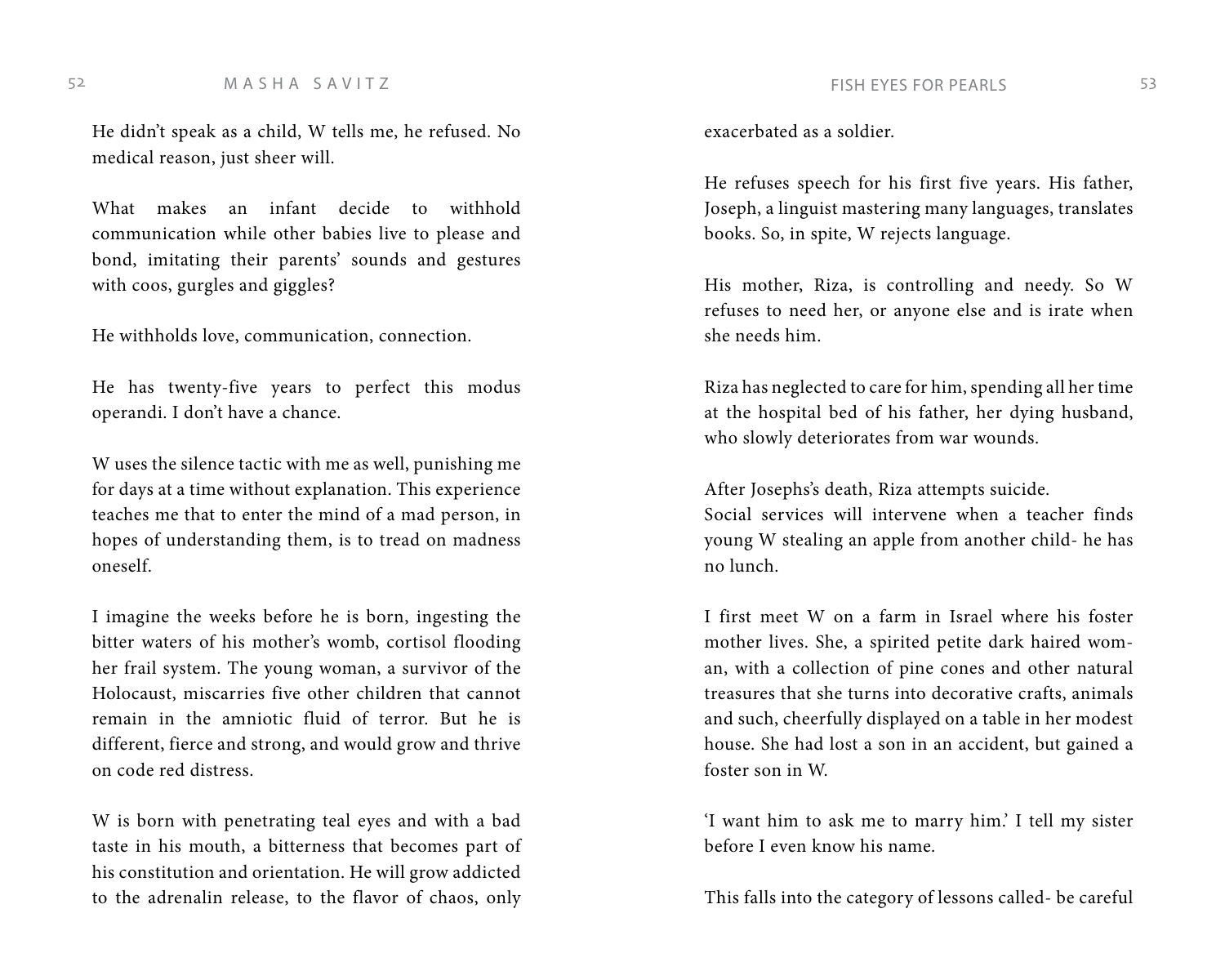# M A S H A S A V I T Z FISH EYES FOR PEARLS 54 55

what you ask for.

He moves to Boston and in with me.

Eager to make him feel welcomed and part of my circle, I encourage him to spend time with all of my friends which he will take to a nefarious level. This act of good faith will turn on me as seeds of suspicion and mistrust are first planted here.

Our second year is contentious.

He gets a call that his mother is dying, her condition, more advanced than he knew.

'Do you want me to come with you?' I ask, as he needs to fly back to Israel right away.

'You don't need to come.'

'I know. But if you want me to come, I will.' 'Yes, I want you to come.'

### Turbulent weeks follow.

My parents had planned a trip abroad. We take the next plane from the East Coast. We are on the same flight as my parents. They bring my grandmother's engagement ring, 'Just in case.' My mother said.

Although I can speak basic conversation, asking the time and ordering a cup of coffee, *eem filter,* or falafel

*bevakasha*, please, my Hebrew skills are not suitable for the delicate circumstances of picking up subtle clues and cues in a hospital, and during serious conversations regarding visas and embassies.

A social worker helping with Riza concludes that W and I need to get married for his visa.

Outside the hospital room W puts the ring on my finger.

'Aren't you going to ask me?'

'Only wimps ask.'

I'm engaged.

 $\begin{pmatrix} 1 & 1 \\ 0 & 1 \end{pmatrix}$ 

I rub scented cool white hand cream onto the effete hands of my soon to be mother in law.

I spread out the sheet onto the bed thinking, 'the unfolding, this is the unfolding.'

The unfolding.

The stress filled days are spent managing medical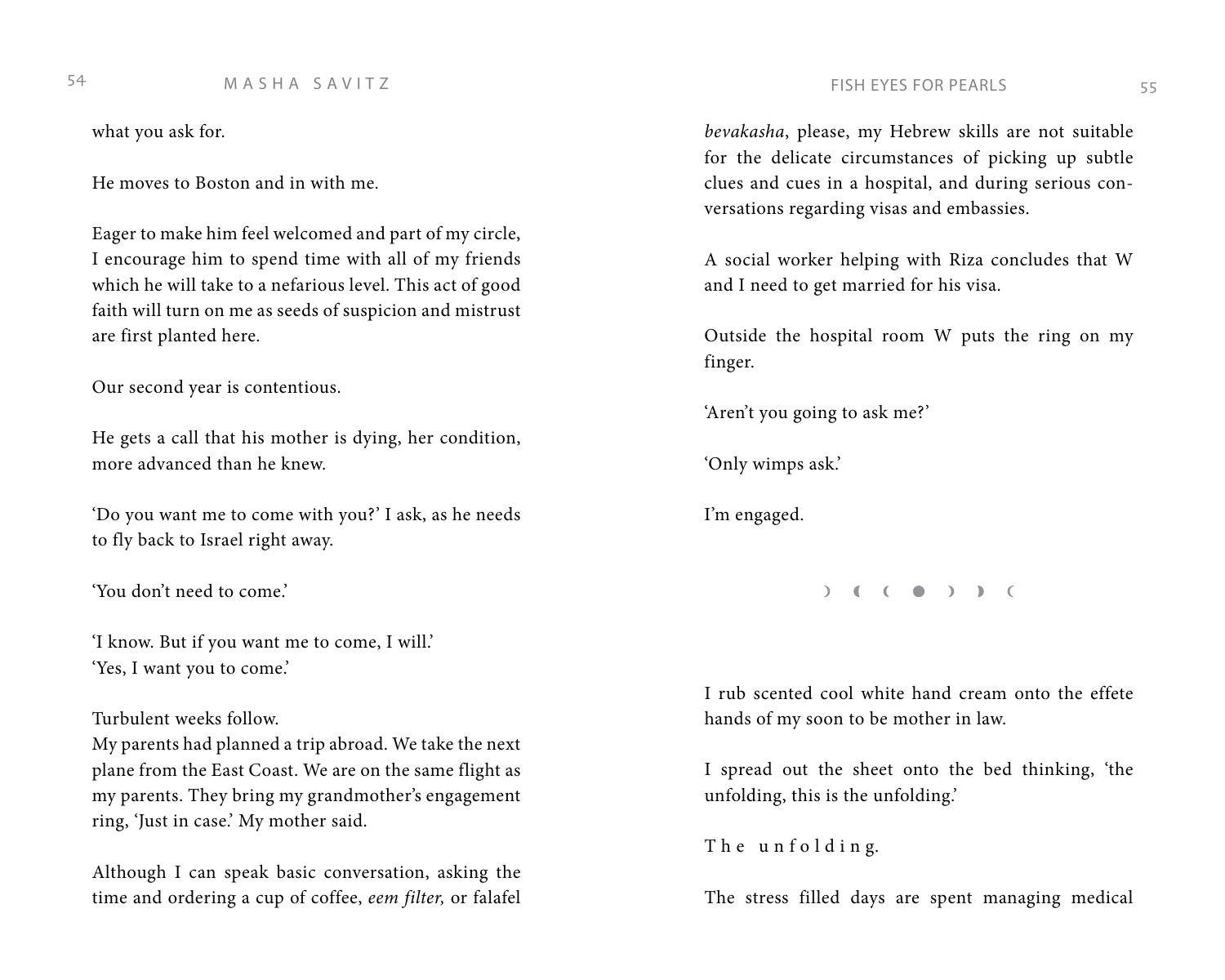# M A S H A S A V I T Z FISH EYES FOR PEARLS <sup>56</sup> <sup>57</sup>

emergencies. Riza needs oxygen or falls out of bed. There are tense Visa related trips to the embassy in Tel Aviv. Everything is slipping out of my grasp in foreign tongue and on foreign soil.

I am a minor character in the wedding that is being planned- my own.

Trying to be supportive, I lilt, powerless, swept up in a force I can't quell as I am given a mauve lace dress to wear at the nuptials.

With bearings lost, I have lost my north and track of time.

We are out buying flowers for the ceremony. It's the day of the wedding. It suddenly occurs to me- it is April 1!

A fantastic cosmic April fools joke. W and I agree. We will laugh silently under the *chupah* canopy.

I can relax, appreciating the humor amidst crisis and trepidation for a moment, one sun filled moment picking out flowers at the farmers market this early spring.

 $( )$  (  $( )$  )  $)$  (

Following the fool's day wedding, I return to he USA and to work.

Riza dies the next day. W, still awaiting his visa, is called back into the military reserves and back into active duty. He doesn't tell me. He fears it will make him vulnerable. Instead, I am.

When he arrives into my life months later, he is full of soldiers' secrets, burdens, and restlessness.

The complicated resentment toward his mother transfers to me like debt, my inheritance along with some gold and diamond jewelry.

This combination is a one-two punch.

I'm out, but stumble back to my feet.

To Pearl Paint, an arts supply store around the corner from my Prospect Street studio.

Using Gamblin's silver, black and all shades blue- Ultramarine, Prussian, Cobalt - I paint myself in silhouette with army boots floating above my head, titled, 'Black and Blue.'

The next painting is large, red and black, female bodyparts and army boots in sectioned boxes - 'Dreams from the Front Lines.'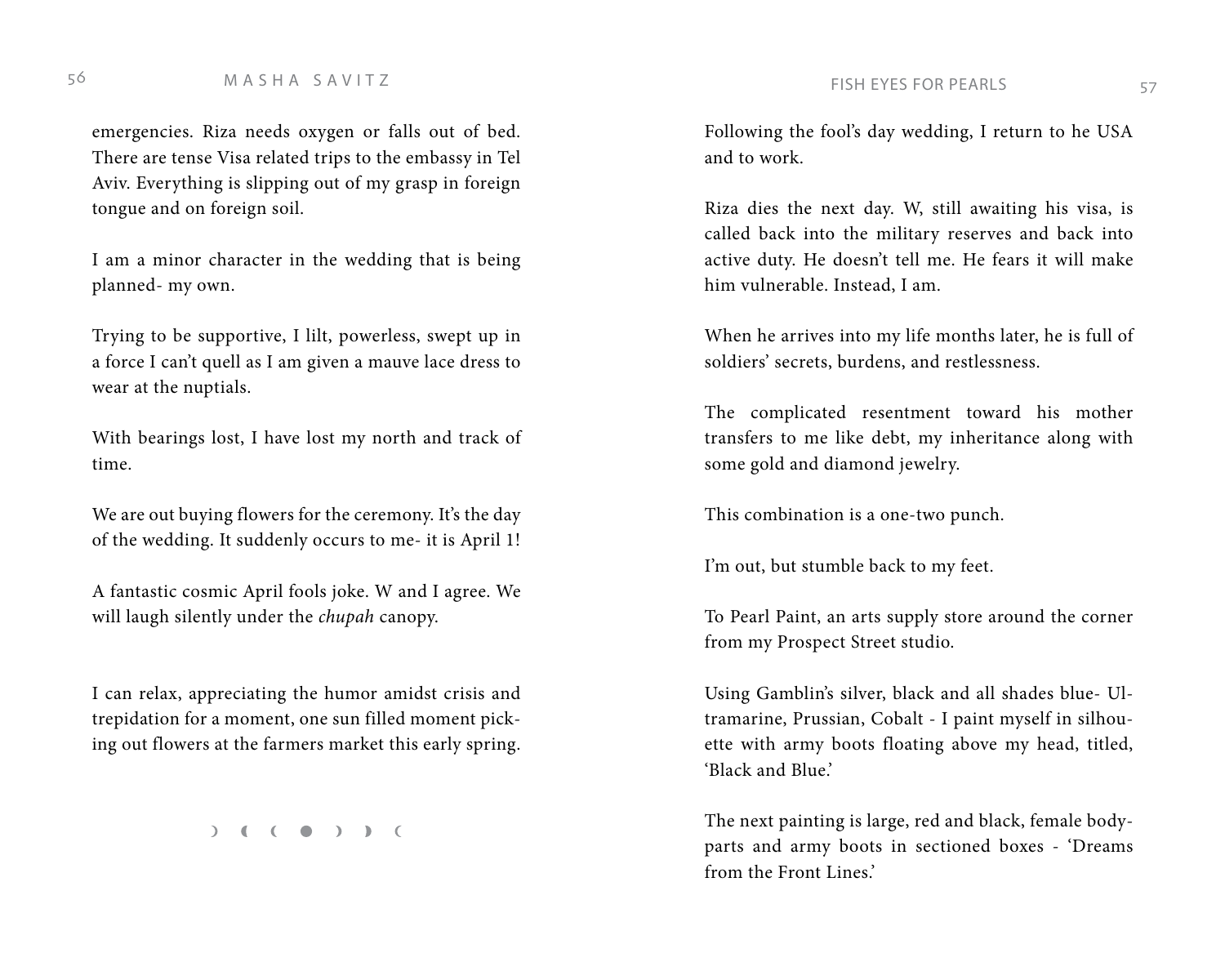### 58 M A S H A S A V I T Z FISH EYES FOR PEARLS 59

'V is for vortex, vagina, velocity- the shape your army boots make in the corner of the room,' I scribble in my journal by our bed where he has a carving knife protruding from the floor boards in case of intruderswhat I have become to him.

He casually informs me one day that the smell of gunpowder can make a man aroused, that this was a well known fact.

It was Alchemist Wei Boyang, of the Eastern Han dynasty, who was the first known person to have documented the chemical composition of gunpowder. Ironicaly, the Toaist lived secluded in the mountains, spending his life creating an elixir for immortality. The yin and the yang.

 $( )$  (  $( )$  )  $)$  ) (

W calls escalators 'moving flight' and mixes up prepositions saying, 'I worked my butt out.' He can make me laugh when I'm not limp, with my life force spinning in reverse.

I refer to him as 'Hyperbole Man'- extremely good looking, extremely smart, extremely charming, and extremely intense with a tendency toward extreme hostility and a perpetual craving for cortisol in mouth and blood. His or another's.

 $\begin{pmatrix} 1 & 1 \\ 1 & 1 \end{pmatrix}$ 

Despite the fact that we had every state-of the-art device, cell phones, pagers, etc., with which to communicate, there must first be the desire to reach, know, and touch another. Otherwise it's useless, flamboyant, insulting.

With cell phone, computer, home line, work line, he is impossible to reach. Because when one wants to be accessible, telepathy will do just fine. And sometimes the best way to communicate is still a smile. A hug. Listening.

I have the desire to connect on primordial levels, but will need to assimilate hard drives, learn aperture settings, understand the components and function of treatments (a screenplay blueprint), log lines, by lines, and tag lines, which will increase my face lines, as foretold in my palm's life line. All with the hope and belief that it is possible to surpass the delineating lines of our existence, transcend the edges, reach beyond the delimited boundaries of me, my, skin, I.

New lexicons to learn, playing matchmaker to form and content as I will later try to make sense, and art of this story, in the unfamiliar language and structure of screenwriting which begins with FADE IN.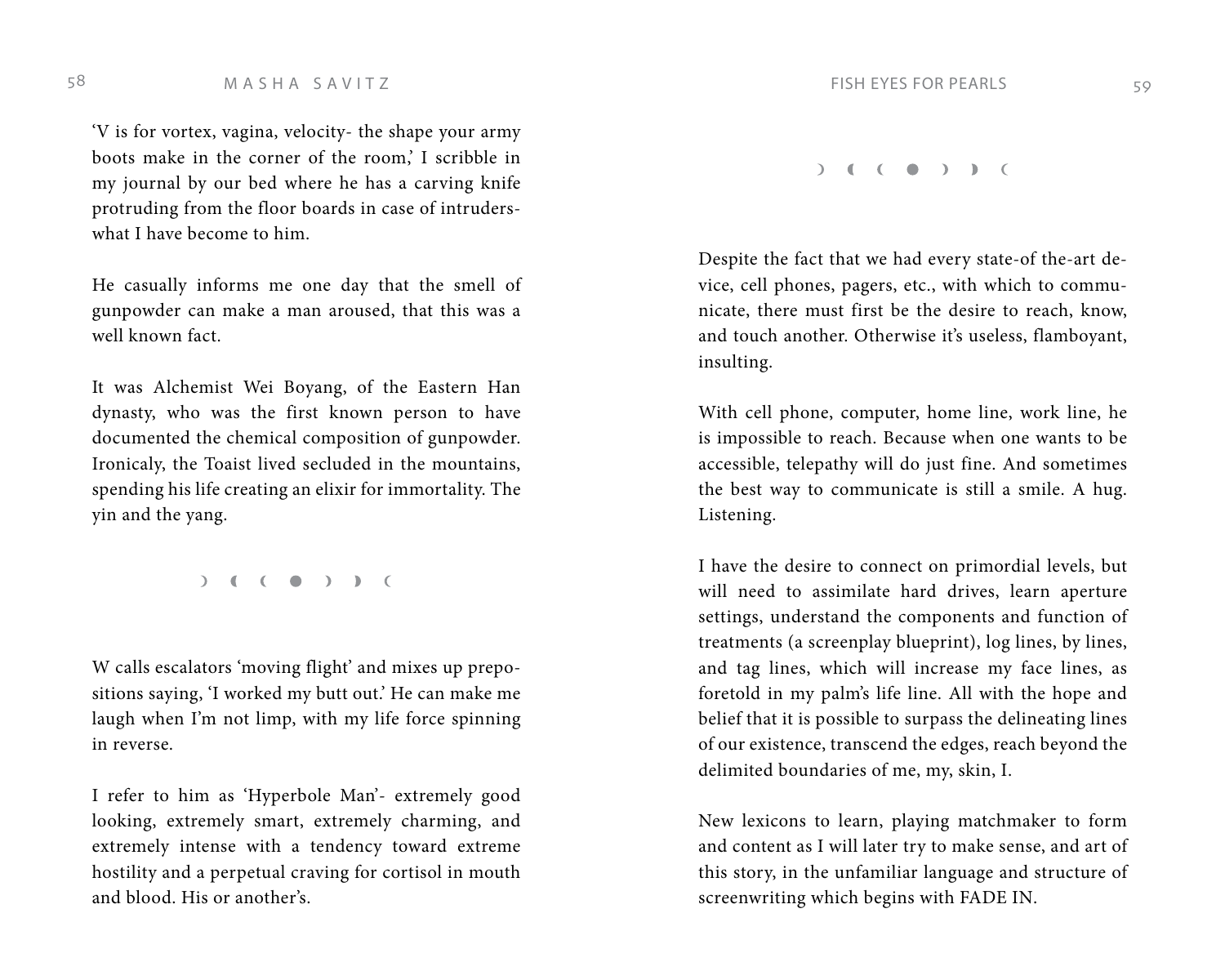M A S H A S A V I T Z FISH EYES FOR PEARLS 60 61

I will introduce scenes with terms like INT., interior or EXT., exterior.

But, this is my interior attempting to become exterior, sculpted into the shape of story, chiseled with the likeness of humanity, polished to the sheen of grace and redemption. At least this is the idea.

 $( )$  (  $( )$  )  $)$  ) (

Screenplay:

BLOOD of EDEN

EXT. NEIGHBOR'S BACKYARD, LATE AFTERNOON

Young neighborhood kids are playing in the yard of a suburban middle-class home, there is laughter and joyful shrieks as they chase each other through October leaves.

A little spotted dog, tied to a tree with a chain, is barking.

One of the young girls, Maggie, five years old, with pig tails, moves slowly towards the dog.

The other kids form a semi circle behind her.

> LITTLE BOY Don't go near Toughie, he'll bite you, ya know.

In slow motion she keeps moving toward the jumping dog.

> OLDER GIRL Yea, don't go near Toughie....

Maggie has a determined air of calm assuredness, knowing just what he needs.

> LITTLE MAGGIE (Voice Over-audience hears) He just needs love.

In the background the kids continue to shout in protest, warning her.

She is unmoved and steadfast, approaching the barking dog in slow motion.

Toughie leaps up growling and bites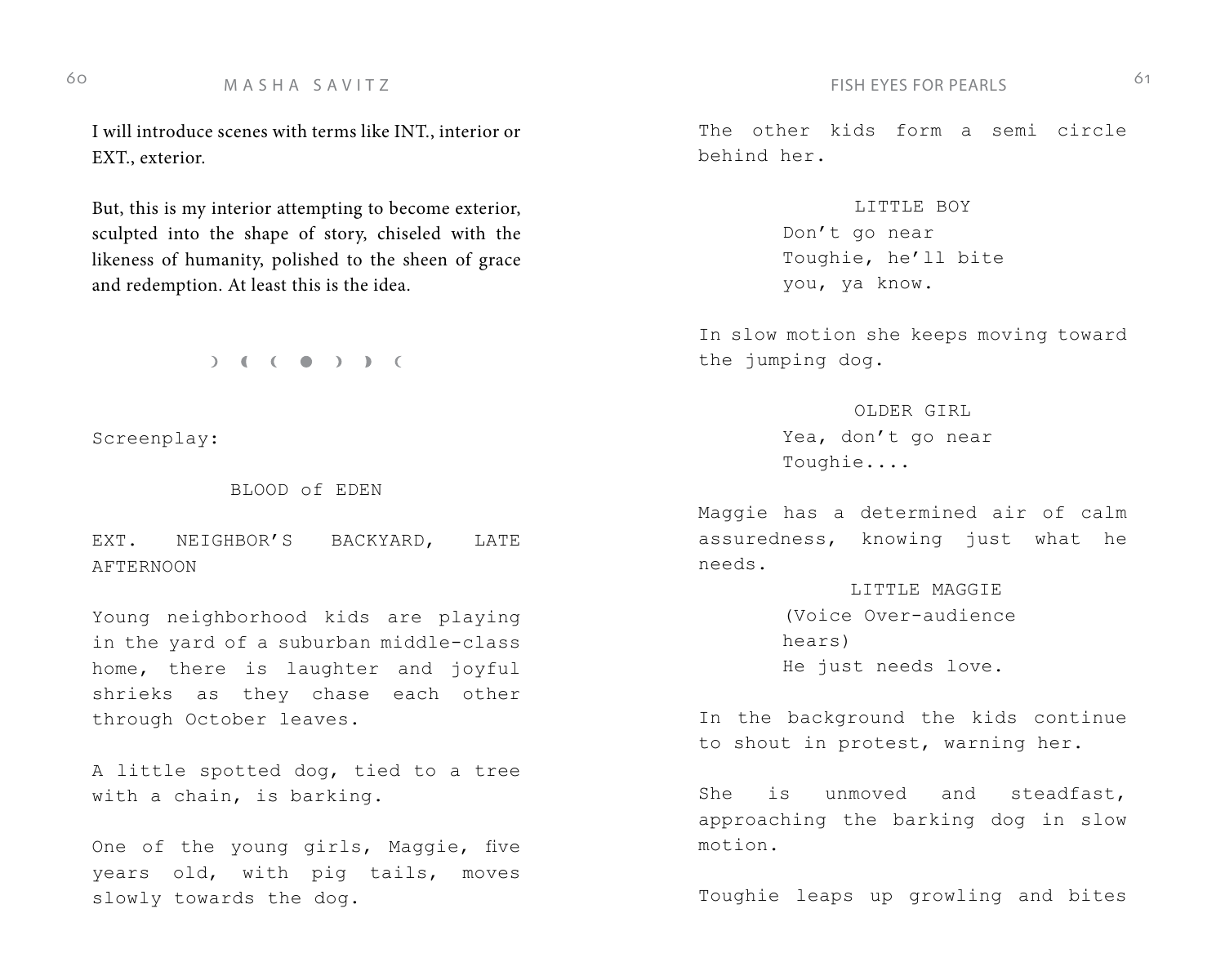### 62 M A S H A S A V I T Z FISH EYES FOR PEARLS 63

her on the hand.

The kids react with surprised faces, outbursts, laughter, and pointing.

She covers her wounded and bleeding hand to minimize any evidence of her betrayal while holding back tears.

INT. DOCTOR'S OFFICE. DAY

The girl is sitting on the examining table, her Mom watching on.

The doctor prepares a tetanus shot. Maggie stoically prepares for her immanent fate. As the shot is administered, the pain and humiliation are too much to bearbetrayed by love.

She lets out a mournful howl.

CLOSE UP OF GIRL CRYING CROSS FADES TO:

25 years later-INT. LOFT. BATHROOM

Maggie is cleaning the bathroom. She is wearing an old black slip, barefoot,

a scarf holds her hair back piratestyle. She is scrubbing the old clawfoot bathtub and singing along to the background music, Seal's CRAZY.

She finds a stack of magazines under the tub.

Soberly, she opens the pages and stares blankly at the pages before her.

She sits on the lip of the tub pausing with the discovery.

INT. DOORWAY. EVENING

Maggie waits at the door while Ron comes home from work- She plans to scare him playfully when he walks in the front door.

### **MAGGIE**

Boo!

He has her up against the wall in a split second ready to break the neck of the invading thief.

He realizes it's Maggie.

RON Never do that again.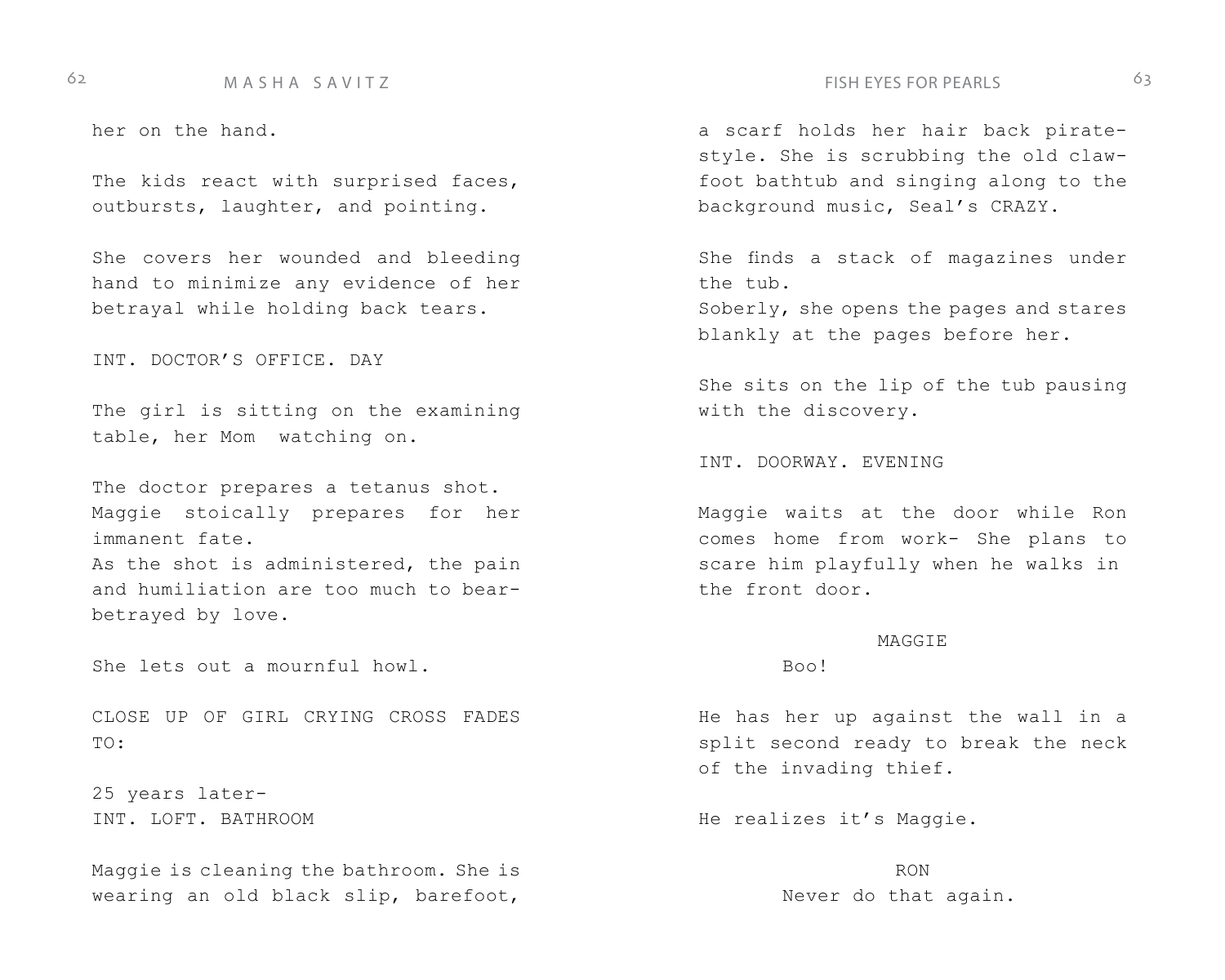Do you understand? Never.. do.. that again.

He walks away leaving her there against the wall stunned.

INT. BATHROOM. NIGHT Ron is in the shower and Maggie is washing up at the sink.

**MAGGIE** 

Hey Ron

No answer, silence.

RON Yeah? What?

**MAGGIE** Ya know when I was cleaning, I found a bunch of magazines...

RON Yeah...the guys at work gave them to me.

**MAGGIE** So you don't mind if

I throw them out…

Ron grunts indifferently.

INT. KITCHEN. DAY

Maggie tosses the magazines into the garbage.

INT. BEDROOM. DAY

While changing the sheets, Maggie finds more magazines under his side of the bed.

INT. STUDIO. NEXT DAY.

Maggie is talking on the phone while she gessoes new canvases in the studio.

> LIZZIE Well his sun squares your 8th house planets!

### **MAGGIE**

I don't feel like I can tell him he can't look at this stuff, I'm not the mind police, that's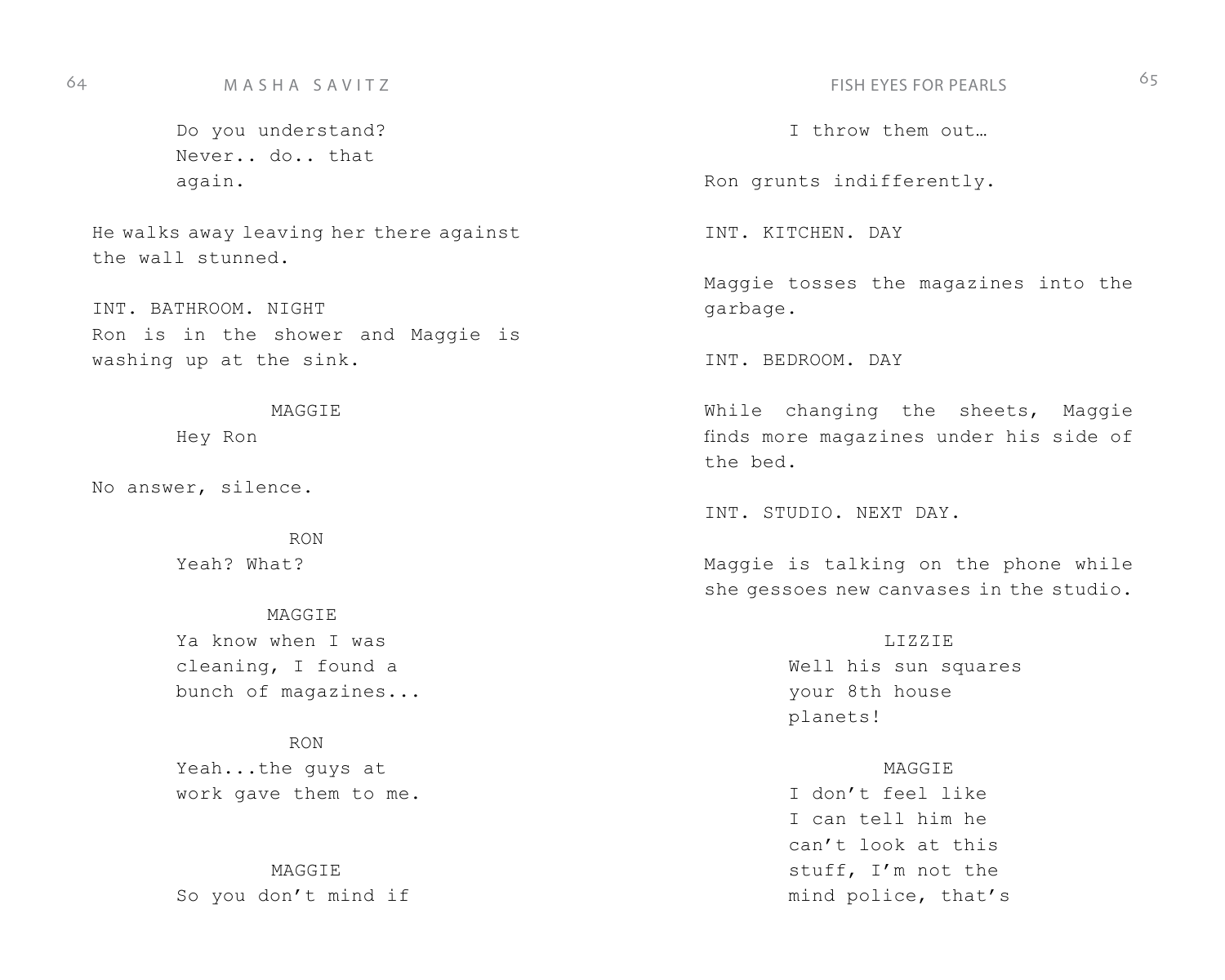## 66 MASHA SAVITZ 67

the CCP's job! At the same time, I know this is destroying  $11S.$ 

LIZZIE As long as he has this outlet, a disembodied woman, he doesn't need to deal with a real one, and Maggie, you are a real one alright.

Maggie sighs.

INT. LOFT STUDIO. DAY

She stares at the warped images in the magazine.

Maggie methodically squeezes slippery color from tubes of paint in systematic order around the glass palette: warm yellows, oranges ochre, reds and alizarin crimson, the purples, and cool blues.

She mixes a solution of turpentine and linseed oil in a jar and sits an old can of brushes, and rags.

With conviction, she begins to paint the images in the magazine, huge, on a mission.

She paints a large scale image impressionistically with warm colors, pink, lavender, oranges...

 $( )$  (  $( )$  )  $)$  ) (

Discovering stacks of porn magazines hidden while I clean the house, something W doesn't count on happening too frequently, I confront him with the unsettling findings.

I approach him awkwardly. W is busy on the computer in the spare room.

"The guys at work gave them to me," he shrugs. He doesn't lift his head from the computer screen.

"So, you don't mind if I throw them out?"

"No, go ahead," eyes fixed ahead.

I toss out a pile, only to find a new crop hidden behind my dresser or under the claw foot tub.

Sitting on the tub rim with magazine in hand, I study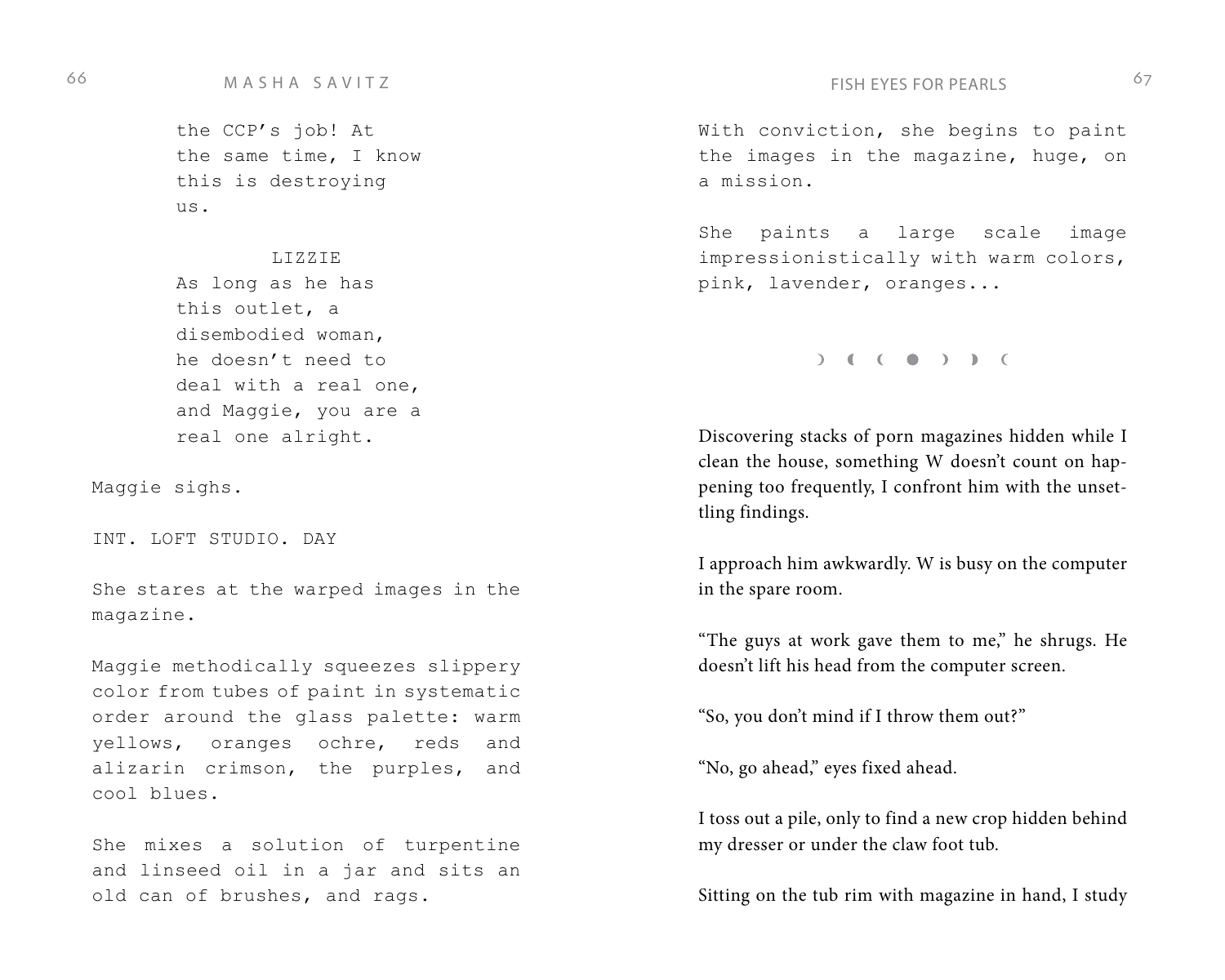the images with fierce concentration, transfixed, feeling into each pixel for information.

Women in mini nurse uniforms. Where are they? Are they numb to feeling at all, or are feelings submerged like fault lines, or do they spark on the surface, a fire hazard?

What does a collection of these images do to a man's mind, to his heart?

Do connecting sinews get severed between the two?

I wonder what he sees when he looks at me.

He won't talk to me. Only lies, excuses and blame, blaming me to keep the focus off of him. So, I go off spinning and loosing my center. Rumination on indignation. Limit fantasy?

It seems absurd, but it is undermining an already fragile, tested, and battered marriage.

Where is the root of this poisonous plant and what is the poison's antidote?

There is only one thing to do. I bring the magazines to my studio, determined to make the cold and detached images of women and coitus as beautiful as possible. This mission to (re)elevate and hallow sex leads me on a journey that will last years.

I layer paint.

I bring the first painting home- four ft' by four ft' of warm orange, pink and violet glowing penetration that I will hang in the living room directly across from the front door entrance.

W comes home that night and never responds.

Months pass.

No response.

Everyone else certainly does.

He has still not responded.

BLOOD OF EDEN, Continued

INT. GALLERY, NIGHT

Bartender is serving complimentary glasses of wine.

Ron looks handsome and is charming Maggie's friends. He plays this role in public well.

Gwen, Maggie's sister, is there with her husband. She clings to him, feeling out of her element, compensating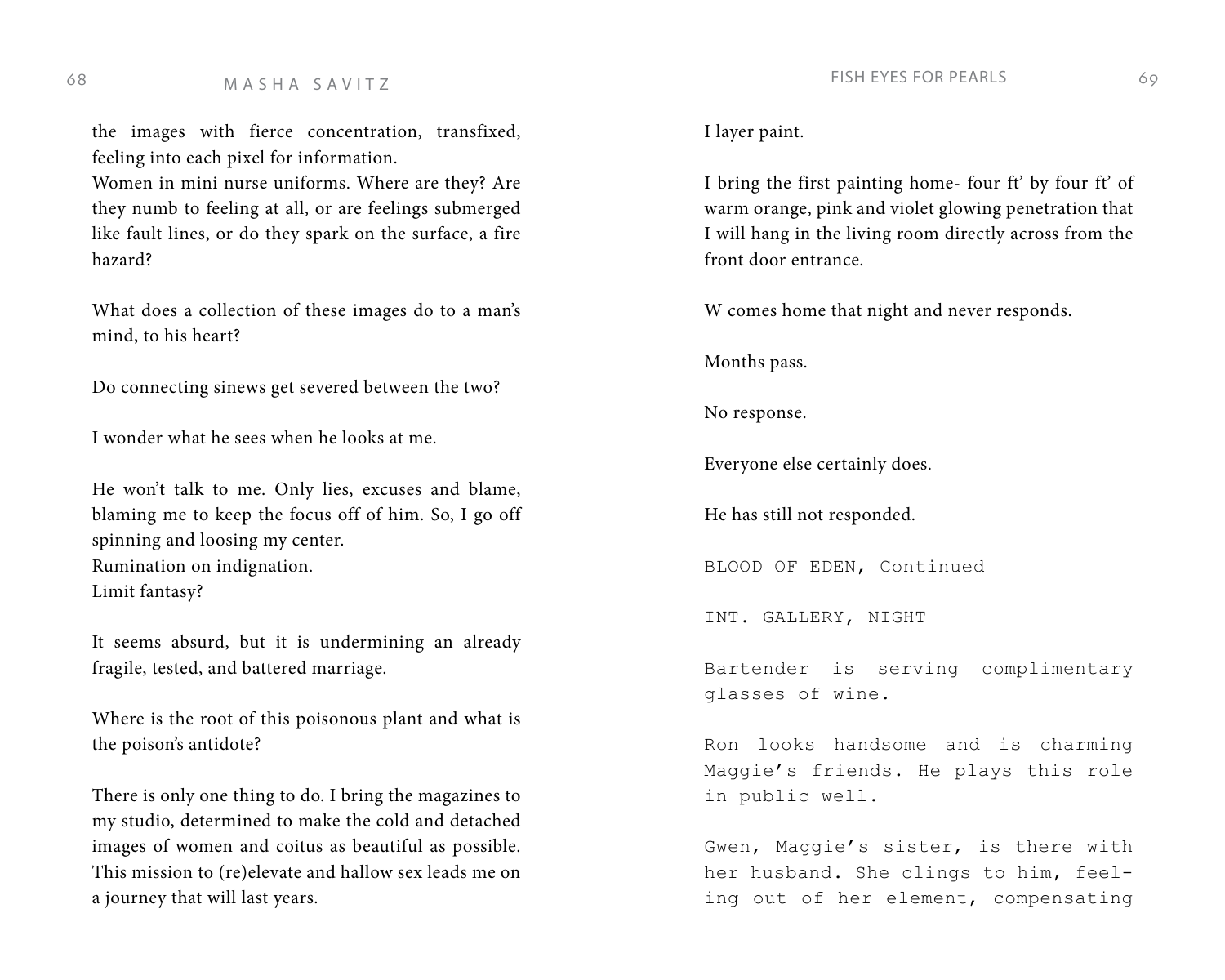# TO THE MASHA SAVITZ THE SAMING SAMING THE STOR PEARLS TO MASHA SAVITZ

by drinking lots of wine.

There are strong and mixed reactions to the art exhibition. We are looking down into the crowd from above.

Facial expressions show, hands to mouth, eyebrows raise, hands on hips, beard stroked, smirks, grins, giggles, throats clear.

### CROWD

Oh, ooh.

An attractive woman, 30's. is whispering to a female friend beside her.

### WOMAN

You know, I have been raped, and these paintings are very healing to me.

MAN IN HIS 50'S Very erotic, provocative.

ANDROGYNOUS WOMAN These paintings are violent.

ASIAN MAN So Aggressive.

WOMAN (in a white turban) Holy.

 $\begin{pmatrix} 1 & 1 \\ 0 & 0 \end{pmatrix}$ 

Over time, the painting series I will eventually name Come/Union, becomes as much an exploration of visual relationships as human relationships. Are there negative spaces, what is the space between them? Are their edges boldly defined or an ambiguous merging of color and flesh, are these tones similar or contrasting?

How do the elements relate?

The compositions of only genitals in the act of intercourse fill the space of the canvas.

There are no faces to convey expressions, no indication of age, no context nor clues as to whether this depiction of making love is making a baby, or make up sex. Is this a one-night stand, a man with a mistress, a woman with a student, lovers reuniting after many years, a rape, or silver wedding anniversary?

No paraphernalia, just penetration.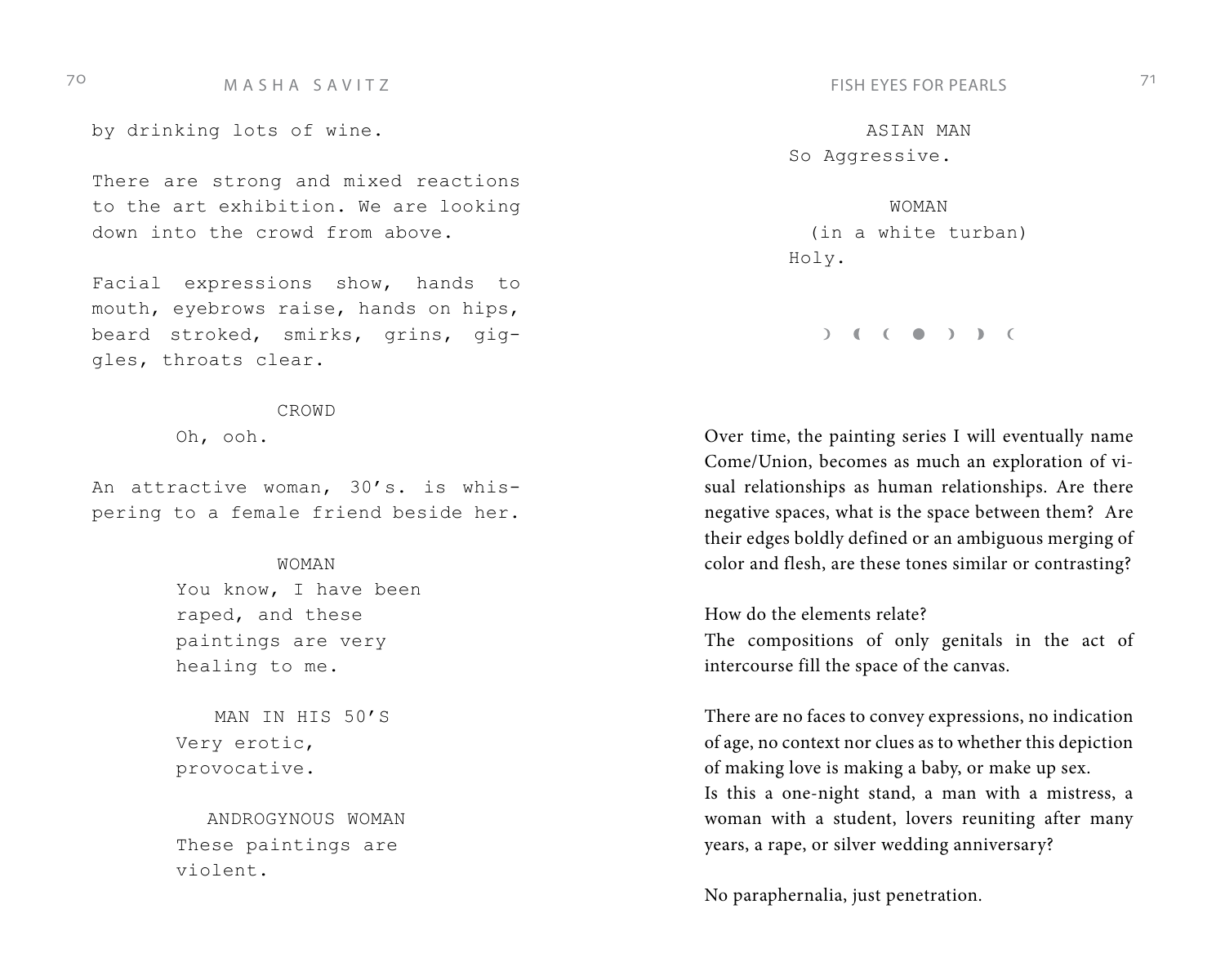### The M A S H A S A V I T Z FISH EYES FOR PEARLS TO M A S H A S A V I T Z

I paint with two intentions- represent male and female balanced on the canvas, and make it beautiful, as I will try to do in life. But paint is easier to move then civilization.

I research Tantric culture, which employs sacred sexuality as a form of cultivation to get closer to the Divine, evoking the divine in self and in the partner. Conversely, sexuality in our society seems to move us further away from divinity, from the self and other, twisting ideas of Tantrism to feed and engorge lust, greed, detachment, inadequacy, competition, I could go on forever. I almost do.

Once, invited to a Hindu ceremony, a Puja, celebrating erotic love, I observe how the appropriation perpetuates discontent- the desire for 'soul mate', the 'one.' More workshops to attend, more ways to wet the collective appetite, more ways to inflict a sense of not enough.

'I want to worship the goddess in you', says a well presented man at the event.

Which goddess is that, I wonder, Kali? She will turn you into a three headed toad.

Or Hestia, who focuses on her inner sanctuary as a Virgin Goddess? Yes, worship at her temple!

It would feel more truthful had he made some direct sexual advance, no matter how crude.

Sacred language to cover up lust is rather revolting. Sad for the poor searching souls.

When I get home that night, I feel as if I had been contaminated by some pervasive collective darkness. I have. But, it calls itself light. Neon flashing red.

Such is my quest for understanding the nature of intimacy, with Chiron and Saturn in the eighth house, suggesting a deep inquiry and a healing of the issues of sex, death and things hidden.

 $\begin{pmatrix} 1 & 1 & 1 \\ 0 & 0 & 1 \end{pmatrix}$ 

A Korean stock trader tells me he thinks my paintings are aggressive.

Jules thinks I just paint penises. People read many things into the paintings which seems to reveal more about themselves - but they will be projected onto me.

I hadn't counted on such reactions. Interesting, sure, but I seem to be producing, in many cases, the opposite of my intention. This seems to be backfiring.

Instead of creating harmony and balance between the sexes, I must recognize how single I am in my personal life.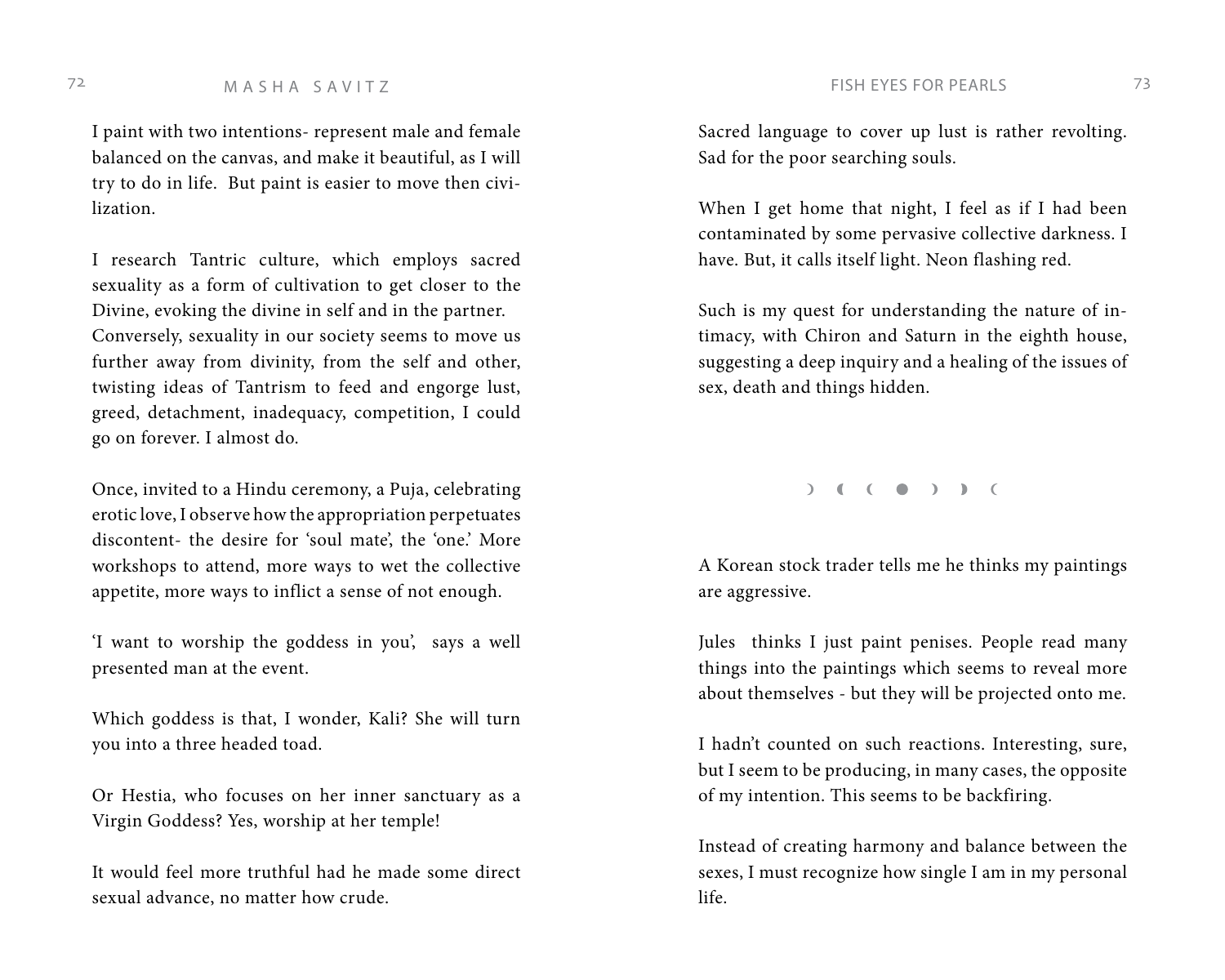The act of making the paintings only affirms the reality as I surround myself with grand and vivid odes to union.

 $\begin{pmatrix} 1 & 1 \\ 0 & 1 \end{pmatrix}$ 

Is art a consolation prize for misery, or is misery just the price?

 $\begin{pmatrix} 1 & 1 \\ 0 & 1 \end{pmatrix}$ 

Before I leave Boston I find a book, 'The Woman Who Slept with Men To Take The War Out of Them.'

Though dyslexic and disinclined to reading, I inherit my fathers love of books, and the pleasure of prowling bookstores, drawn to image, font, running my hands over covers, feeling the texture of the book jacket against my responsive fingers. I too am seduced by books and collect them. And sometimes I even read one. I don't get too far with this one however, but I do enjoy the title, and imagine the contents...

I grow to understand many things from what I don't read, and what is not said.

Like things not said by the husband, product of policies set by men who are also suckled on cortisol, acting from fear, which sometimes looks like pride or protection.

 $\begin{pmatrix} 1 & 1 \\ 0 & 1 \end{pmatrix}$ 

'Jacob was left alone, and a man wrestled with him till daybreak. When the man saw that he could not overpower him, he touched the socket of Jacob's hip so that his hip was wrenched as he wrestled with the man. Then the man said, 'Let me go, for it is daybreak.'

But Jacob replied, 'I will not let you go unless you bless me.' The man asked him, 'What is your name?'

'Jacob,' He answered. Then the man said, 'Your name will no longer be Jacob, but Israel, because you have struggled with God and with humans and have overcome.'

Changing the name of one who is sick to confuse the angel of death grants good fortune. Name changes appear often in the Jewish tradition.

Perhaps a new name, a renewed identity, can be considered for Yisrael (Israel) meaning: struggles with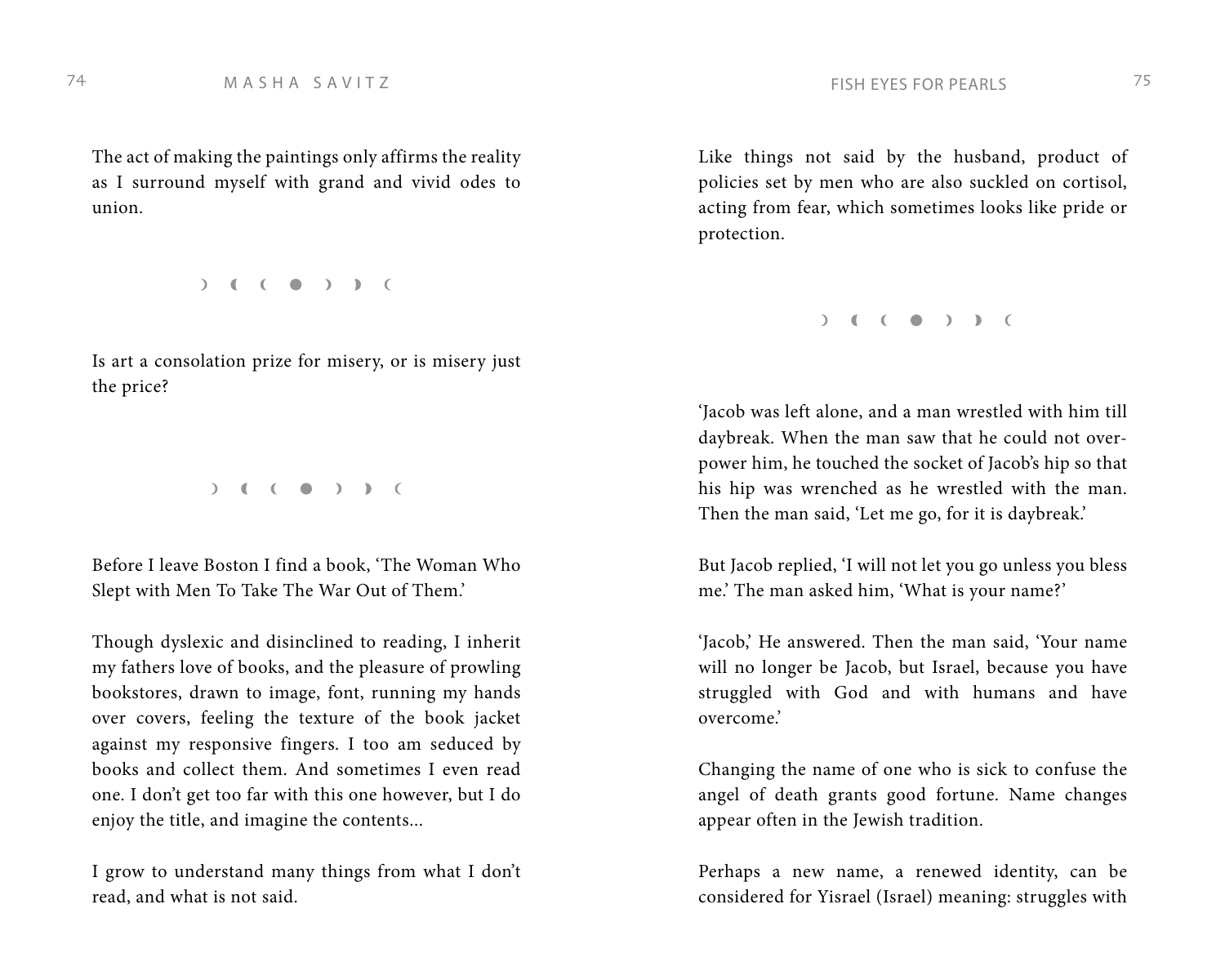God, to Yizrachel, meaning 'Shines light with God.'

Some change their names to change their fate, or too, according to the Talmud, a change of address can bring a change of luck.

I am changing address.

This time, from Kendel Street, Cambridge Massachusetts to Carleton Street, Berkeley, California.

 $\begin{pmatrix} 1 & 1 \\ 0 & 1 \end{pmatrix}$ 

Because, after the marriage ends, there is work to be done, or perhaps more precisely, ease to be experienced, repose to be relished, levity lived.

 $( )$  (  $( )$  )  $)$  (

If my first love had broken my heart, the marriage broke my spirit. Others will later break my faith, will and hope, respectively. But, I will become accustomed to moving through life with the broken bits, precariously balancing my body to keep the shattered parts in place- certainly not alone in this jangled posture. It may be a comment on our culture, or merely the mark of humankind.

And when there is nothing left to break, except stubborn patterns, I will turn into light and radiate, and this is probably the purpose all along.

 $( )$  (  $( )$  )  $)$  ) (

A Tarot card pulled at the wooden kitchen table in my Cambridge apartment depicts a woman in a lilac colored lake- the Star Card, portending hot tubs and the scenic seascapes of Northern California. Though hard to imagine at the time, I will later recall the card in a hot tub on a February night surrounded by lush gardens under a starry canopy in a Berkeley backyard, northern California.

Three months prior, I visit college friends, Sila in Oakland and my dorm roommate Belle, now Sila's roommate. Sitting at an outdoor table at Café Mediterranean, I perceive a message clear as Genesis's Abraham, '*Lech l'cha,* Go forth.' There is a window that will not remain open for long. Here is a place I can recuperate and recreate. Go forth. So, I move to Berkeley.

In this crystalline moment, I finish the last sip of the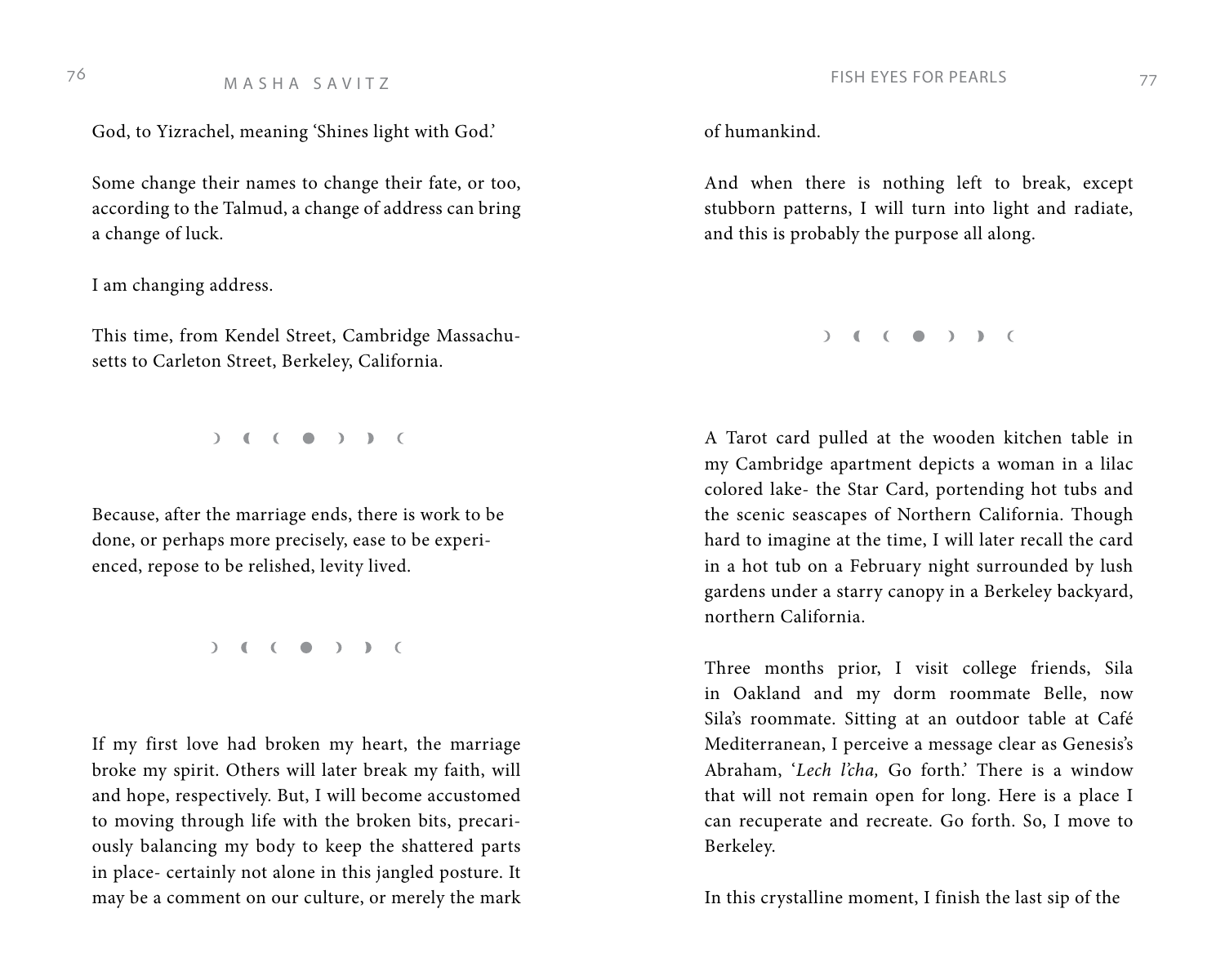cafe au-lait, and saunter down Telegraph Avenue to a vintage clothing shop.

With my 'Boston clothes' stuffed into the black and neon pink plastic bag, I exit the shop, donning my new old garments which resemble my old old clothes in every way, yet feeling thoroughly altered, unencumbered. Free.

 $)$  (  $($   $)$  )  $)$  (

While in San Francisco's Deloris Park I wander into a knife store where knives line the paint chipped walls of this dimly lit building. Seeing no one behind the counter, a brief moment of dread overtakes me, gory scenarios irrupt.

Uncharacteristically, I buy my soon to be ex-husband an antique sword decoratively engraved along the blade. He has always been fascinated with weapons, I have always been fearful of them.

Now I need one to cut our chords, cut my losses.

In other dimensions I wield a sword but have forgotten all this- it would be a few years before I will begin to remember who I really am.

 $( )$  (  $( )$  )  $)$  ) (

I try to remember.

According to a myth, before we are born, an angel taps us on the top lip to wipe clean our memory that we forget from where we came- the reason for the small indentation between our top lip.

I am compelled to know my true self, separate from social conventions and conditions, so when I move into my first apartment near Kenmore Square, endeavoring to act free of predisposition, I refrain from mechanically organizing according to norms. Instead, I place cleaners on the top shelf, the canned goods under the sink, my clothes are stacked in milk crates.

I come to find however, that sometimes there is acumen to be gleaned in things tried and tested.

This would begin the long and arduous process of sorting out which was which.

Wisdom, perhaps?

 $\begin{pmatrix} 1 & 1 \\ 0 & 1 \end{pmatrix}$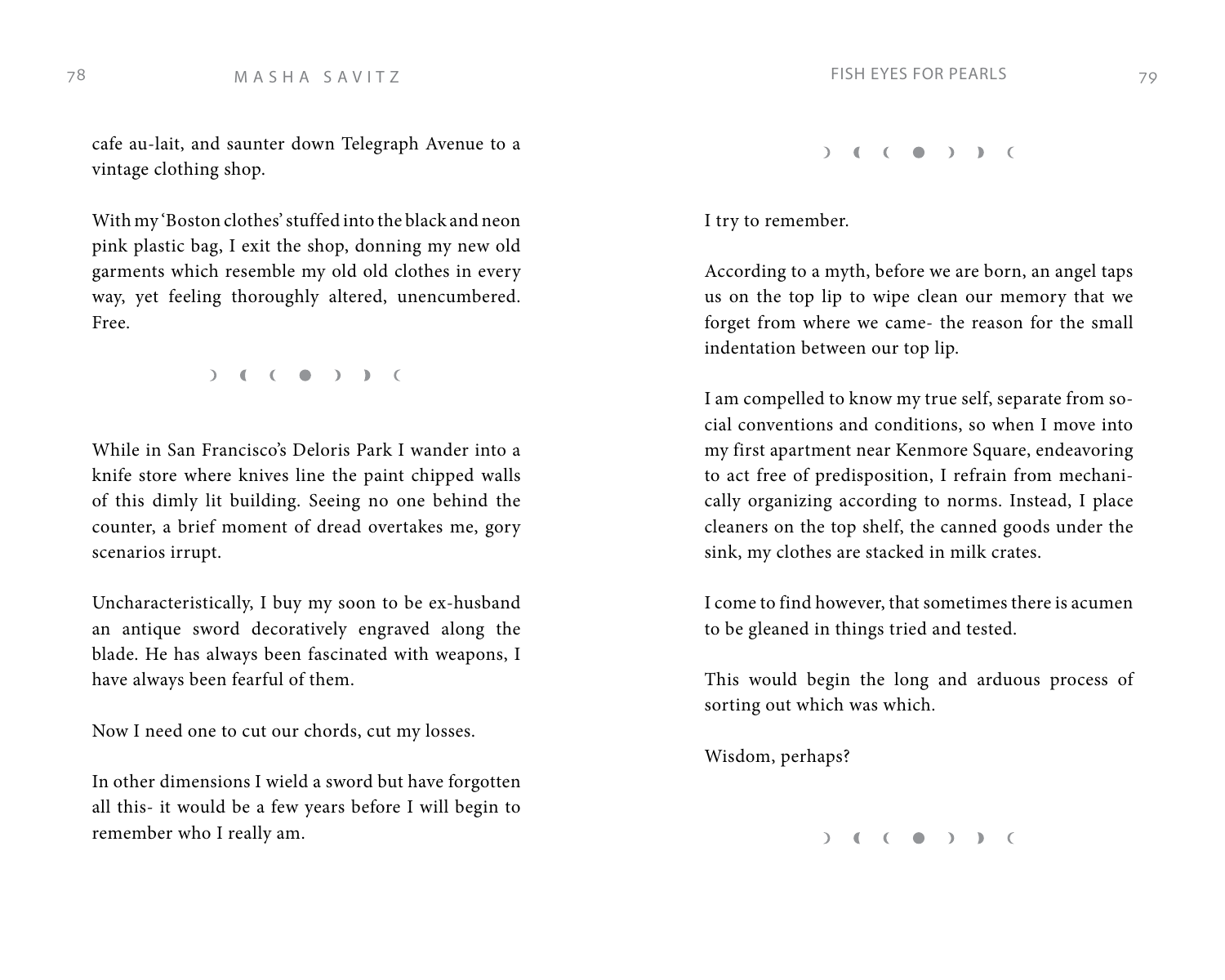## 80 M A S H A S A V I T Z SO REARLS AND THE STORE PEARLS AND MALL SET ON A SHANE AND THE STORE PEARLS AND MALL SET ON A SHANE AND THE STORE REAR ON THE STORE REAR ON THE STORE REAR ON THE STORE REAR ON THE STORE REAL SET ON

Not yet wise, I'm living out a Clash song.

W feels betrayed by those he has loved, so he pushes me away, testing me, protecting himself. If I leave, it confirms his notion that you can't trust anyone and he will always be betrayed. If I stay, his respect for me will erode, for I must be weak and put up with the abuse, which will make the abuse more severe. I betray myself.

Street smart and culturally savvy Lorraine, a friend from Boston, with teased black hair and red lipstick, who appears on page twenty-one of Nan Goldin, the famed still photographer's collection, The Ballad of Sexual Dependency, puts W's Alder Wood acoustic guitar in my hands and teaches me three chords.

I'm lit, composing songs that sound Nashville born, despite having no exposure or particular interest in this genre or style.

At this point I am still struggling with 'Should I stay or should I go?' regarding W.

I am hanging on. Hanging in. Hanging. I'm the hanged one.

I write a song. Chords E, D, A

Hanged Man.

Trying to untangle or is it to uncleave from everything I've held on to with clenched tiger teeth

Anticipating separating from all that I have known to be your loving wife or to be on my own?

I'm suspended, new perspective, As I'm swinging in the breeze, everything looks different now way up here in the trees.

## (Chorus)

I'm the hanged one the unnamed one. and I'm hanging in a deck of tarot cards. I'm the hanged one the unnamed one. and I'm hanging in a deck of tarot cards.

The Empress is full of grace, the Fool very dear, the devil keeps us in chains paralyzed by fear I'm the hanged one the unnamed one. and I'm hanging in a deck of tarot cards.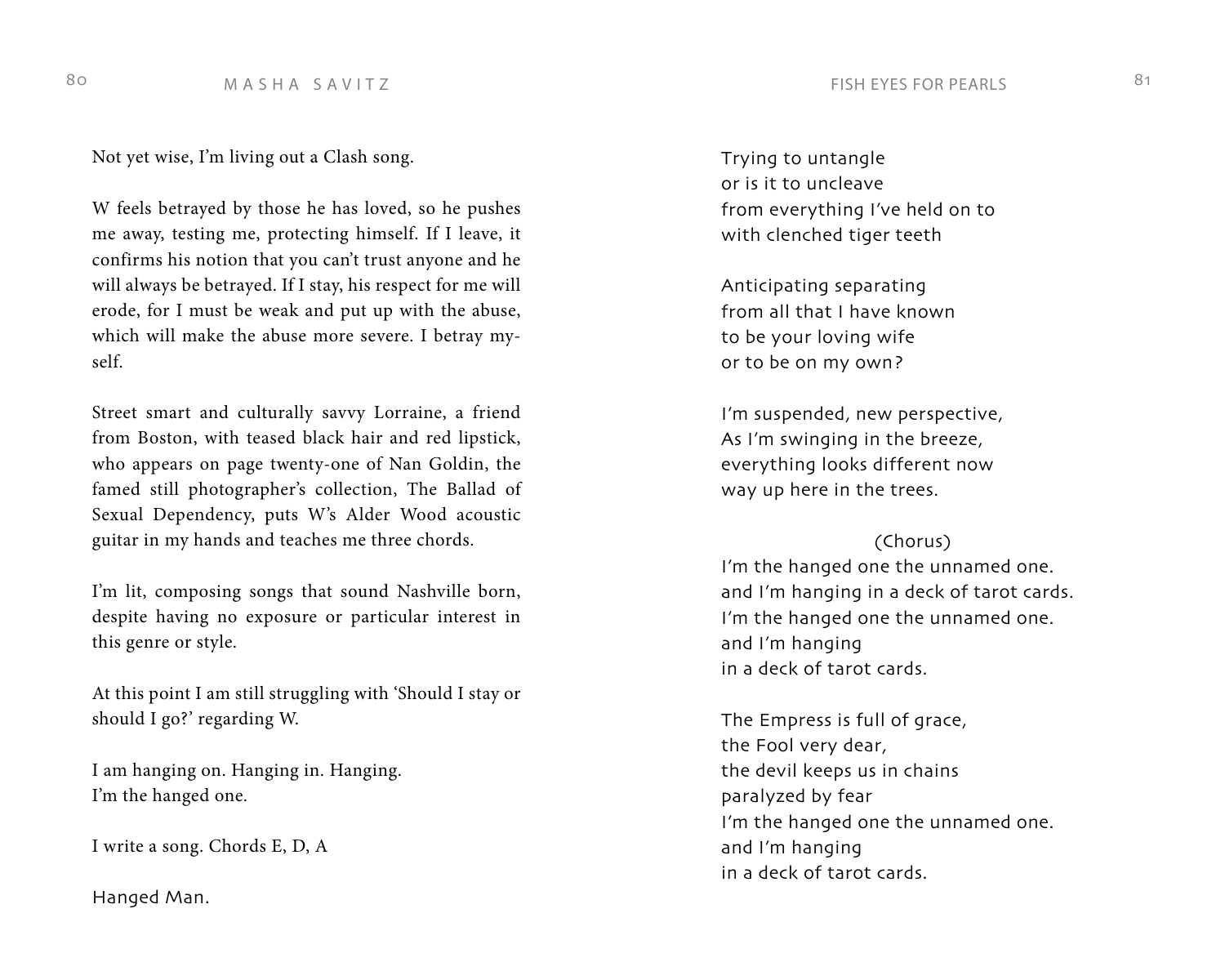# M A S H A S A V I T Z FISH EYES FOR PEARLS 82 83

But me I'm surrendering to a life gone in reverse to what can be called rebirth some would say a blessed thing and some would say a curse

So as death comes a breath comes that fills my lungs a new with pure possibility of all that I might do

## (Chorus)

I'm the hanged one the unnamed one. and I'm hanging in a deck of tarot cards. I'm the hanged, count the pain one

unashamed one defamed one renamed one blamed un tamed

Reinvention resurrection I have another chance, before this song is over and before the last dance.

A mournful steel guitar to accompany lyrics.

Ooooo, steeeel gutar.

 $\begin{pmatrix} 1 & 1 & 1 \\ 0 & 0 & 1 \end{pmatrix}$ 

I sing, write and paint, but I can't always talk.

To silence me, to keep me from asking or stating, W's first tactic is anger. It usually works. As a backup, he resorts to shame and guilt.

Shame tells me that I am incompetent, unintelligent, undesirable. Guilt says, 'If you leave me, I have no one.' Ouch! That usually slays me.

But, one day I softly utter, 'That doesn't seem a good reason to stay married.'

Guilt fails. Truth prevails. Karma paid. Spell broken.

 $( )$  (  $( )$  )  $)$  ) (

After years of exhausting myself to make the marriage work and then trying to end it, because he resists me on both efforts, I will finally, while reading a Buddhist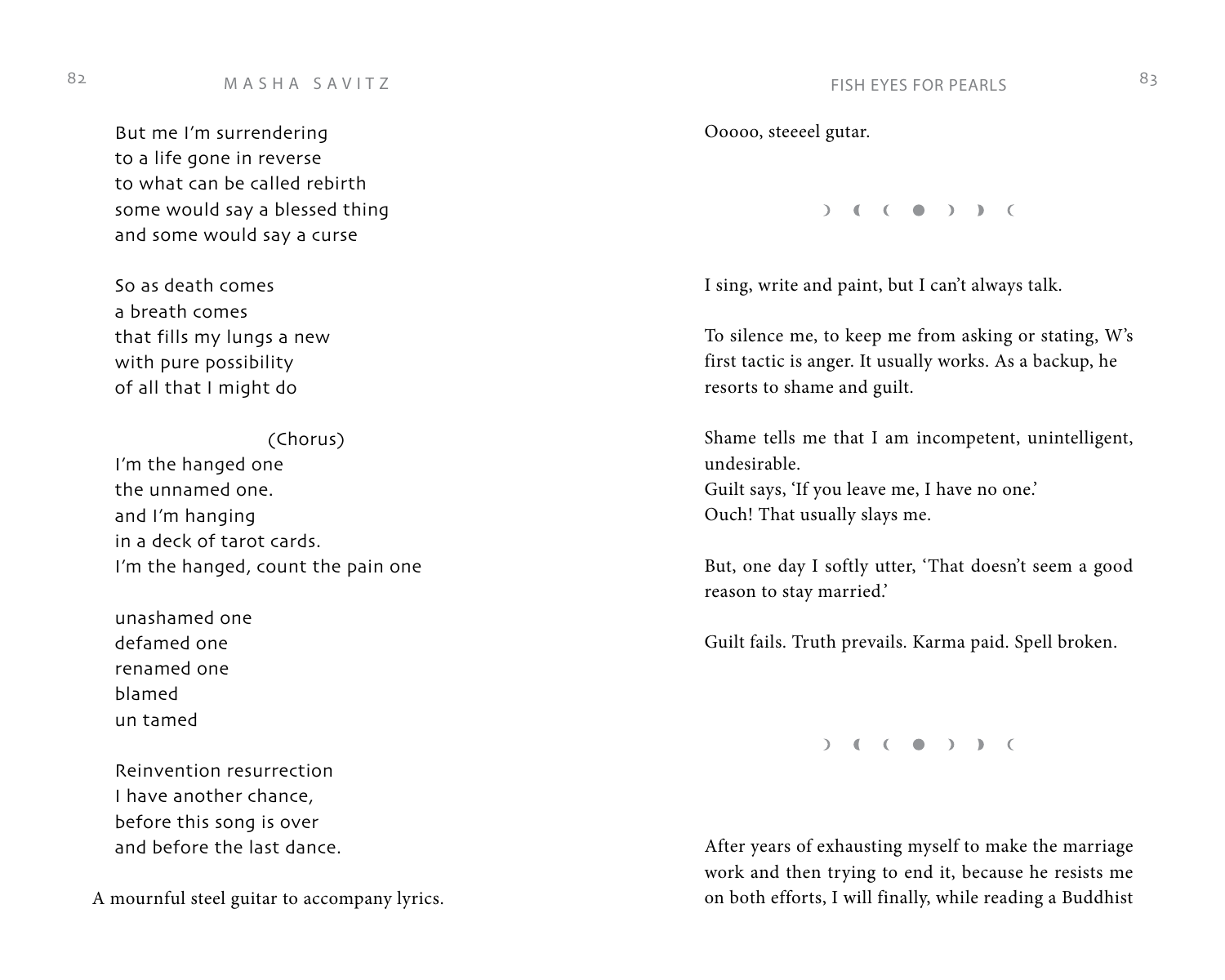inspired book on my Green-line commute to work, disengage and politely go about living my life, to which he will respond one evening saying, 'I think I should move out.'

'That's a fine idea.' I concur.

 $( )$  (  $( )$  )  $)$  ) (

Upon my return from the North West, I gift W with the ornamental sword.

"This is unlike you,' he acknowledges in the car ride back from the airport in our sporty blue jeep. 'Yes.'

I'm across the country three months later.

 $( )$  (  $( )$  )  $)$  (

There is a short term of uncertainty before making a definitive decision to leave Boston.

I ask the sales help of my frequented local art store,

Pearl Paint, if they are also located in San Francisco.

'No, we're not on the West Coast.' The answer throws doubt into the trajectory.

If a sign was what I needed, however, a sign is what I got.

Handwritten in red marker, a week later, upon arriving at the art store entrance, a note on the door spells 'Moving to San Francisco.' Confused and shocked, I read and reread the print three times before comprehending. There are bags to pack.

Before I leave, W and I meet for a beer at The Bristol Café. A little treasure with warm inviting woods and music for cold northern nights. It is across the street from where we have lived for two years. We have never been in, at least not together.

I ask jokingly for a reference for the position of wife.

'You get an 'A,' he says.

This ironic comment and sentiment is unsatisfying and ultimately beguiling.

Such statements by other men will later plague me.

A familiar song keeps playing in my head as we say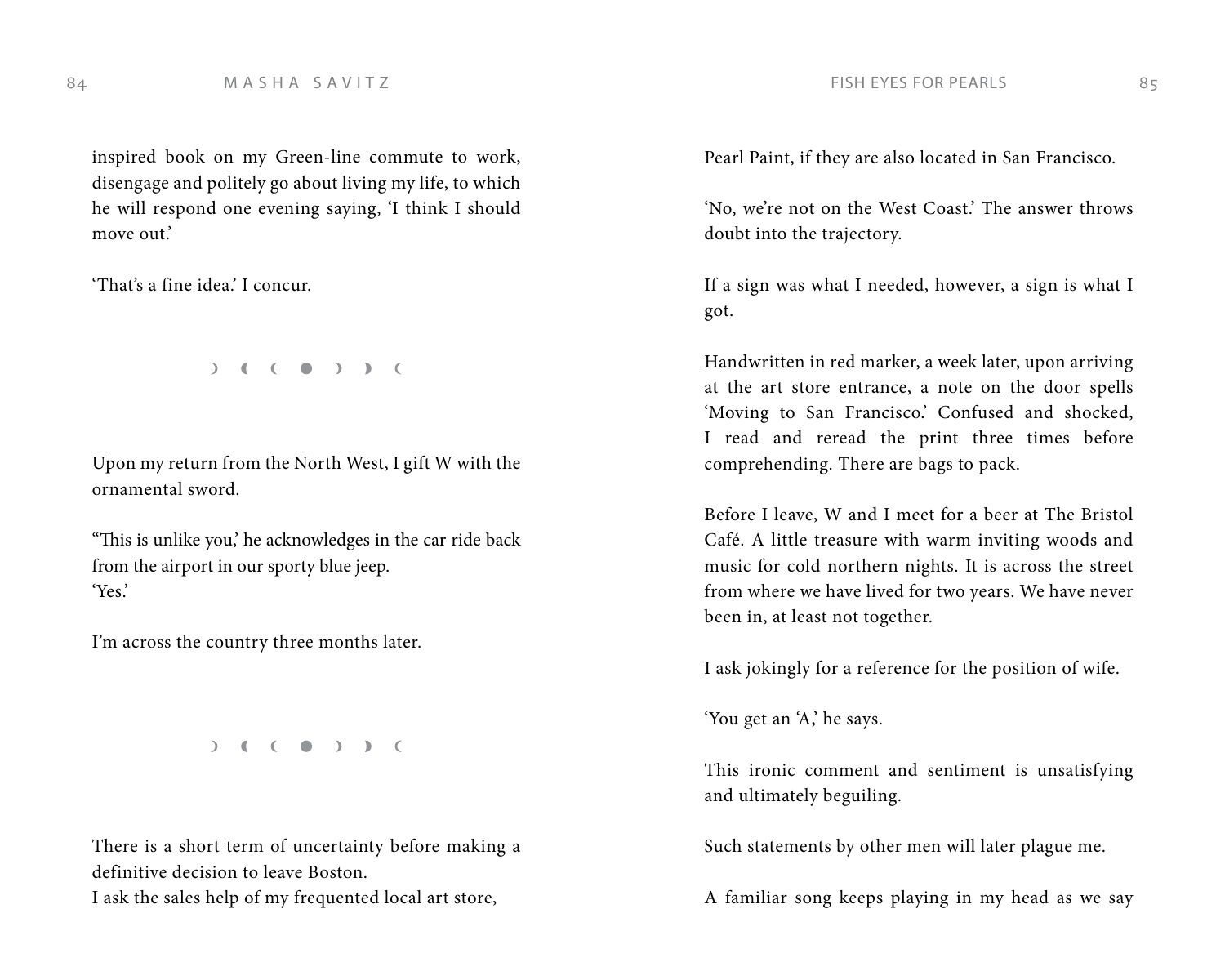## M A S H A S A V I T Z FISH EYES FOR PEARLS 86 87

goodbye in front of the apartment we once shared.

*'Give me one reason to stay and I'll turn right back around. Said I don't want to leave you lonely, ya gotta make me change my mind.'*

He didn't give me a reason. I didn't turn around, or change my mind.

 $\begin{pmatrix} 1 & 1 & 1 \\ 0 & 0 & 1 \end{pmatrix}$ 

When the husband moves out, it is late autumn in New England. The trees are already stark, the season of death has commenced. I sit for a while on a red chaise lounge at a friend's gallery opening, in shock from my new found freedom, then check my bank account which adds up to just enough money to purchase a big bright red vintage wool coat and a bottle of French perfume. The coat is Cadmium Red Light, and the perfume, Angel, its box, King's Blue, Rembrandt.

> *Angel Top Notes: melon, coconut, mandarin or ange, cassia, jasmine, bergamot, cotton candy.*

 *Heart: honey, apricot, blackberry, plum, orchid, peach, jasmine, lily of the valley, rose.*

 *Base: tonka bean, amber, patchouli, musk, vanilla, dark chocolate, caramel.*

### $\begin{pmatrix} 1 & 1 \\ 0 & 1 \end{pmatrix}$

Later I write him a poem, but as communication is not a factor in our equation, he will never see it, and it probably was never really meant for him anyway.

## August

I first saw you

in overalls and shirtless, on a tractor, in the

heat of Israel's August

against the fecund northern landscape.

'I want to marry him.' I say to my sister.

After dinner, You were contrary, testing me.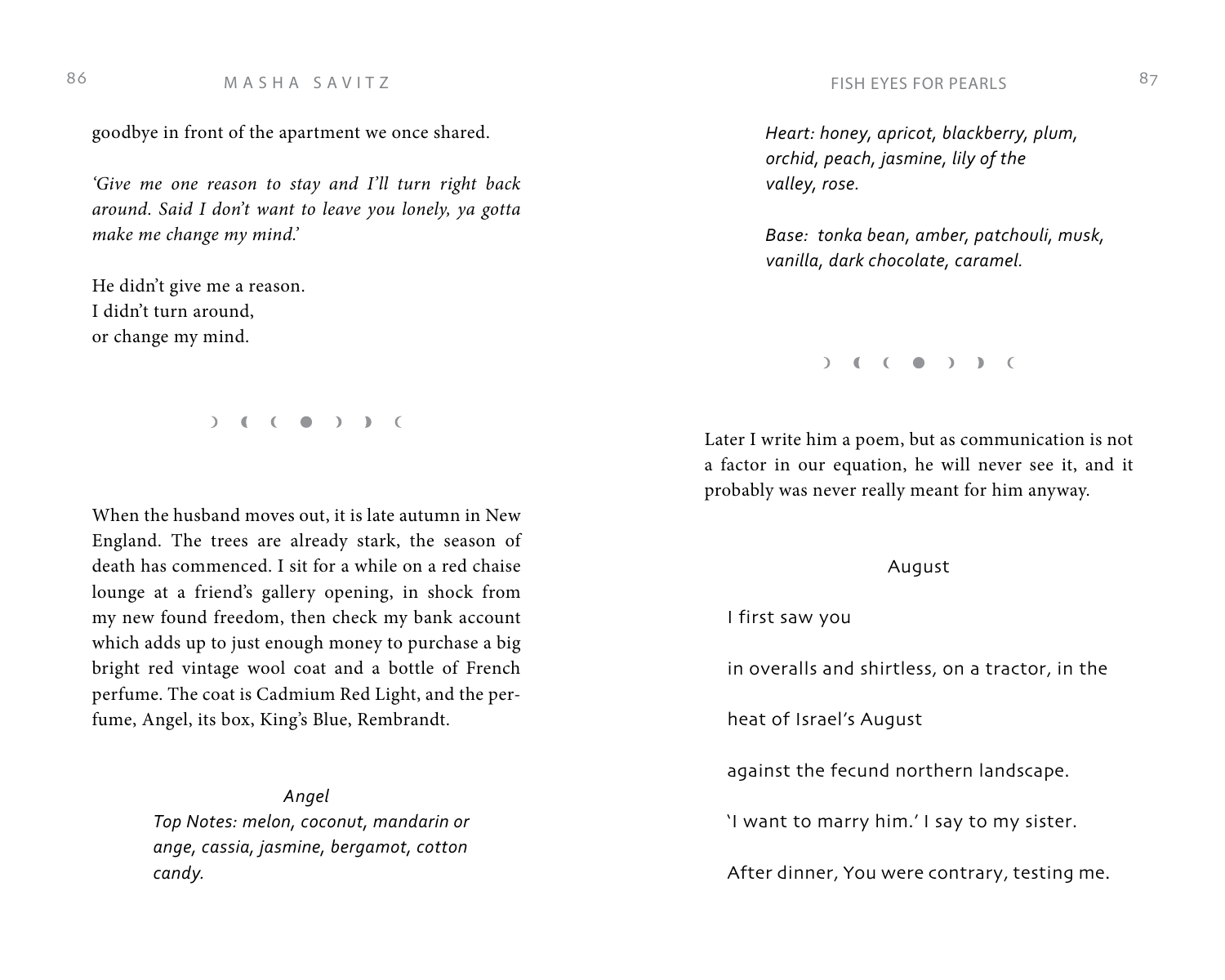# 88 M A S H A S A V I T Z SOME RESPONDENT AND RESPONDENTLYES FOR PEARLS

But the following day, sitting by the turquoise pool, you twist color thread into my long hair, then in a small bedroom your guitar playing makes me cry. We make love on the bed by the large open window. Years later, we are in the same bed, but you don't touch me. You do not want me there, send me out, then you call me back, we are here for your dying mother. After days with no sleep, barely lucid,

you ask me to open the window so that yo might 'night flight', astral travel to the hospital room, where you describe the ghost of your father at the bedside of your mother. speaking in Yiddish, and English and languages I don't understand. Agitated, thrashing-- I try to console you, telling you that angels are with you and will watch over, a soldier, afflicted by combat, but not from opponents. We married a few months later, but I think you mistook me for a spy. Now, I am leaving through my own